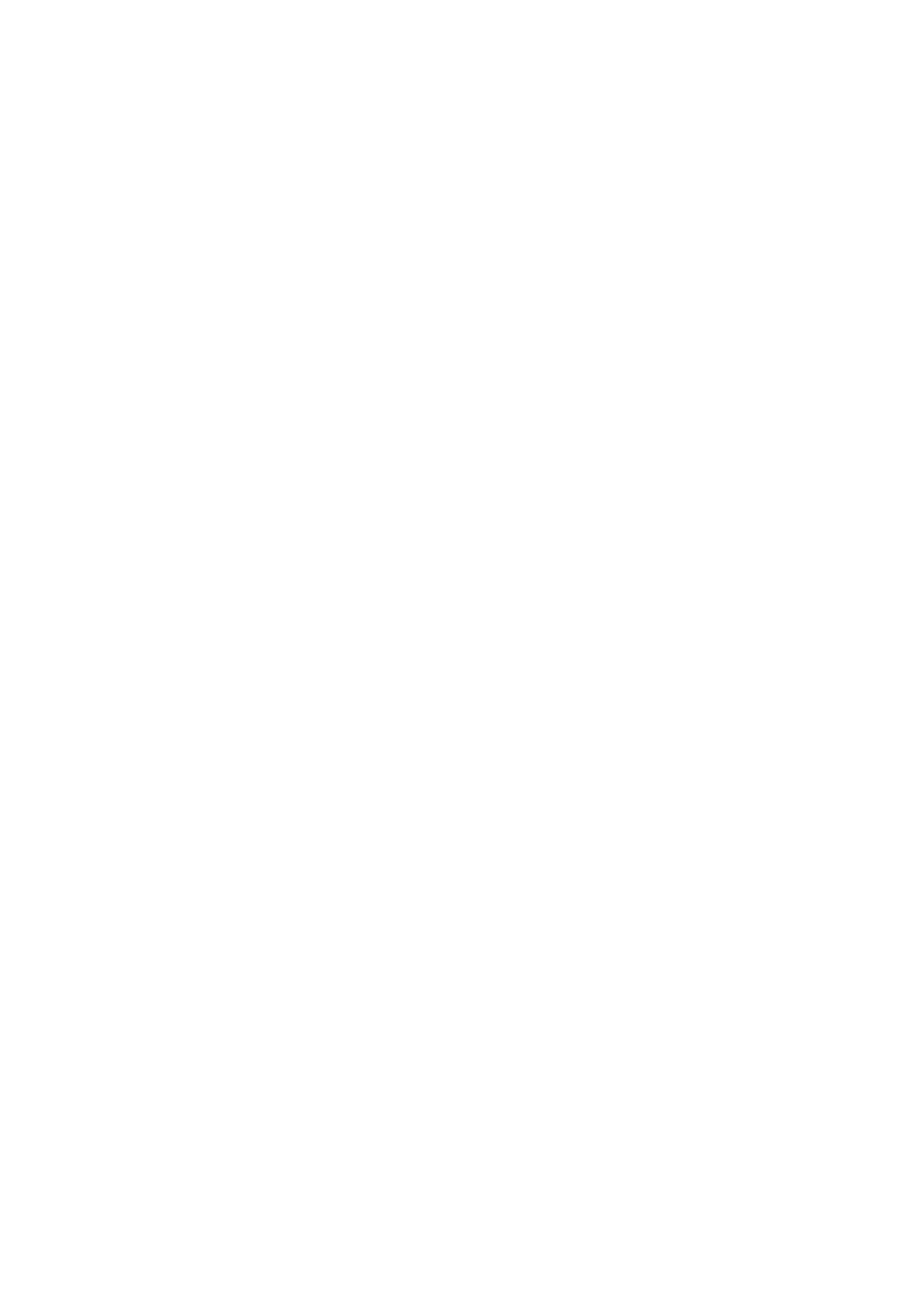

#### **Change History**

| <b>Revision</b> | <b>Date</b> | <b>Description of Change</b>                                                                                              |
|-----------------|-------------|---------------------------------------------------------------------------------------------------------------------------|
| 1.00            |             | 18.11.2011   First Release                                                                                                |
| 1.01            |             | Extended functions remote control interface<br>01.11.2012 and altitude compensation starting from<br>software version 5.3 |
| 1.02            |             | 23.11.2012   Added information for TSO certification                                                                      |
| 1.03            | 22.01.2013  | <i><b>Corrections</b></i>                                                                                                 |
| 2.00            | 22.01.2014  | Change of company name to<br>f.u.n.k.e. AVIONICS GmbH<br>Inserted new EM800-cable plan in chapter3.7.3                    |
| 2.10            |             | 15.06.2015   Inserted new EM800-cable plan in chapter 3.7.3                                                               |

#### **List of Service-Bulletins (SB)**

Service Bulletins have to be inserted into this manual and to be enlisted in the following table.

| <b>SB No</b>           | Rev.<br>No. | <b>Issue Date   Date</b> | <b>Insertion</b> | <b>Name</b> |
|------------------------|-------------|--------------------------|------------------|-------------|
| <b>SB TRT800-A-H-1</b> | 1.04        | 17.10.2008               |                  |             |
|                        |             |                          |                  |             |

#### **Survey of Variants**

| <b>Part Number</b>       | <b>Description</b>                                                                                                                                                                                                               |
|--------------------------|----------------------------------------------------------------------------------------------------------------------------------------------------------------------------------------------------------------------------------|
| P/N 800ATC-H-(201)-(210) | Version with OLED-Display / one VFR-Code /<br>eight storable record sets for<br>AA-/AC-Code (ICAO 24bit-Address), FID,<br>Ground-Switch, RI-Code, GPS-/Interface-<br>Setting, Auto-On-Function                                   |
| P/N 800ATC-H-(210)-(210) | Version with OLED-Display / one VFR-Code /<br>eight storable record sets for<br>AA-/AC-Code (ICAO 24bit-Address), FID,<br>Ground-Switch, RI-Code, GPS-/Interface-<br>Setting, Auto-On-Function, remote control unit<br>interface |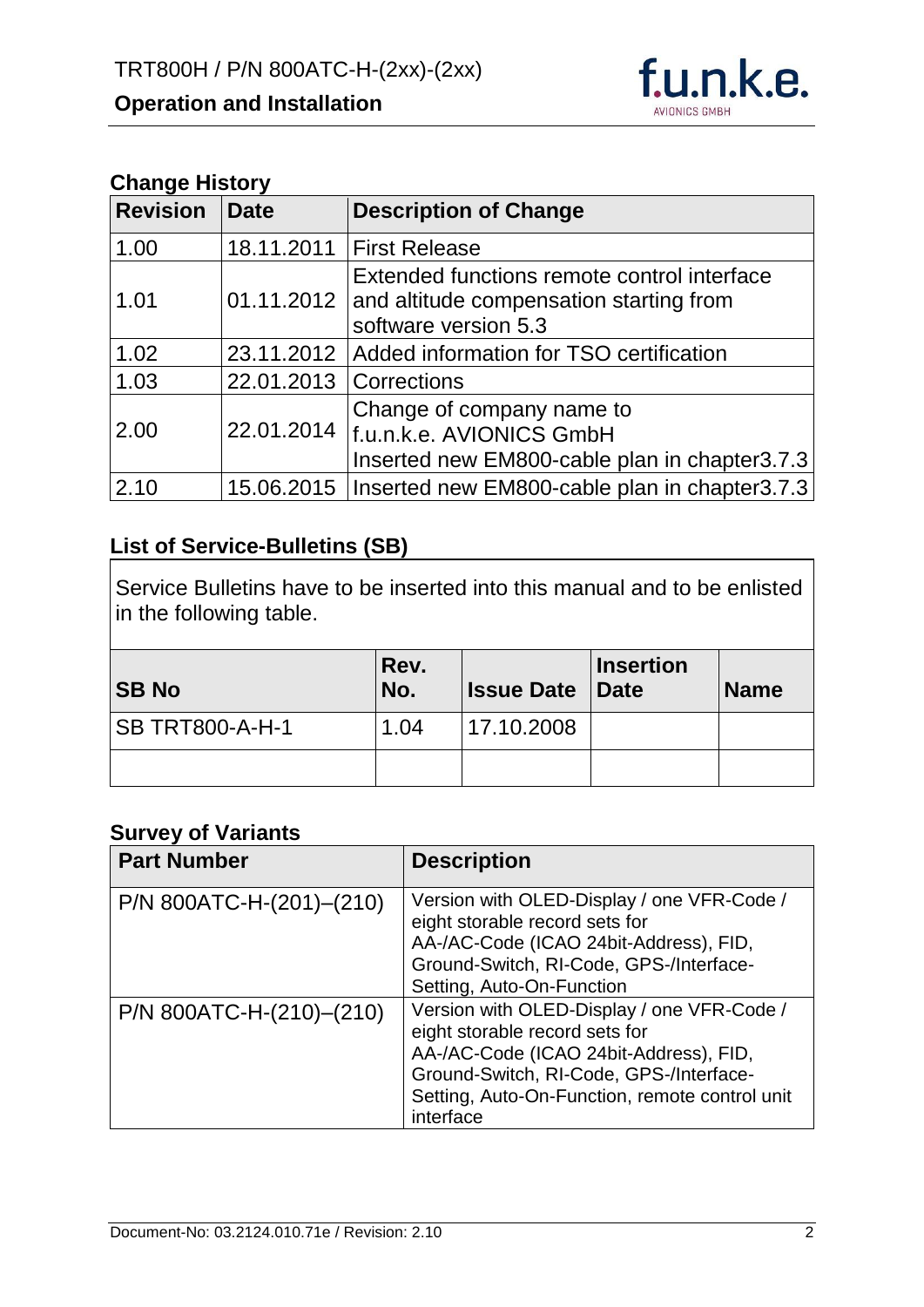

# **Table of Contents**

| 1 |      |                                                                |  |
|---|------|----------------------------------------------------------------|--|
|   | 1.1  |                                                                |  |
|   | 1.2  |                                                                |  |
|   | 1.3  |                                                                |  |
|   | 1.4  |                                                                |  |
|   | 1.5  |                                                                |  |
| 2 |      |                                                                |  |
|   | 2.1  |                                                                |  |
|   | 2.2  |                                                                |  |
|   | 2.3  |                                                                |  |
|   | 2.4  |                                                                |  |
|   | 2.5  |                                                                |  |
|   |      |                                                                |  |
|   |      |                                                                |  |
|   | 2.6  |                                                                |  |
|   | 2.7  |                                                                |  |
|   | 2.8  |                                                                |  |
|   | 2.9  | ID - Special Position Identification (SPI): "Squawk Ident"  16 |  |
|   | 2.10 |                                                                |  |
| 3 |      |                                                                |  |
|   | 3.1  |                                                                |  |
|   | 3.2  |                                                                |  |
|   | 3.3  |                                                                |  |
|   | 3.4  | Unpacking and Inspecting of the Equipment  18                  |  |
|   | 3.5  | Mounting                                                       |  |
|   | 3.6  |                                                                |  |
|   |      | 3.6.1                                                          |  |
|   |      |                                                                |  |
|   | 3.7  |                                                                |  |
|   |      |                                                                |  |
|   |      |                                                                |  |
|   |      |                                                                |  |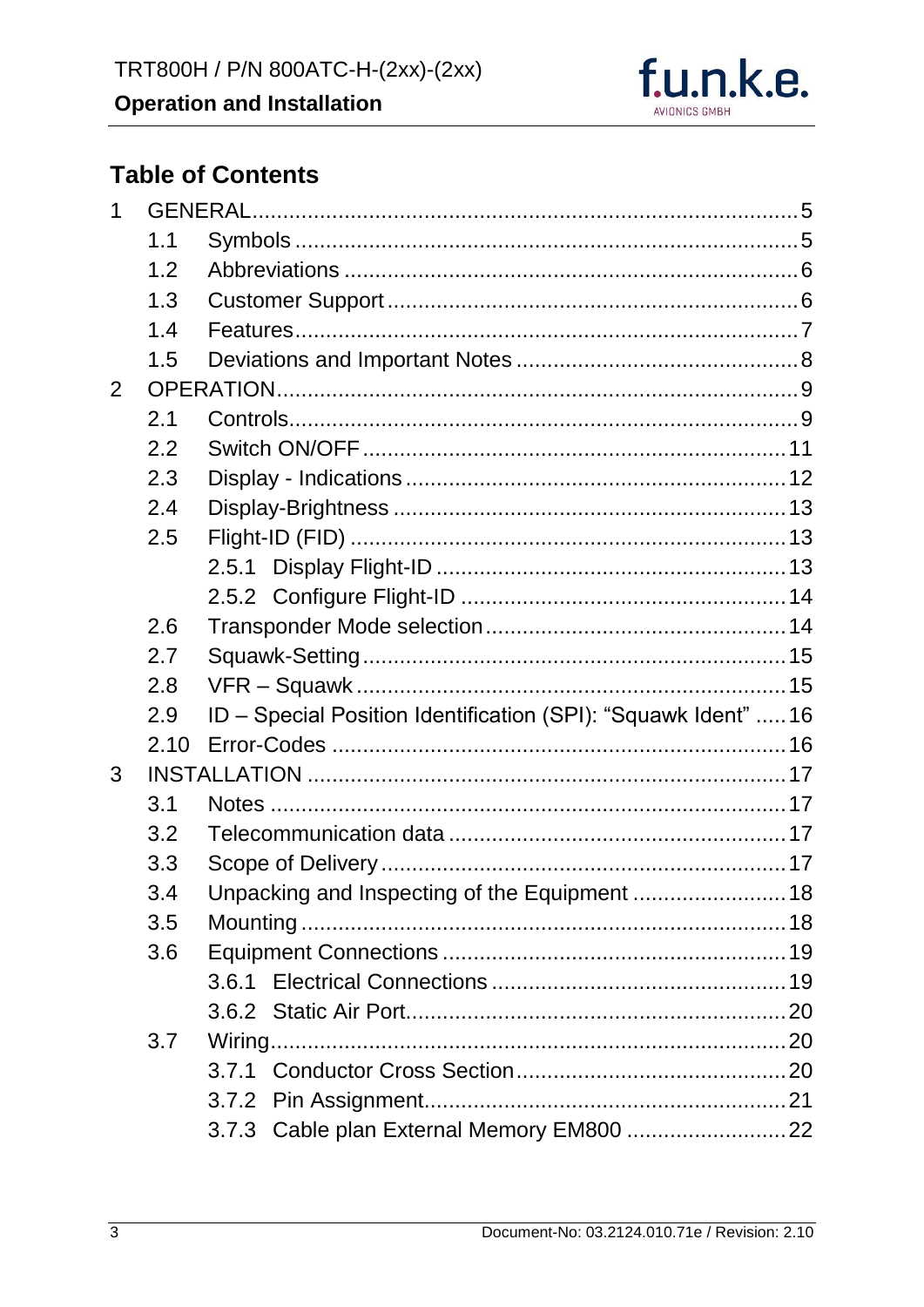

|     | 3.8  |                                                        |  |  |
|-----|------|--------------------------------------------------------|--|--|
|     |      |                                                        |  |  |
|     |      |                                                        |  |  |
|     |      |                                                        |  |  |
|     | 3.9  |                                                        |  |  |
|     | 3.10 |                                                        |  |  |
|     | 3.11 |                                                        |  |  |
|     | 3.12 |                                                        |  |  |
|     |      |                                                        |  |  |
|     |      |                                                        |  |  |
| 4   |      |                                                        |  |  |
|     | 4.1  |                                                        |  |  |
|     | 4.2  |                                                        |  |  |
|     | 4.3  |                                                        |  |  |
|     |      |                                                        |  |  |
|     |      |                                                        |  |  |
|     |      |                                                        |  |  |
|     |      | 4.3.4 Reply Information - Speed Category (RI)33        |  |  |
|     | 4.4  |                                                        |  |  |
|     |      |                                                        |  |  |
|     |      |                                                        |  |  |
|     |      |                                                        |  |  |
|     |      |                                                        |  |  |
|     | 4.5  |                                                        |  |  |
|     |      |                                                        |  |  |
|     |      | Transponder configuration/record structure 37<br>4.5.2 |  |  |
|     |      | 4.5.3 Transponder configuration/record handling 37     |  |  |
|     |      |                                                        |  |  |
|     |      |                                                        |  |  |
| 5   |      | APPENDIX.                                              |  |  |
|     | 5.1  |                                                        |  |  |
|     | 5.2  |                                                        |  |  |
| 5.3 |      |                                                        |  |  |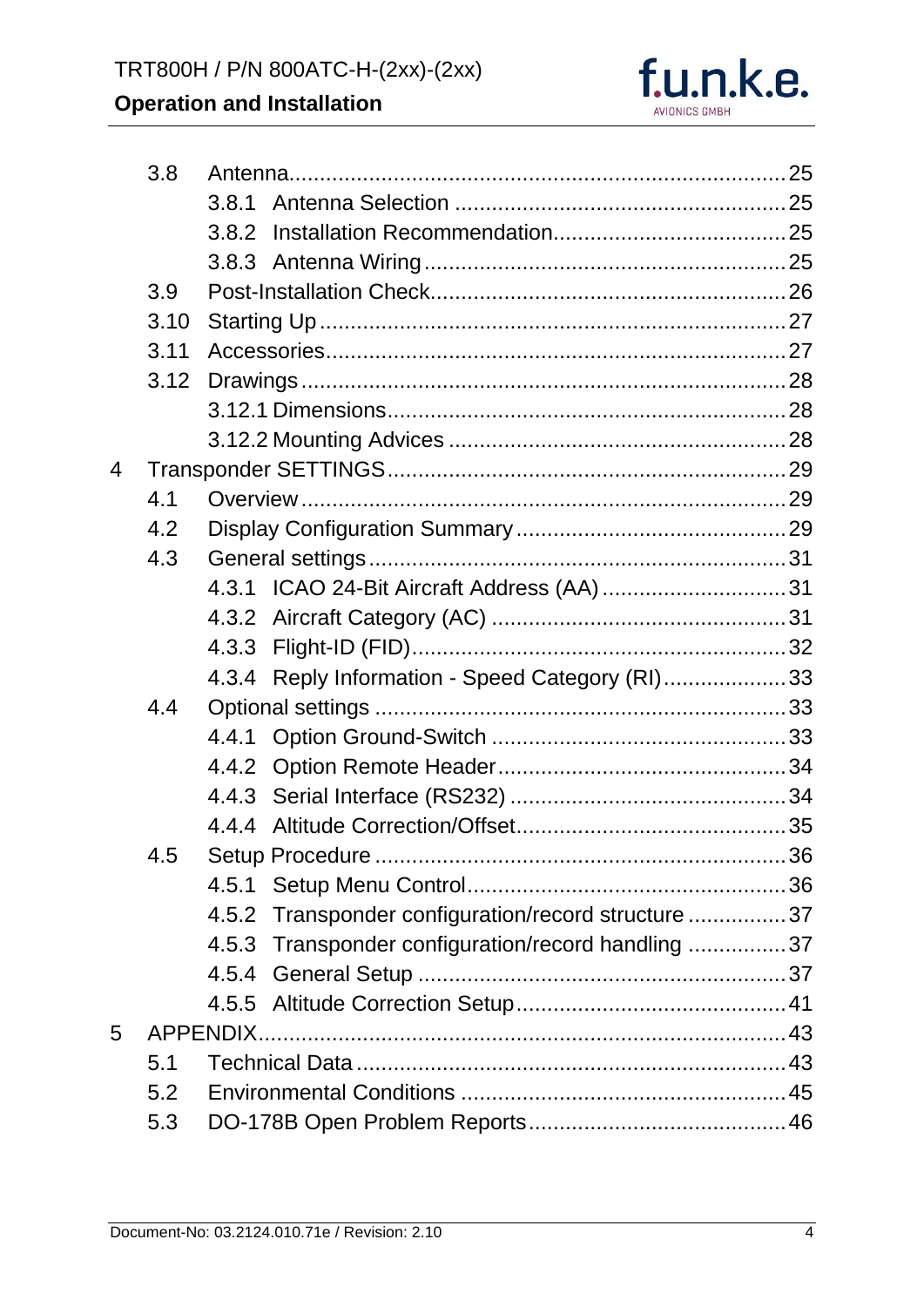

# <span id="page-5-0"></span>**1 GENERAL**

This manual contains information about the physical, mechanical and electrical characteristics and about installation and operation of the Mode S Transponder TRT800H.

**The conditions and tests required for TSO approval of this article are minimum performance standards. Those installing this article either on or within a specific type or class of aircraft must determine that the aircraft installation conditions are within the TSO standards which include any accepted integrated non-TSO function standards. TSO articles and any accepted integrated non-TSO function(s) must have separate approval for installation in an aircraft. The article may be installed only according to 14 CFR part 43 or the applicable airworthiness requirements. This is an incomplete system (antenna is required) intended to provide the TSO functions specified in this Operation and Installation Manual, section 5.1.**

# <span id="page-5-1"></span>**1.1 Symbols**



Advices whose non-observance can cause radiation damage to the human body or ignition of combustible materials



Advices whose non-observance can cause damage to the device or other parts of the equipment.



Supplementary information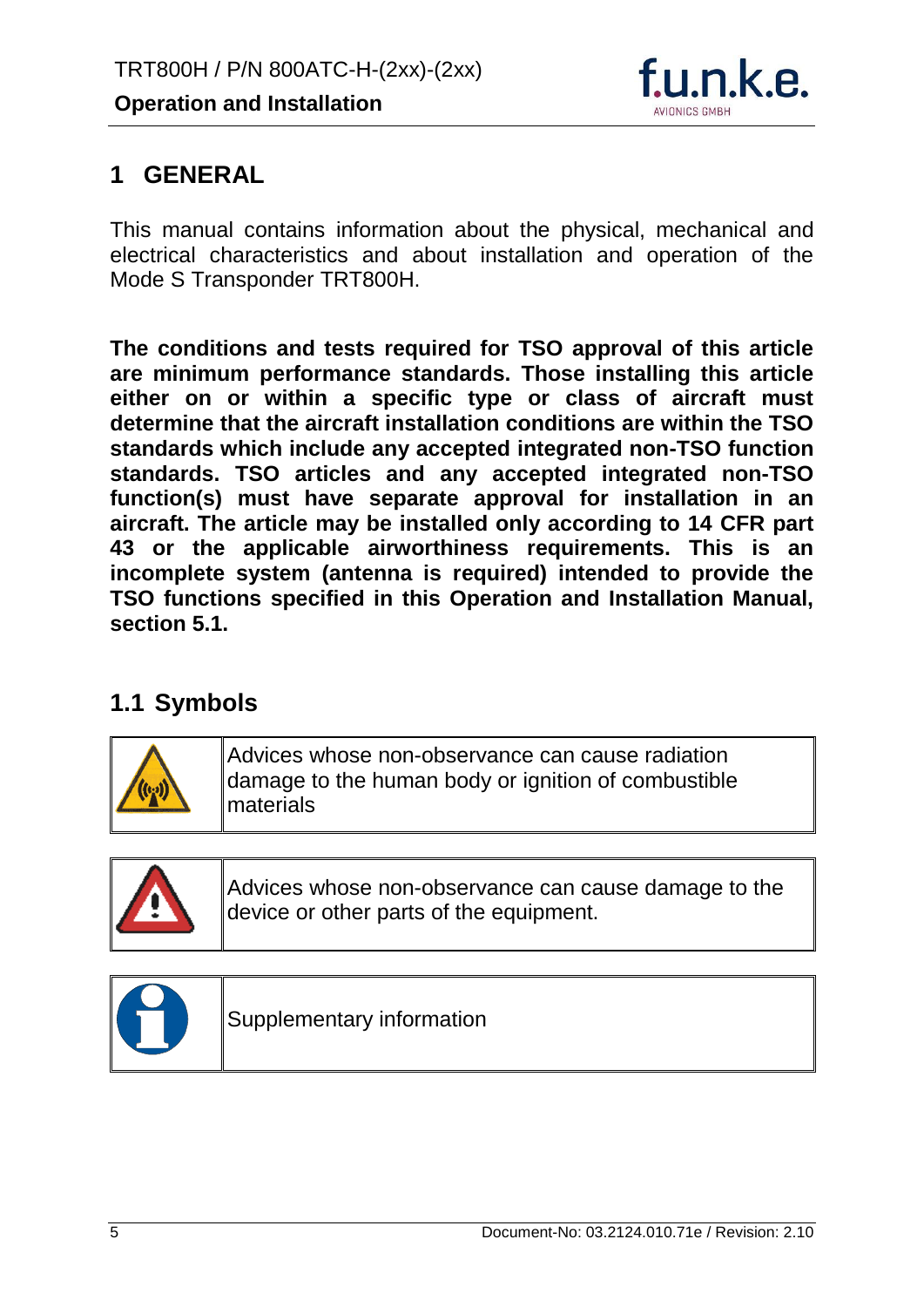

# <span id="page-6-0"></span>**1.2 Abbreviations**

|            | Abb. Meaning                              | <b>Explanation</b>                                                                                                                                                                |
|------------|-------------------------------------------|-----------------------------------------------------------------------------------------------------------------------------------------------------------------------------------|
| <b>FID</b> | Flight ID                                 | Flight plan number or if not assigned<br>registration number of aircraft                                                                                                          |
| <b>SPI</b> | <b>Special Position</b><br>Identification | Activation on request by controllers<br>"Squawk Ident", transmits SPI Pulse<br>for 18 seconds, which highlights the<br>respective traffic item on the<br>controllers radar screen |
| AA         | <b>Aircraft Address</b>                   | assigned ICAO 24-bit address                                                                                                                                                      |
| <b>AC</b>  | <b>Aircraft Category</b>                  | Defines aircraft type according to<br>specific categories                                                                                                                         |
| <b>RI</b>  | <b>Reply Information</b>                  | Maximum airspeed                                                                                                                                                                  |

# <span id="page-6-1"></span>**1.3 Customer Support**

In order to facilitate a rapid handling of return shipments, please follow the instructions of the input guide "Reshipment RMA" provided at the **Service**-Area within the f.u.n.k.e. AVIONICS GmbH web portal www.funkeavionics.de.



Any suggestions for improvement of our manuals are welcome. Contact: service@funkeavionics.de.



Information on software updates is available at f.u.n.k.e. AVIONICS GmbH.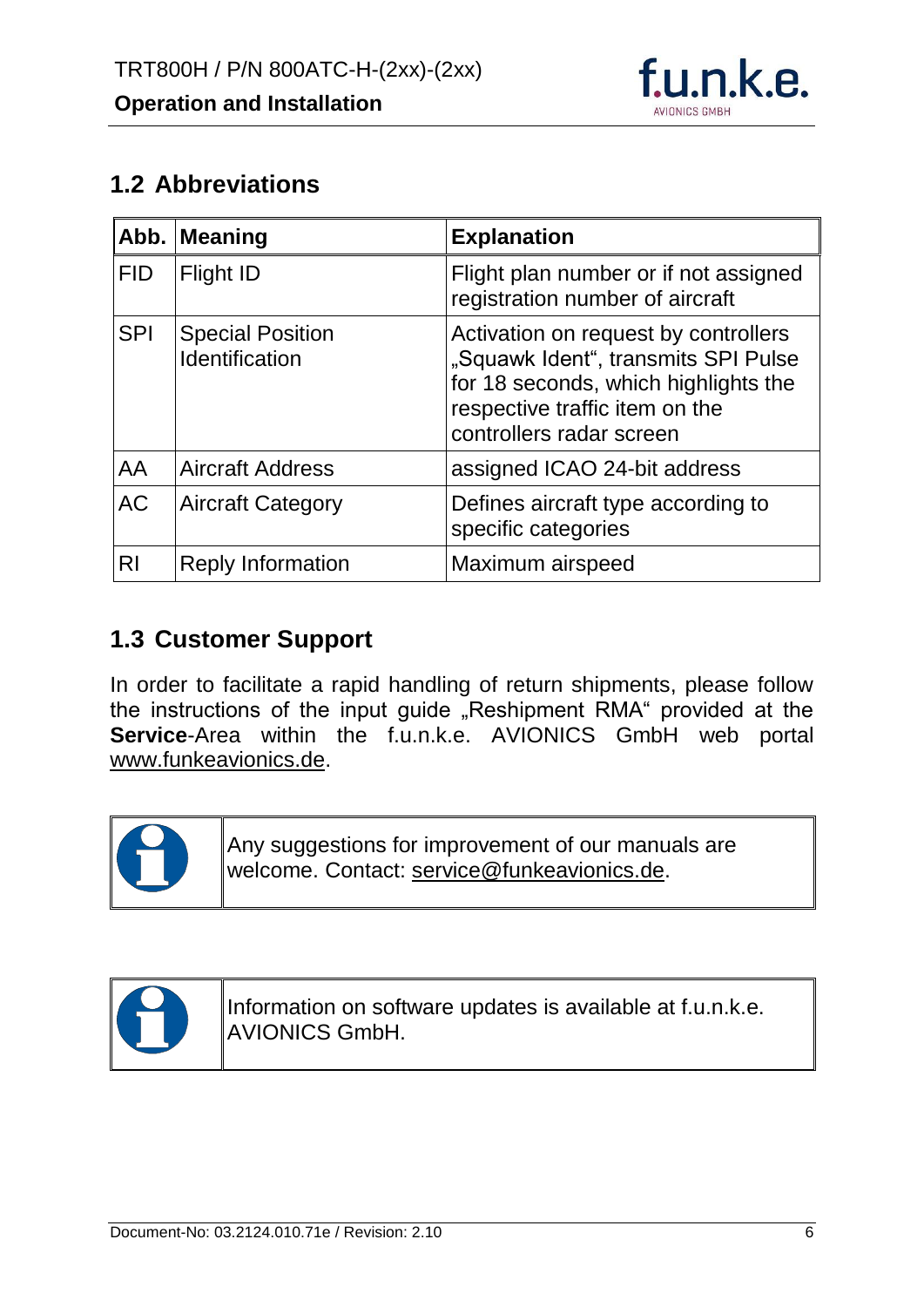

# <span id="page-7-0"></span>**1.4 Features**

In order to operate the Mode S transponder it is necessary to request an ICAO 24-bit Aircraft Address at the responsible national aviation authorities. The received Code is assigned to the specific transponder/aircraft and must be configured within the transponder. The 24-bit address is stored in an external memory which allows the transponder being exchanged without requiring any further configuration. (for detailed information refer to sections [4.3.1](#page-31-1) and [4.5.4\)](#page-37-2).

- Class 1 Level 2es non-diversity Mode S transponder for ground based interrogations at 1030 MHz and response at 1090 MHz
- Replies to (Secondary) Radar Interrogations
	- o Mode A replies with a Squawk (one of 4096 possible Codes; e.g. flight plan number, Squawk assigned by a controller or the VFR Squawk 7000)
	- o Mode C replies, including encoded flight level
	- o Mode S replies, including aircraft address and flight level
	- o Extended Squitter, containing additional information on position and velocity
- IDENT capability for activating the Special Position Identification"-Pulse (SPI) for 18 seconds, which is requested by the Controller "Squawk Ident"
- Maximum flight level 35 000 ft; maximum airspeed 250 kt
- Display information contains Squawk code, mode of operation and pressure altitude.
- Temperature compensated high precision piezo-resistive pressure sensor
- RS-232 I/O data port enabling connection with certain GPS-Receivers in order to support ADS-B Out
- 8 storable entries for AA-/AC-Code, FID, Ground-Switch, RI-Code and GPS-/Interface-setting (stored in external memory TRT800EMxx)
- Remote control unit interface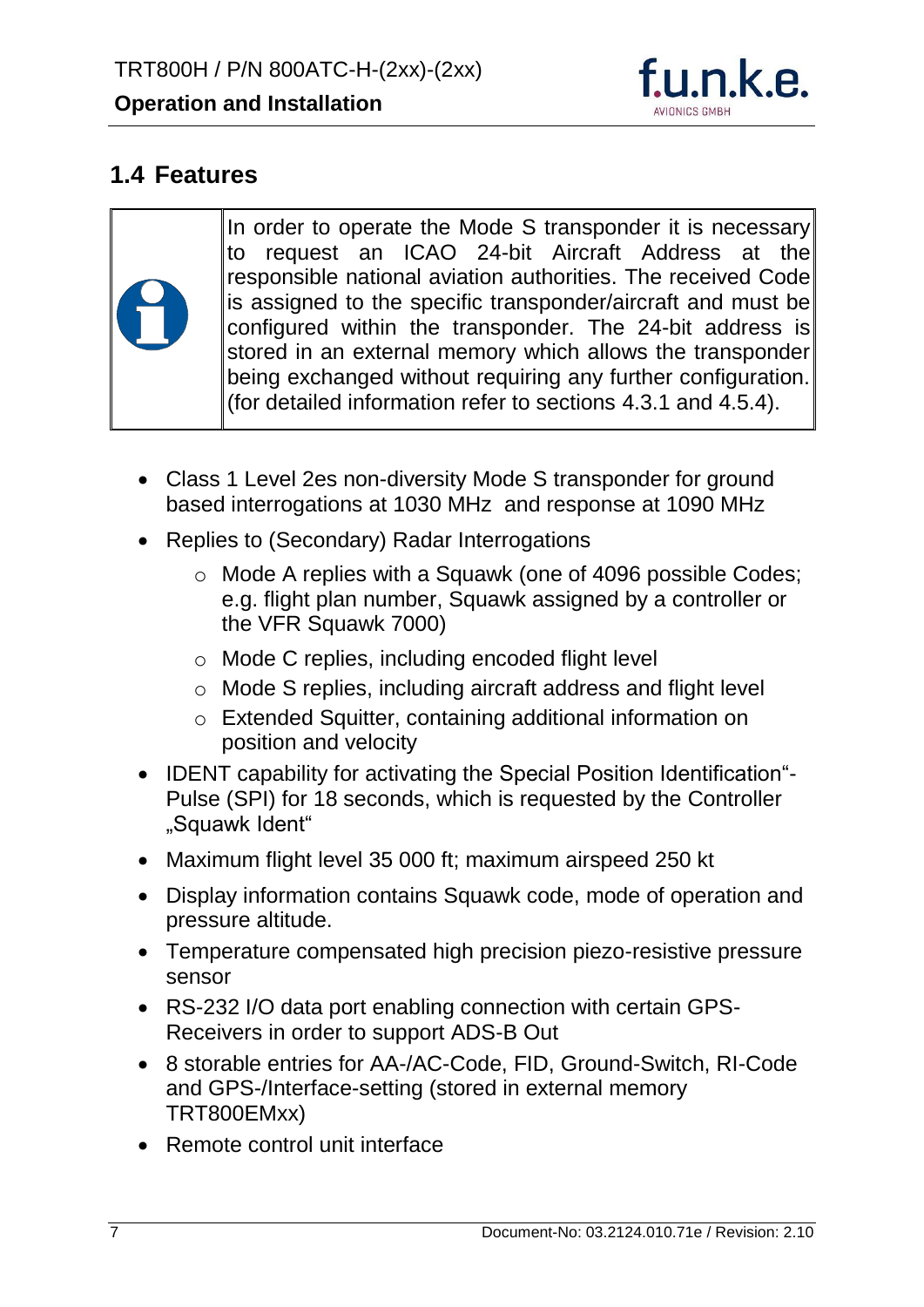

# <span id="page-8-0"></span>**1.5 Deviations and Important Notes**

The following deviations have been granted by the FAA:



The device is certified to FAA TSO-C112c in lieu of FAA TSO-C112d.



Environmental Qualification Testing was performed according to RTCA/DO-160D in lieu of RTCA/DO-160F.



The Software of this device was developed according to RTCA DO-178B Design Assurance Level "D".



The ADS-B function of this device has not been evaluated during the FAA TSO certification process other than to ensure non-interference. Due to the SW assurance of DAL "D", the ADS-B function cannot be used in the US National Airspace.

**Connecting a GPS source will not comply to FAA certification requirements with regard to ADS-B.**



This device contains an altitude measuring device that has not been evaluated during the FAA TSO certification process other than to ensure non-interference.

**This feature must be evaluated for intended function during FAA installation approval.**



Compliance to RTCA DO-181D was verified by testing against EUROCAE ED-73C. The two standards are technically identical with regard to the TRT800H.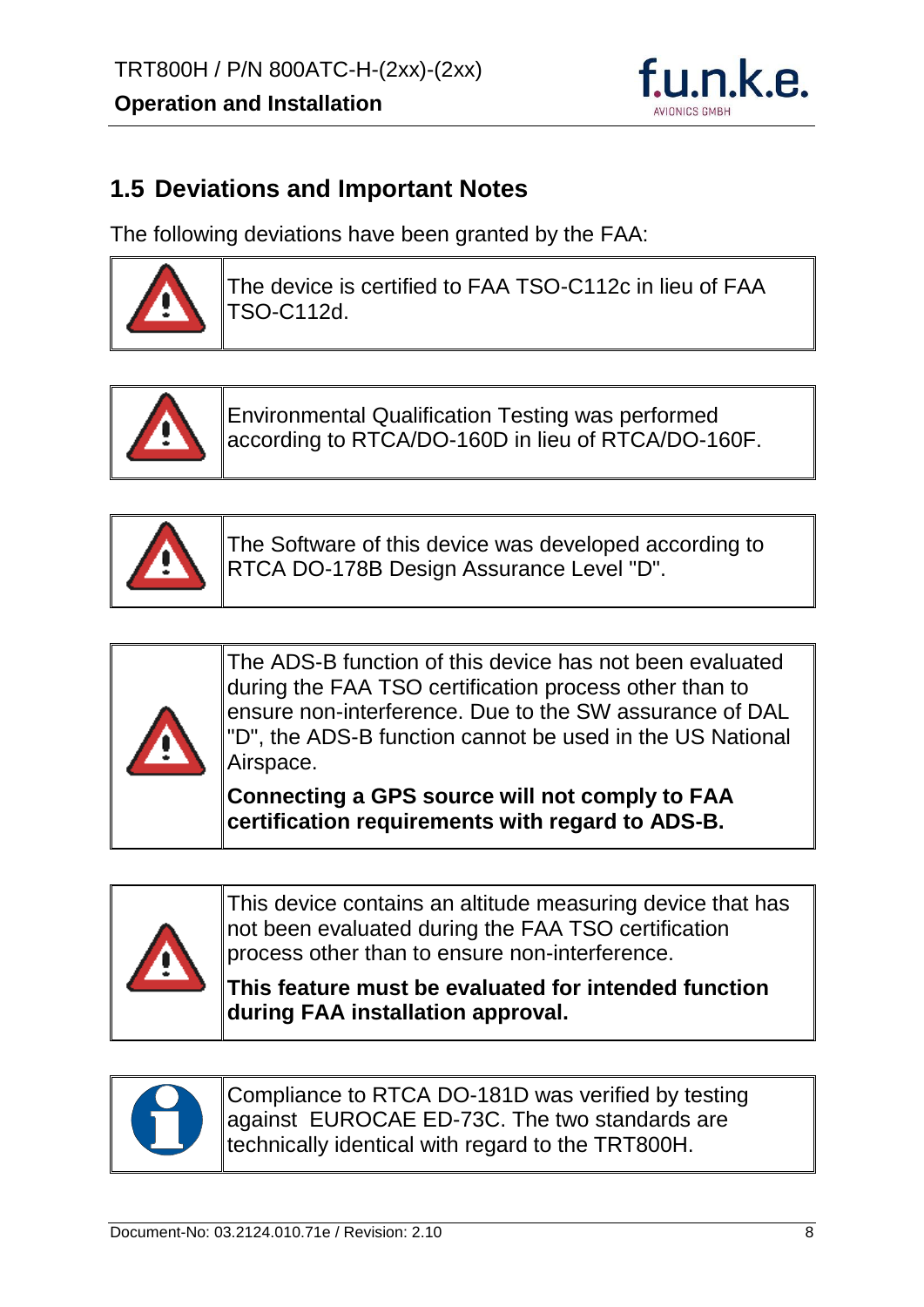

# <span id="page-9-0"></span>**2 OPERATION**

# <span id="page-9-1"></span>**2.1 Controls**

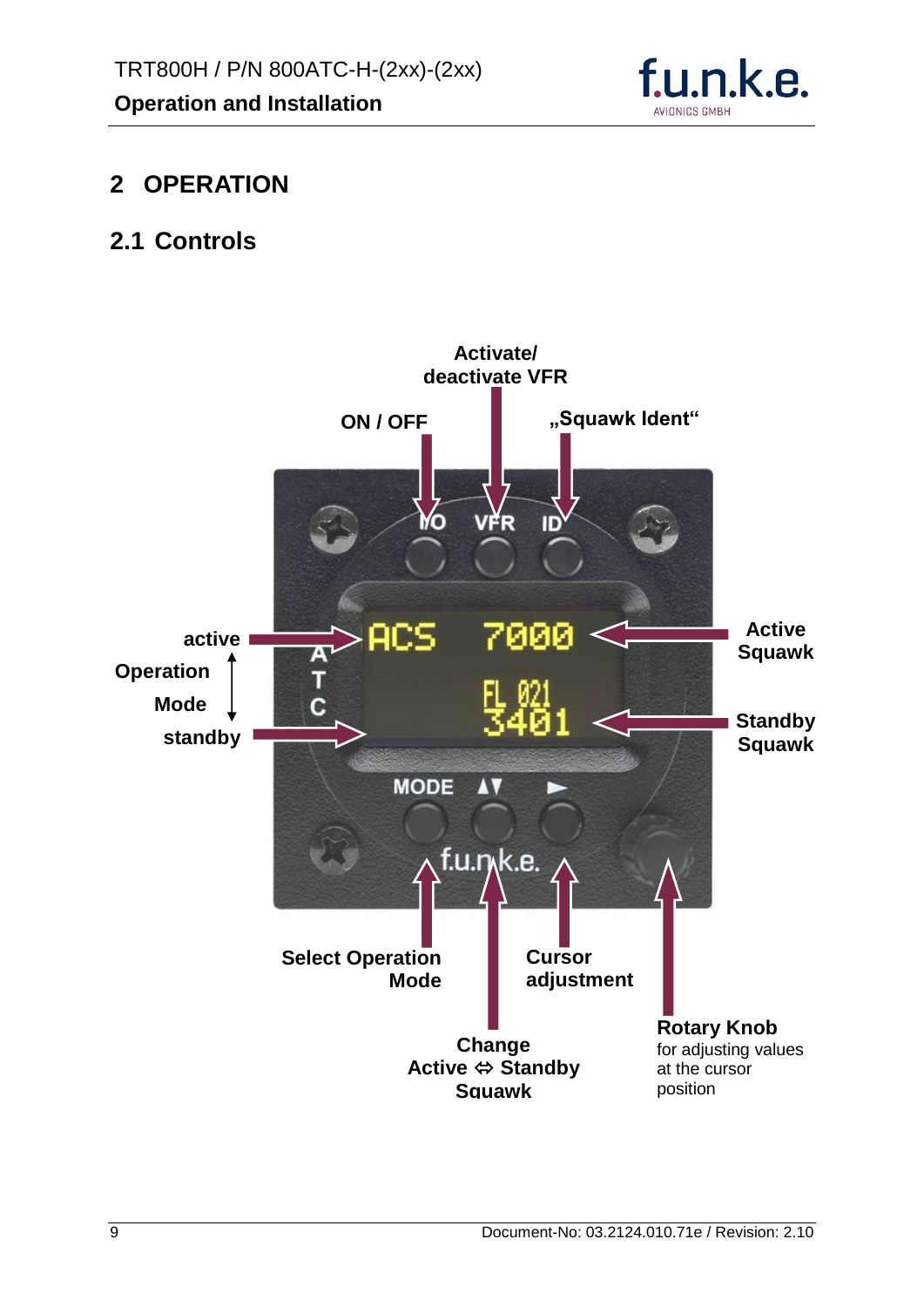

| O 1/0          | <b>ON/OFF</b>  | Switch ON press button for approx. 0,5 s<br>Switch OFFpress button for approx. 3 s                                                                                                                                                                                         |
|----------------|----------------|----------------------------------------------------------------------------------------------------------------------------------------------------------------------------------------------------------------------------------------------------------------------------|
| DVFR           | <b>VFR</b>     | ► activate/deactivate VFR Squawk<br>(press shortly)<br>store active Squawk as VFR/VFRW-Squawk<br>(press button 3 s, $\rightarrow$ 2.8)                                                                                                                                     |
|                | <b>CHANGE</b>  | lacktriangleright change between active and standby-Squawk<br>$\triangleright$ works as cursor back button (opposite function<br>of the cursor button) during entering values and<br>also for navigating backwards through the<br>configuration menu $(\rightarrow 4.5.4)$ |
| ID             | <b>IDENT</b>   | ► "Squawk Ident", sends Ident marking (SPI) for<br>18 s ( $\rightarrow$ 2.9)<br>Enter Flight-ID (FID) setup (in standby mode,<br>press button for approx. 5s)                                                                                                              |
| $\bullet$ MODE | <b>MODE</b>    | Select transponder operational mode ( $\rightarrow$ 2.6)                                                                                                                                                                                                                   |
|                | <b>CURSOR</b>  | Set position of Cursor                                                                                                                                                                                                                                                     |
|                | Rotary<br>Knob | ▶ Adjust/Enter values at current cursor position,<br>select options; set standby Squawk ( $\rightarrow$ 2.7)                                                                                                                                                               |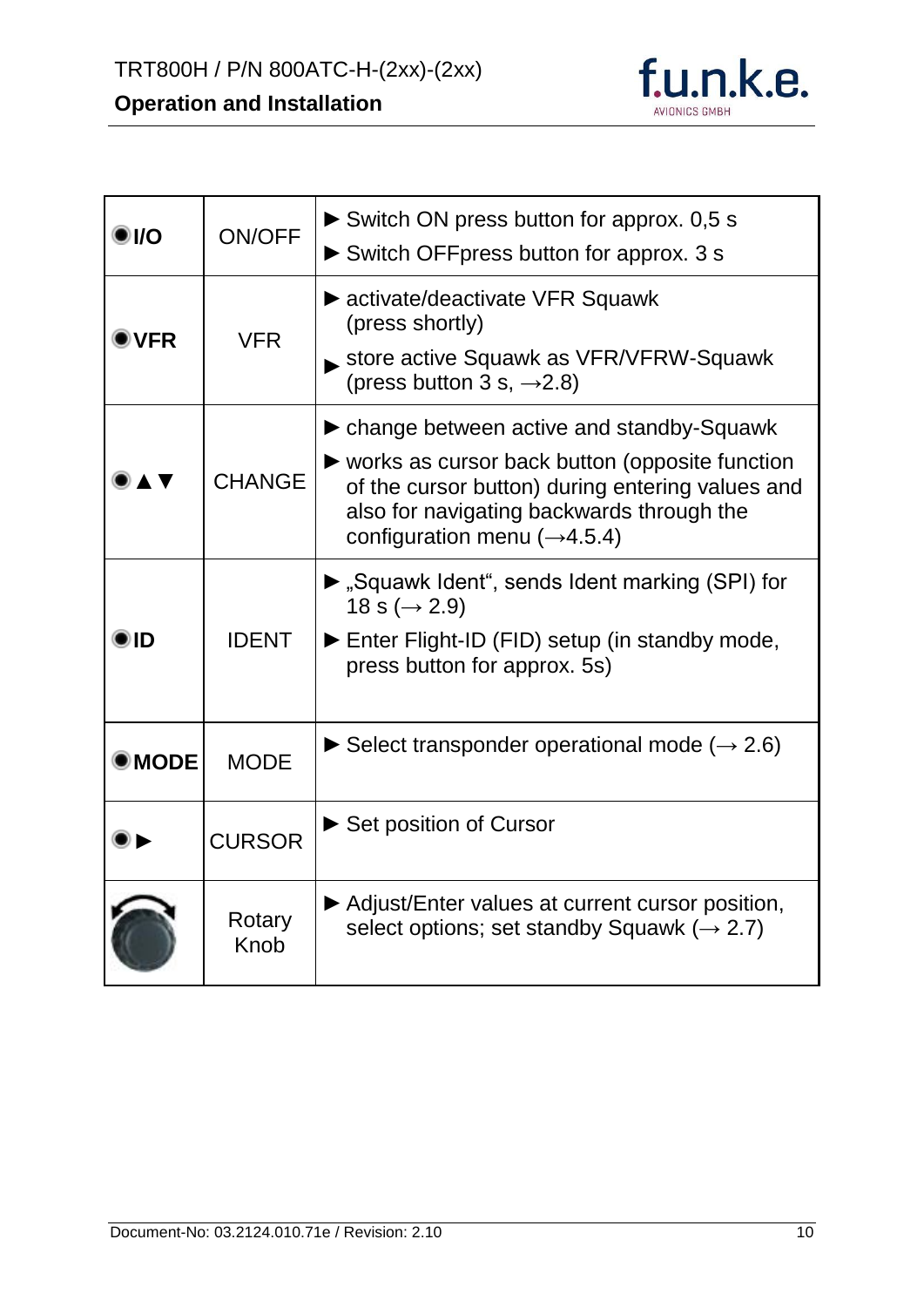

## <span id="page-11-0"></span>**2.2 Switch ON/OFF**

Switch **ON**: press **I/O** for 0.5 s Switch **OFF**: press **I/O** for 3 s

#### **2.2.1 Display information after power up**

After turning-on the display appears as follows (example):

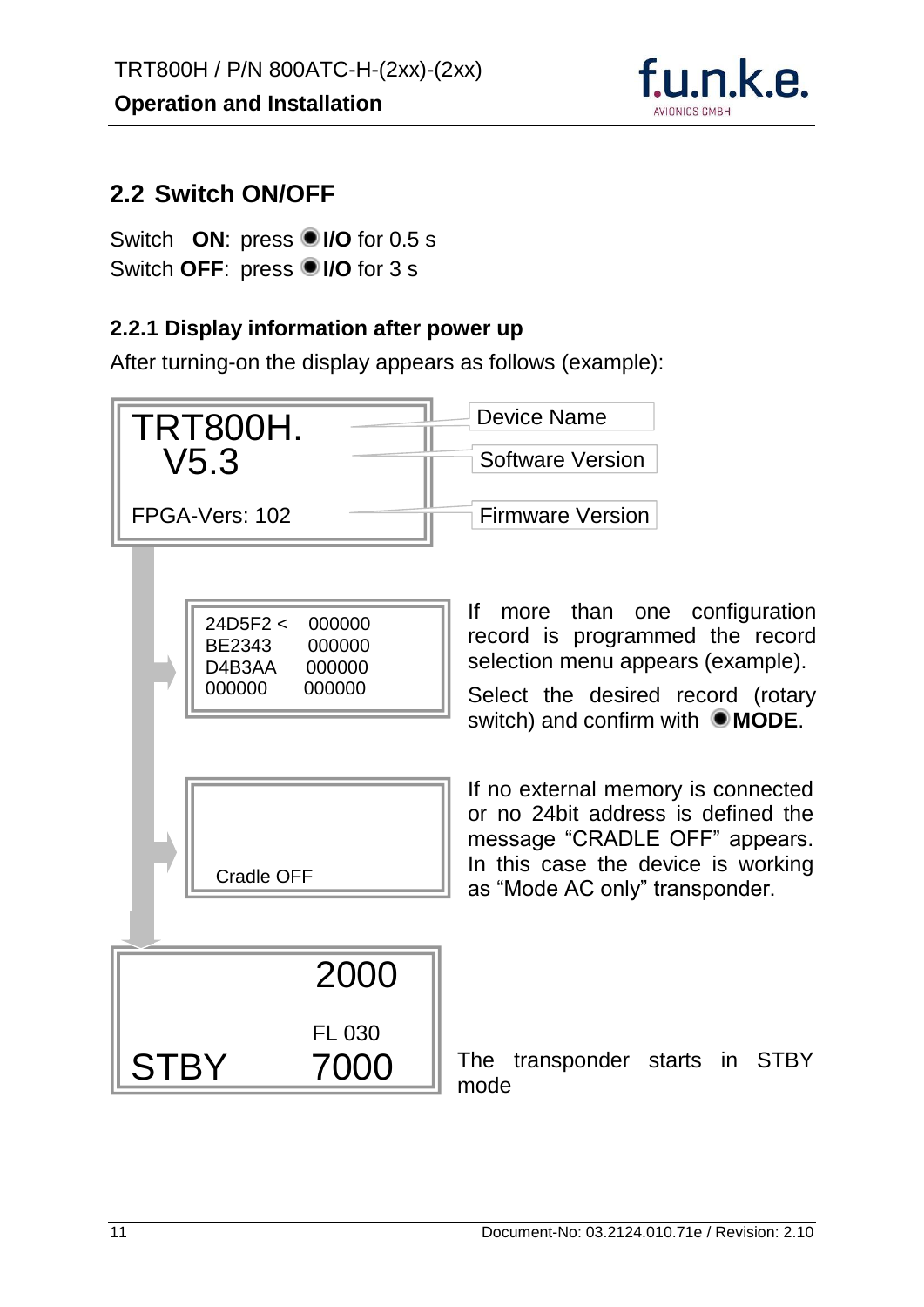

# <span id="page-12-0"></span>**2.3 Display - Indications**



| <b>Value</b>  | <b>Meaning</b>                                                                 | <b>Remarks</b>                                                                                 |
|---------------|--------------------------------------------------------------------------------|------------------------------------------------------------------------------------------------|
| 7000          | active Squawk                                                                  |                                                                                                |
| 2000          | <b>Standby Squawk</b>                                                          | Could be changed with active<br>Squawk by pressing $\bullet \blacktriangle \blacktriangledown$ |
| <b>FL 030</b> | <b>Flight Level</b>                                                            | Flight Level (in 100 ft steps)                                                                 |
| <b>FLerr</b>  | Invalid altitude measuring                                                     | Beyond -1000  35 000 ft,<br>C Mode gets inactive                                               |
| <b>ACS</b>    | <b>Operational Mode</b><br>(STBY, A-S, ACS, AC, A)                             | Modes see section 2.6                                                                          |
| <b>IDT</b>    | transmits Ident-Marking (SPI)                                                  | ID ("Squawk Ident") has been<br>pressed - active for 18 s                                      |
|               | <b>Transponder replies</b><br>on Mode-S, Mode-A or Mode-<br>C interrogations   | No indication on ADSB and<br>squitter transmission                                             |
|               | Transponder is locked by a<br>ground station and will be<br>directly addressed | Lock Information (indicated<br>below the diamond)                                              |
| F             | in-flight                                                                      | Ground-Switch-Info                                                                             |
| G             | on-ground                                                                      | (if installed/available)                                                                       |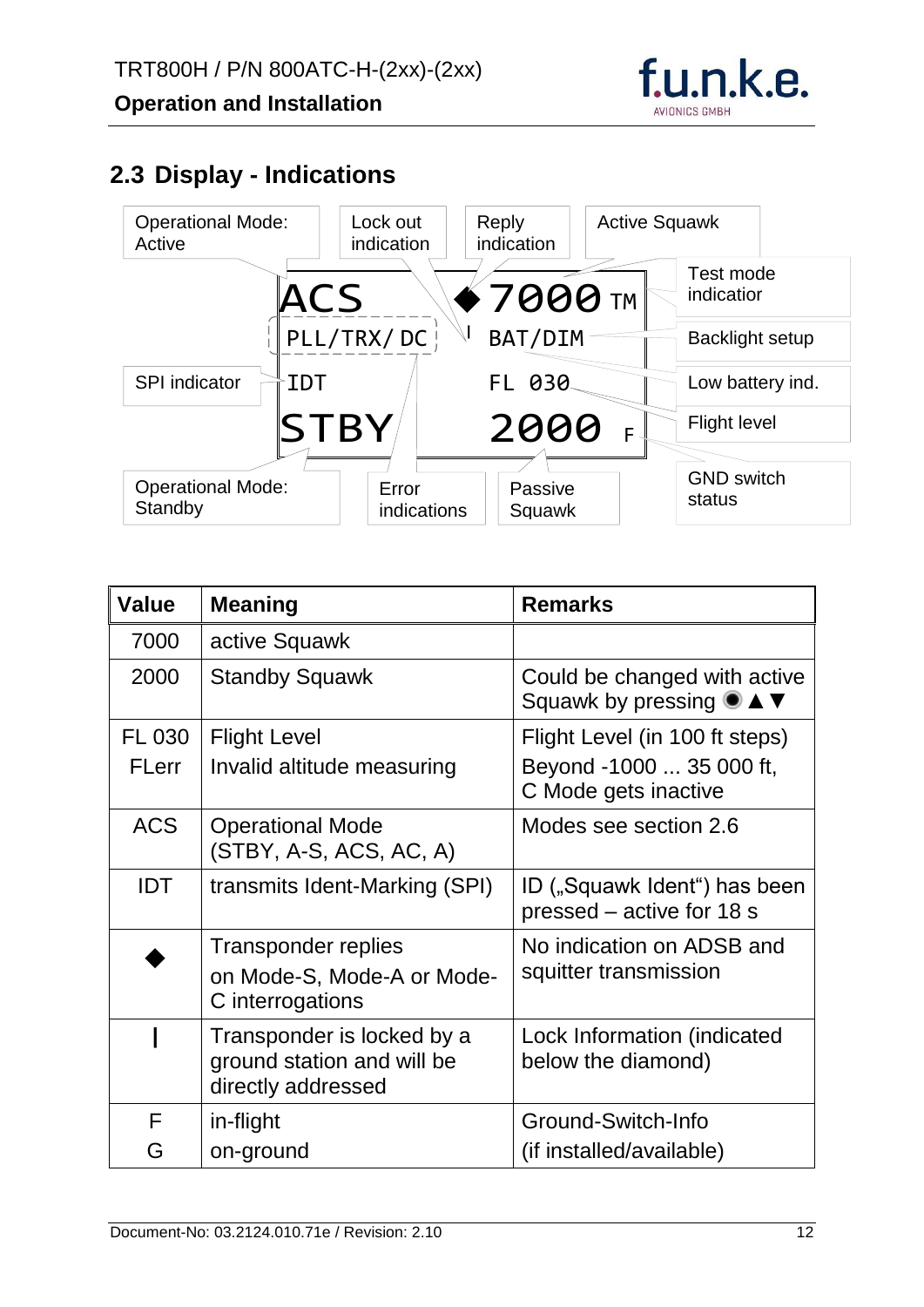

| <b>Value</b> | <b>Meaning</b>               | <b>Remarks</b>                |  |  |
|--------------|------------------------------|-------------------------------|--|--|
|              | <b>Error indicators</b>      |                               |  |  |
| <b>PLL</b>   | <b>PLL Error</b>             | <b>Internal Error</b>         |  |  |
| <b>TRX</b>   | <b>Transmit Failure</b>      | Check antenna and wiring      |  |  |
| <b>DC</b>    | Low internal voltage         | Internal error                |  |  |
| <b>FPG</b>   | <b>FPGA-Failure</b>          | Internal error                |  |  |
| <b>BAT</b>   | <b>Battery Power too low</b> | maybe battery/generator fault |  |  |

# <span id="page-13-0"></span>**2.4 Display-Brightness**

In active mode (not standby) press  $\bullet \triangleright$  for 2 s

Display indicates "DIM"  $\rightarrow$  Adjust brightness (DIM) with rotary knob

Return to normal operation: press  $\bullet \triangleright$  or wait 5 s.

# <span id="page-13-1"></span>**2.5 Flight-ID (FID)**

The FID is an identifier required for Mode S Operation. During future application of flight plans a FID could be assigned on a per flight basis. If no FID is assigned (today's normal case) the registration marking of the aircraft should be used as FID. The FID should not contain dashes or blanks. The FID must not be confused with the 24-bit Aircraft Address.

#### <span id="page-13-2"></span>**2.5.1 Display Flight-ID**

Press  $\bullet$  **MODE** (repeatedly) until "STBY" appears

Press and hold  $\bullet$  **ID** while a counter is shown beside the active squawk. During a few seconds Flight Identification is displayed

| <b>FID</b> | 02 |
|------------|----|
| ABCDEFGH   |    |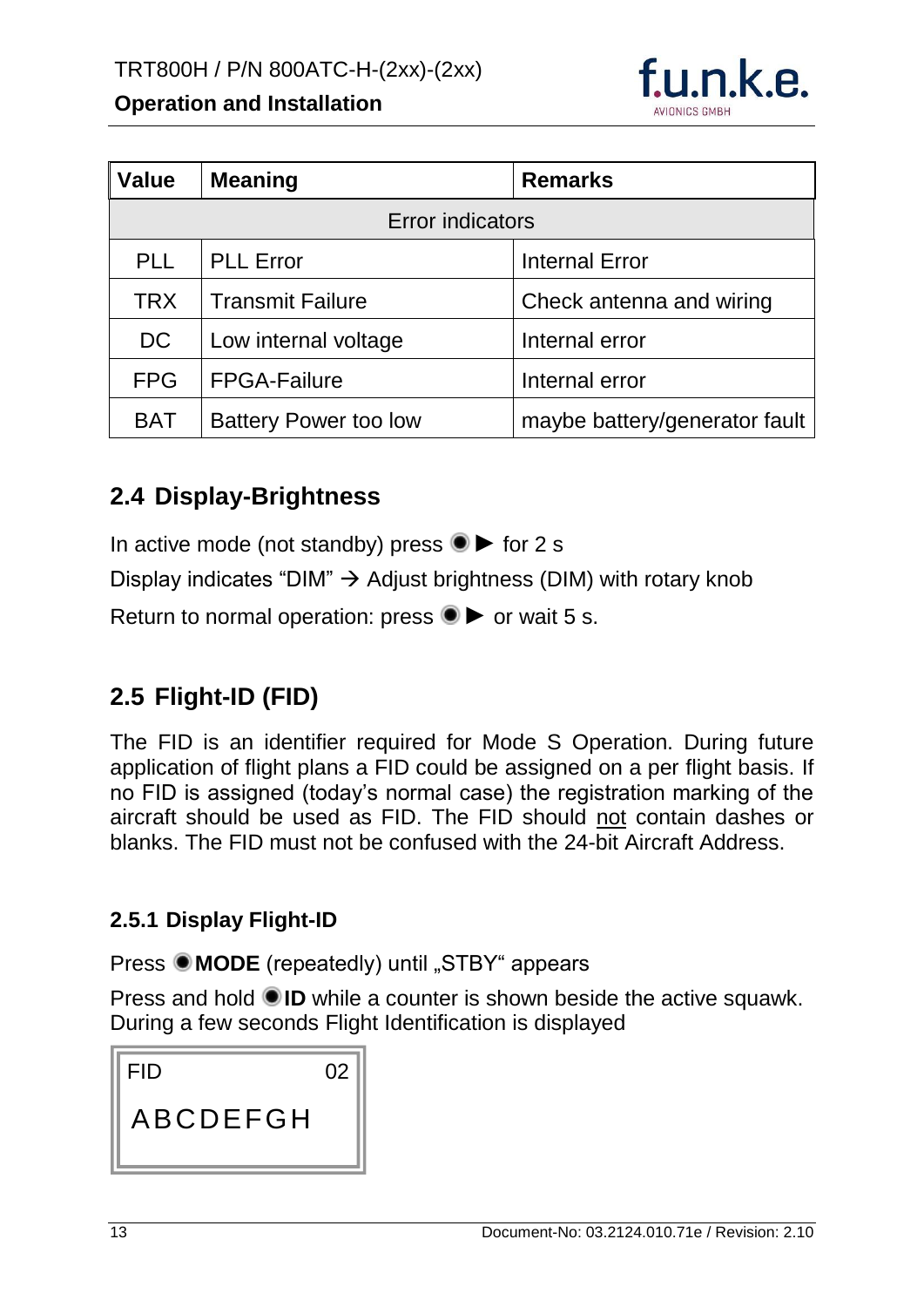

#### <span id="page-14-0"></span>**2.5.2 Configure Flight-ID**

**Press**  $\bullet$  **MODE** (repeatedly) until "STBY" appears

Press and hold **ID** while a counter is shown beside the active squawk. Release **ID** when "CHANGE FID" is displayed

| <b>CHANGE FID</b> |
|-------------------|
| ABCDEFGH          |
| exit              |

Enter Flight-Id with cursor button **►** and rotary knob



Enter FID left-aligned, without any blanks or dashes (!), e.g. 12345621DEFAV for the marking D-EFAV. The last remaining digits shall be filled with blanks

**Press OMODE** to save and return to STBY

Please refer to section [4.5.4](#page-37-2) for configuration of the 24-bit Address (AA) and Aircraft Category (AC).

#### <span id="page-14-1"></span>**2.6 Transponder Mode selection**

Press  $\bullet$  **MODE** (repeatedly) to select from following Modes:

- **STBY**  $\rightarrow$  "Standby" Transponder does not respond to any interrogation. Squitter and ADS-B output is not active.
- $\overline{ACS}$   $\rightarrow$  Mode A+C+S" Standard condition; transponder responds to mode A, C and S interrogations.
- $A S \rightarrow$  Mode A+S, no C" Altitude is not transmitted (neither on C nor on S requests). All other Mode-S data as well as Mode-A replies are transmitted.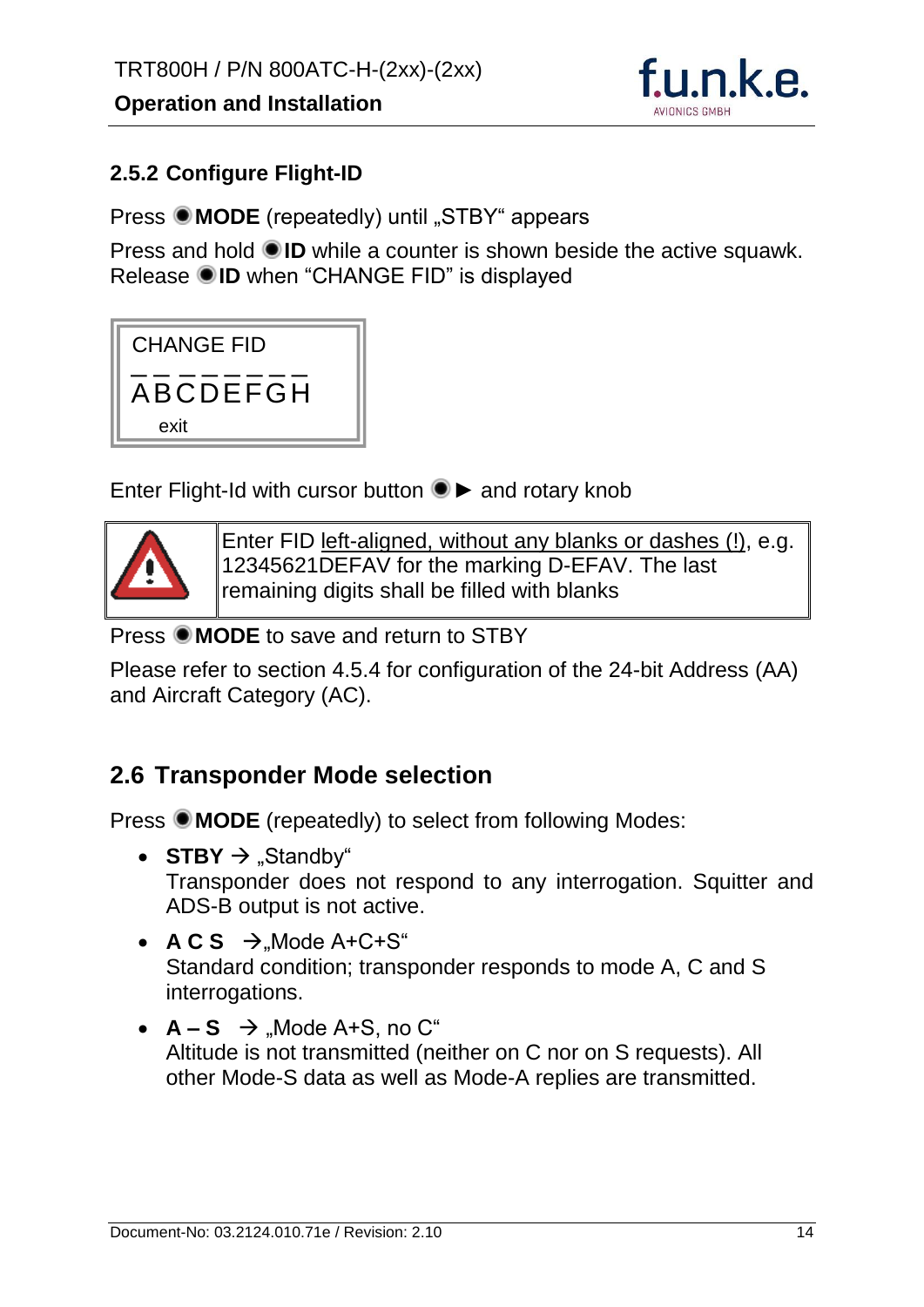

If no 24-bit address (AA) was defined or entered as "000000" the transponder operates as a Mode A/C transponder, in that case the following Modes are possible apart from Standby:

- $AC \rightarrow$  Mode A+C" Transponder replies only on Mode A and Mode-C interrogations.
- $A - \rightarrow$  Mode A" Transponder replies only on Mode A interrogations.



**In STBY (Standby) mode, all transponder transmissions are disabled completely!** Therefore, the transponder is not visible in this mode to air traffic control or the anti-collision systems onboard other aircrafts.

Never use the STBY mode in flight unless you are requested to do so by air traffic control. Always remember to put the transponder in active mode prior to take off!

# <span id="page-15-0"></span>**2.7 Squawk-Setting**

The active Squawk is displayed in the upper line, while the standby Squawk is presented at the lower line.

Setting the Standby Squawk:

- Press <sup>●</sup> ► to set the cursor (",""), turn rotary knob to set numbers of the standby Squawk.
- Press <sup>●</sup> ▼ ▲ to activate the Standby Squawk (this moves the current active Squawk into Standby)

# <span id="page-15-1"></span>**2.8 VFR – Squawk**

The transponder features a user-defined squawk code for VFR-flight (factory setting: 7000):

Activate VFR-Squawk:

Press **OVFR** ("VFR" is indicated), now the active Squawk is moved into Standby but not visible because the indication of the Standby Squawk is overlapped by "VFR"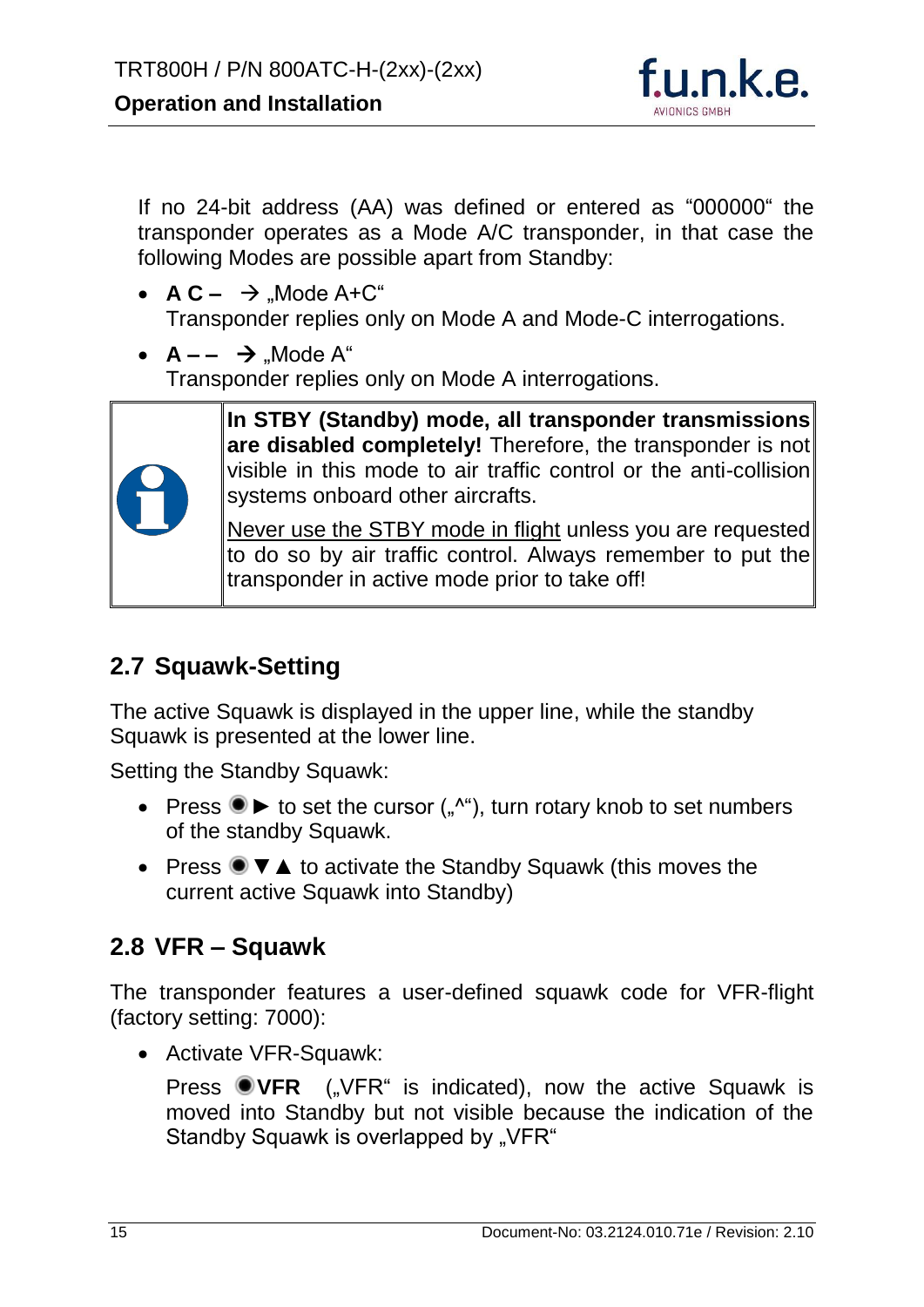

• Display Standby Squawk: Press ● VFR or ● ▼▲ or use the ● rotary knob (the VFR-Squawk remains active!) **Example:**



- Now the Standby Squawk can be adjusted by using the **C** rotary **knob** and activated with ● ▼▲.
- In order to store the current active Squawk as new VFR-Squawk (replacing the factory setting 7000): Press and hold **VFR** until an "S" is indicated (approx. 3 s); after releasing the button "VFR" is shown

# <span id="page-16-0"></span>**2.9 ID – Special Position Identification (SPI): "Squawk Ident"**

Press ID to activate transmission of the special position identification pulse with every reply within 18 seconds; "IDT" appears on the display

By pressing **ID** a special position identification pulse (SPI) is transmitted with every reply within 18 seconds, which causes an accented marking on the Controller's screen. The "Special Position Identification" has to be activated after the "Squawk Ident" request of the Controller.

# <span id="page-16-1"></span>**2.10 Error-Codes**

Please refer to [2.3](#page-12-0) Display - [Indications](#page-12-0) for possible displayed errors.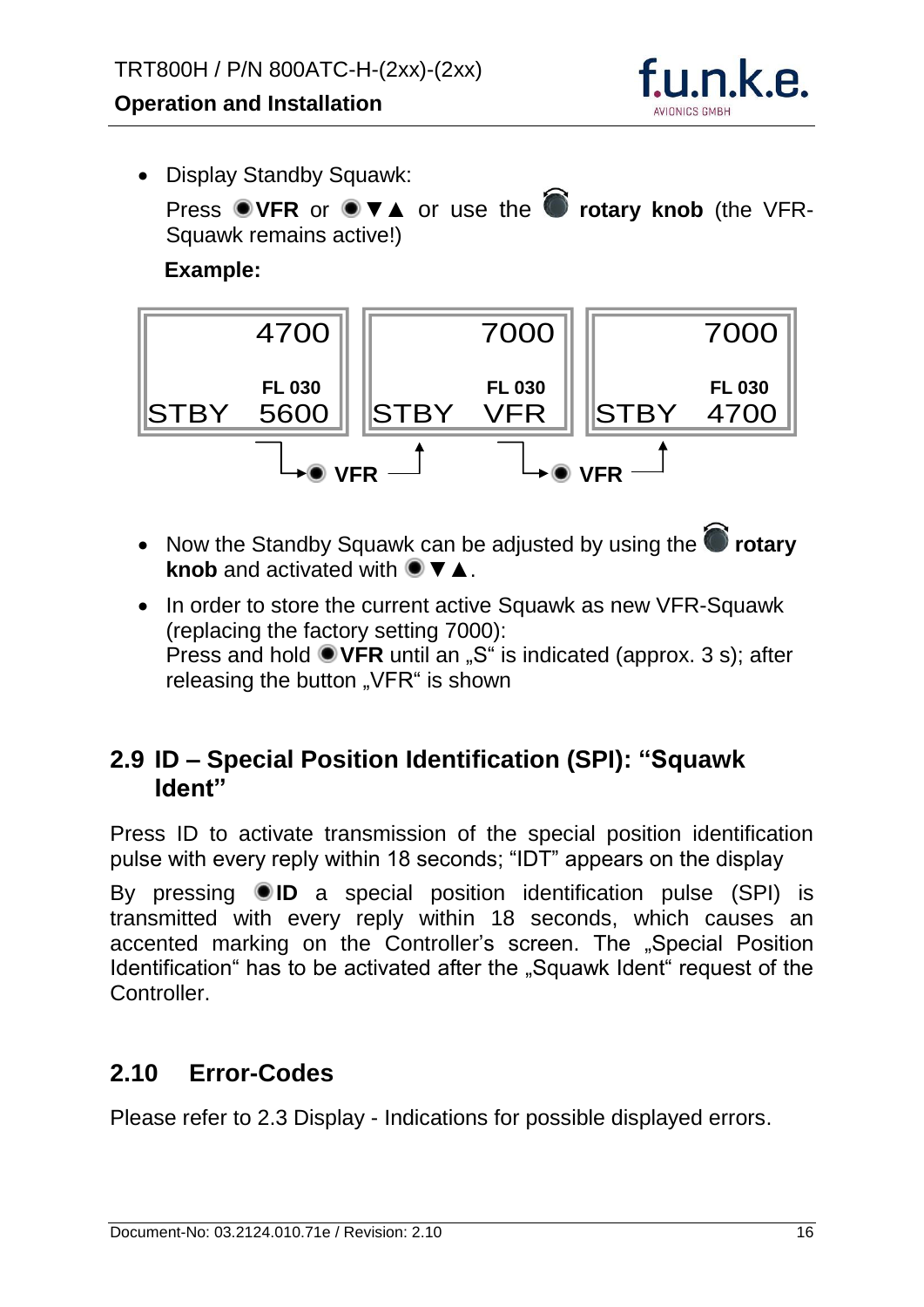

# <span id="page-17-0"></span>**3 INSTALLATION**

#### <span id="page-17-1"></span>**3.1 Notes**

The following suggestions should be considered before installing.

The assigned installation company will supply wiring. For diagrams refer to [3.7](#page-20-1) [Wiring.](#page-20-1)

Transponder, External Memory, all cables and antennas shall be installed according to *"FAA AC-143.13-2A Acceptable Methods, Techniques and Practices – Aircraft Alterations"* and the appropriate manufacturer's instructions.

# <span id="page-17-2"></span>**3.2 Telecommunication data**

Depending on your national telecommunications legislation, the following data may be required when applying for the aircraft radio station license:

| Manufacturer:                      | f.u.n.k.e. AVIONICS GmbH |
|------------------------------------|--------------------------|
| <b>Type Designation:</b>           | <b>TRT800H</b>           |
| <b>EASA Number:</b>                | EASA.210.269             |
| <b>Transmitter Power</b><br>Output | 126 W                    |
| Frequency:                         | 1090 MHz                 |
| <b>Emission Designator:</b>        | 12M0M1D                  |

# <span id="page-17-3"></span>**3.3 Scope of Delivery**

| Item name/number   | <b>Description</b>                                        |  |
|--------------------|-----------------------------------------------------------|--|
| <b>TRT800H</b>     | <b>Transponder TRT800H</b>                                |  |
| TRT800EMSS         | External Memory (Aircraft-Address-Adaptor<br>with wiring) |  |
| M4X8ZSW (3 pieces) | screw for panels up to 5 mm thickness                     |  |
| 56S101A4           | TNC antenna connector                                     |  |
| 03.2124.010.71e    | Manual "Operation and Installation"                       |  |
|                    | <b>EASA Form 1</b>                                        |  |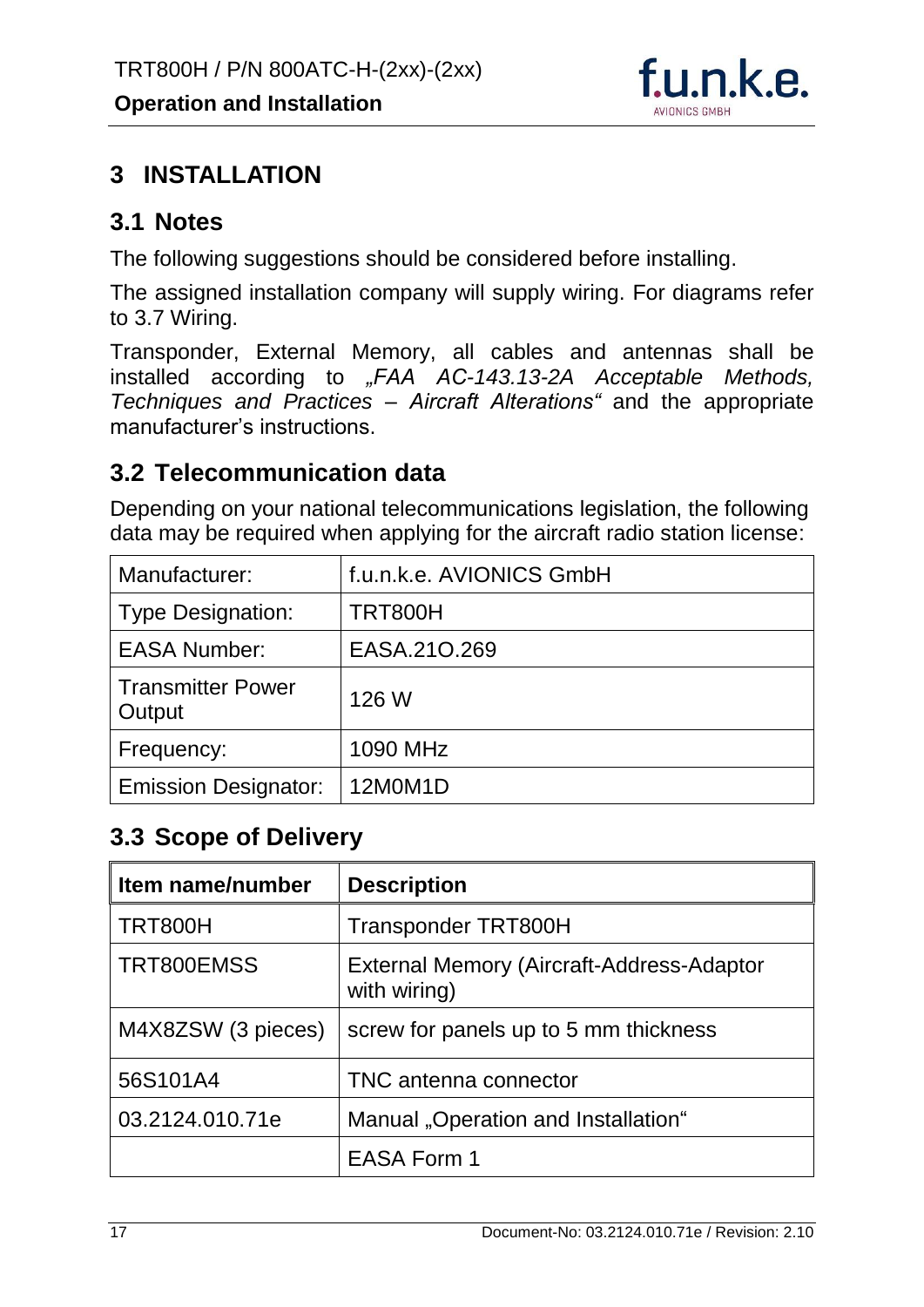

# <span id="page-18-0"></span>**3.4 Unpacking and Inspecting of the Equipment**

Carefully unpack the equipment and inspect for transport damages. If a damage claim has to be filed, save the shipping container and all packing materials as evidence to your claim.



For storage or reshipment the original packaging should be used.

# <span id="page-18-1"></span>**3.5 Mounting**

- In cooperation with a maintenance shop, location and kind of the installation are specified. The maintenance shop can supply all cables. Suitable sets of cables are available from f.u.n.k.e. AVIONICS GmbH.
- Select a position away from heat sources. Provide space for adequate convection cooling.
- Leave sufficient space for the installation of cables and connectors.
- Avoid sharp bends and wiring close to control cables.
- Leave sufficient lead length for inspection or repair of the wiring of the connector (containing the memory), so that when the mounting hardware for the rear connectors is removed, the assembly may be pulled forward several inches.
- Bend the harness at the rear connectors to inhibit water droplets (formed due to condensation) from collecting in the connector.
- For mounting details/drawing refer to chapter [3.12.2](#page-28-2) Mounting Advices.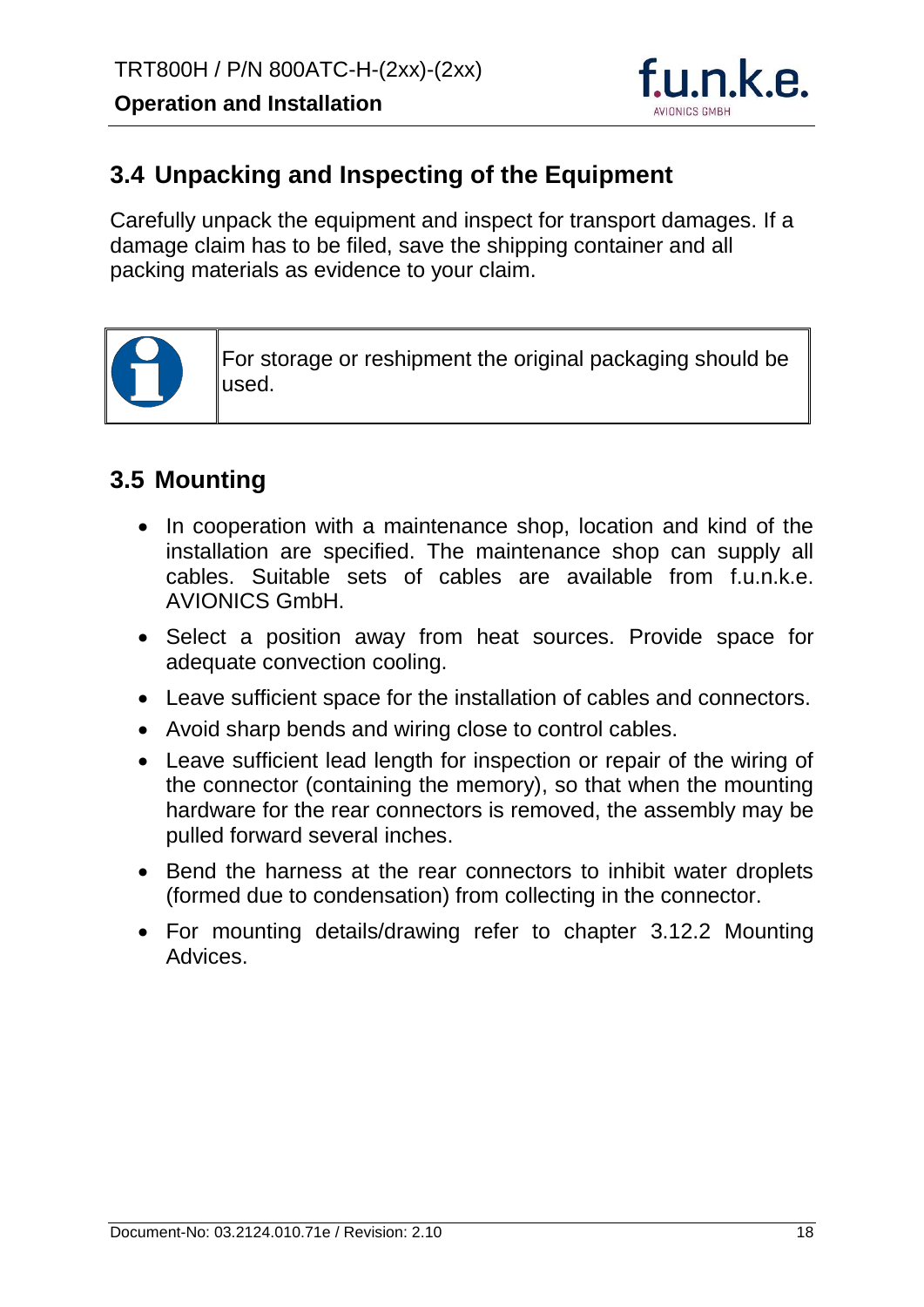

#### <span id="page-19-0"></span>**3.6 Equipment Connections**

#### <span id="page-19-1"></span>**3.6.1 Electrical Connections**

One 15 pin D-SUB miniature connector includes all electrical connections, except for the antenna. Use only an External Memory Adapter TRT800EMxx as this is part of the certification and includes a memory device in which the ICAO 24-bit Aircraft Address is stored.



The (+UB)-wire has to protected by circuit breaker (2 Amp.)!

#### **3.6.1.1Mutual Suppression**

Other equipment on board (e. g. DME) may transmit in the same frequency band as the transponder.

If such a device is installed a suppression wiring shall be installed in order to protect the receiving parts of the different devices from in-band transmissions.

Mutual suppression is a synchronous pulse that is sent to the other equipment to suppress transmission of a competing transmitter for the duration of the pulse train transmission. The transponder transmission may be suppressed by an external source and vice versa.

To activate mutual suppression connect the SUPP\_I/O signal to the according signals of the other equipment

#### **3.6.1.2Ground Switch**

If an external Ground-Switch is connected to the transponder and activated in the setup, the transponder can detect if the aircraft is airborne or on the ground This allows the transponder to automatically activate the Ground mode whenever the aircraft is on ground.

In order to activate this feature, the input "FLY-GND" must be connected to an external switch which connects the input pin with "GND" when the gear is weighted, or remains open in the other case.

This feature must additionally be activated in the Setup. For details on configuration please refer to section [4.5.4.](#page-37-2)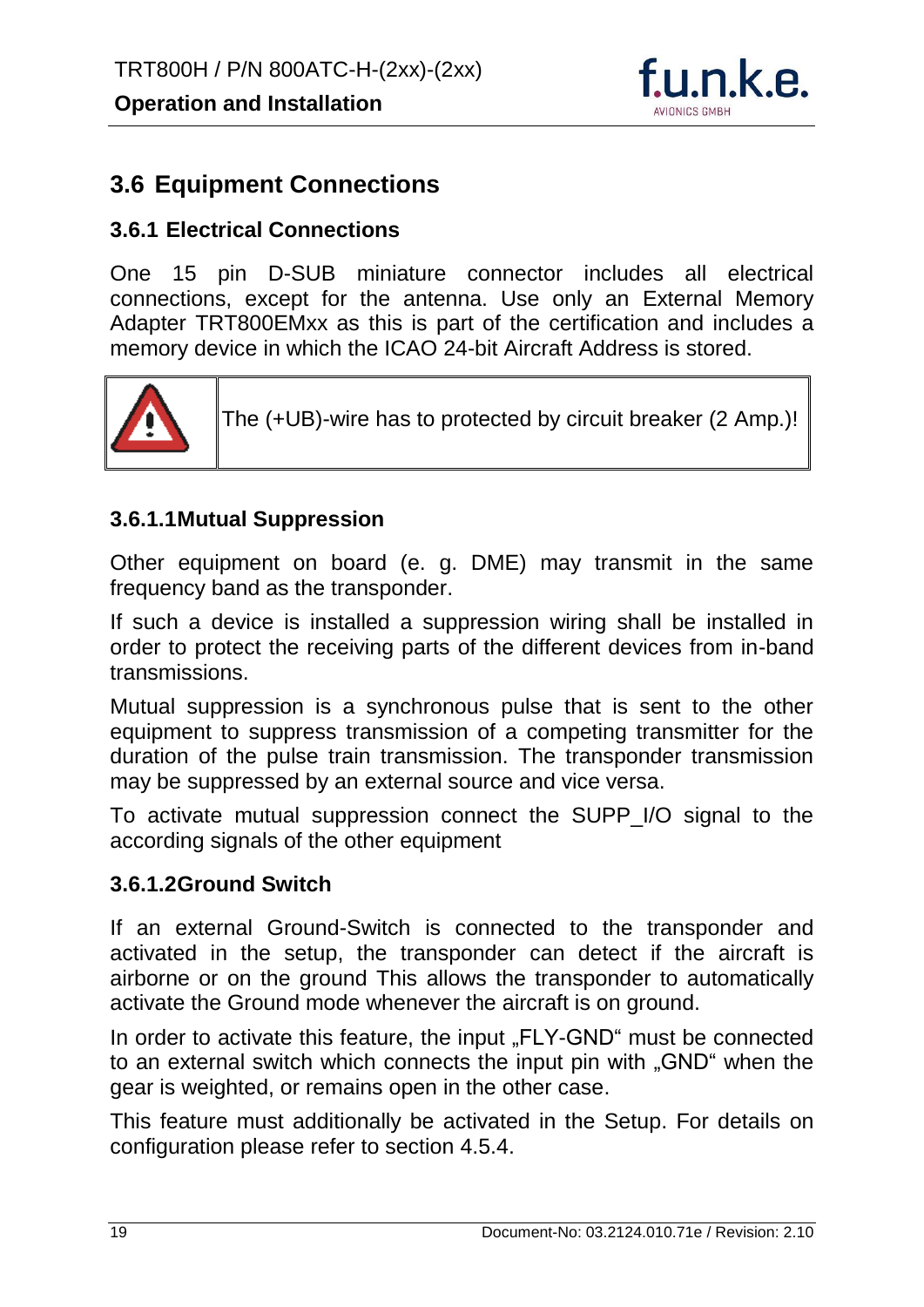

#### **3.6.1.3Auto-On**

The Auto-On input allows to define how the transponder will behave when power is supplied to it.

If the aircraft is equipped with a dedicated avionics master switch that switches the power supply to the transponder, the pin "Auto-On" must be wired together with the UB+ pin to the avionic master switch. The on/off button on the transponder is without function in that case. The transponder will start automatically whenever power is supplied.

On aircraft without such an avionics master switch, the pin "Auto-On" must be left unconnected. In this case, the transponder must be switched on and off via the transponder's on/off button on the front panel.

#### <span id="page-20-0"></span>**3.6.2 Static Air Port**

Install a silicon soft tube fitting the 5 mm static air hose at the backside of the transponder and secure plumbing with appropriate clamps.

# <span id="page-20-1"></span>**3.7 Wiring**

#### <span id="page-20-2"></span>**3.7.1 Conductor Cross Section**

| Power Supply (Power, GND): AWG20 (0,62 mm <sup>2</sup> ) |                               |  |  |
|----------------------------------------------------------|-------------------------------|--|--|
| Signals:                                                 | AWG22 (0,38 mm <sup>2</sup> ) |  |  |
|                                                          |                               |  |  |

The conductors must be approved for aircraft use.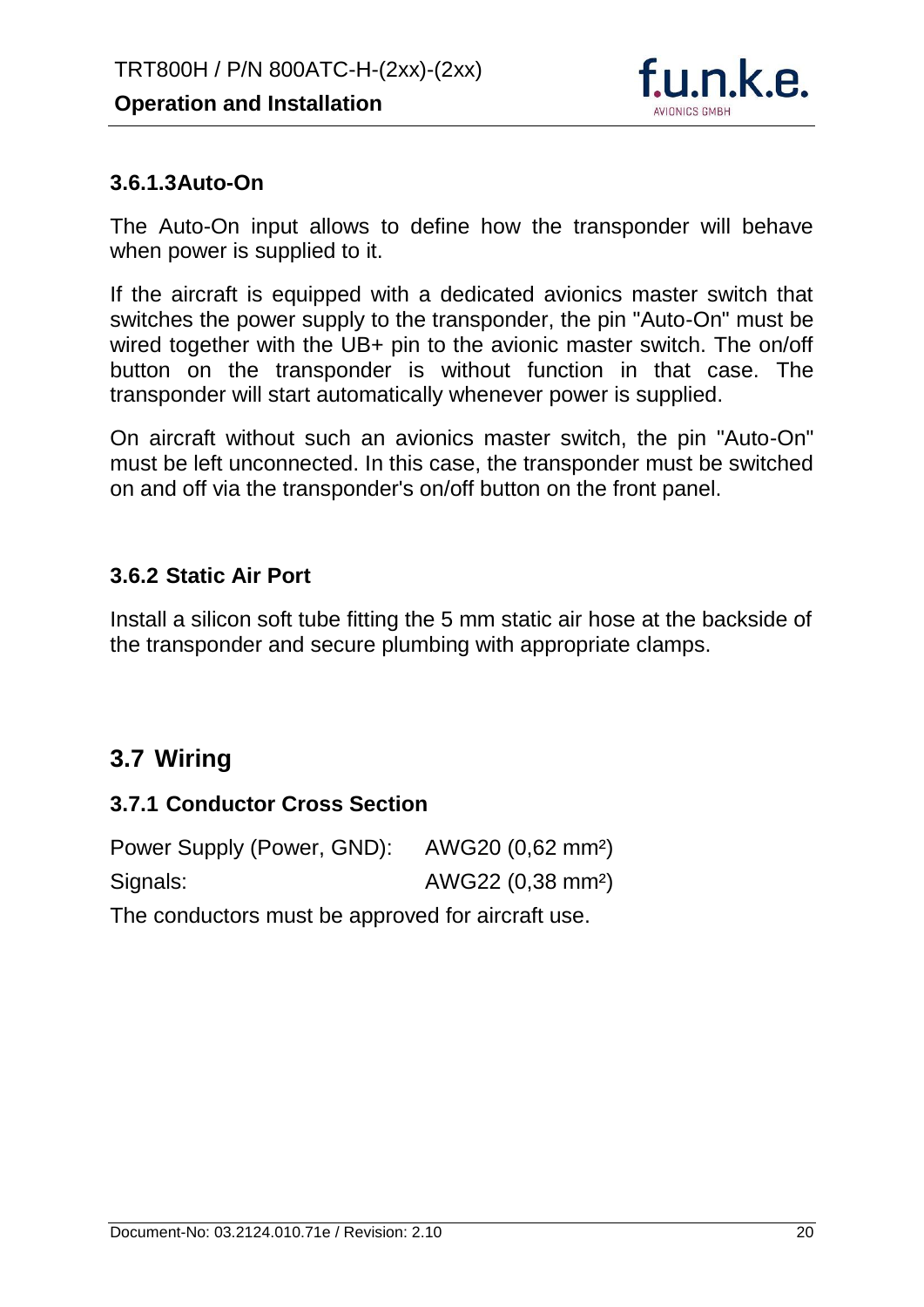

#### <span id="page-21-0"></span>**3.7.2 Pin Assignment**



The transponder may only be operated together with an external memory address adaptor TRT800EMxx

| Pin            | Signal                        | <b>Remarks</b>             | Adaptor<br>Typ <sup>(4)</sup><br><b>TRT800</b><br><b>EM</b> | Adaptor<br>$\mathsf{Typ}^{(4)}$<br><b>TRT800</b><br><b>EMSS</b> | Adaptor<br>Typ<br><b>TRT800</b><br><b>EMRS</b> |
|----------------|-------------------------------|----------------------------|-------------------------------------------------------------|-----------------------------------------------------------------|------------------------------------------------|
| $\overline{1}$ | <b>GND</b>                    | $\overline{a}$             |                                                             |                                                                 |                                                |
| $\overline{2}$ | Remote control <sup>(1)</sup> | Input                      |                                                             |                                                                 |                                                |
| 3              | <b>EEPROM Signal</b>          | <b>TRT800EMxx internal</b> |                                                             |                                                                 |                                                |
| $\overline{4}$ | <b>EEPROM Signal</b>          | <b>TRT800EMxx internal</b> |                                                             |                                                                 |                                                |
| 5              | <b>TX RS-232</b>              | <b>Serial Output</b>       | $\circ$                                                     |                                                                 |                                                |
| 6              | Switched +UB <sup>(1)</sup>   | Output                     | $\circ$                                                     | $\circ$                                                         |                                                |
| $\overline{7}$ | Remote control <sup>(1)</sup> | Output                     |                                                             |                                                                 |                                                |
| 8              | +UB power supply              | Input                      |                                                             |                                                                 |                                                |
| 9              | <b>GND</b>                    |                            |                                                             |                                                                 |                                                |
| 10             | <b>EEPROM VCC</b>             | <b>TRT800EMxx internal</b> |                                                             |                                                                 |                                                |
| 11             | <b>EEPROM GND</b>             | <b>TRT800EMxx internal</b> |                                                             |                                                                 |                                                |
| 12             | <b>RX RS-232</b>              | <b>Serial Input</b>        | $\circ$                                                     |                                                                 |                                                |
| 13             | Suppression                   | Input / Output             | $\circ$                                                     |                                                                 |                                                |
| 14             | Auto-On <sup>(2)</sup>        | Input <sup>(2)</sup>       |                                                             |                                                                 |                                                |
| 15             | Fly-GND Switch <sup>(3)</sup> | Input <sup>(3)</sup>       | $\circ$                                                     |                                                                 |                                                |

 $\bullet$  = in the plug and get out  $\circ$  = in the plug and not get out ∕ = internal connection to the device

| (1) | SWITCHED +UB<br>OUT, Interface<br>Remote control | May only be used for compatible f.u.n.k.e. AVIONICS<br>devices. Do not connect pins if interface is not used.                                  |
|-----|--------------------------------------------------|------------------------------------------------------------------------------------------------------------------------------------------------|
| (2) | Auto-On                                          | Connect to +UB override front panel on/off button. Leave<br>unconnected to use front panel on/off button.                                      |
| (3) | Ground Switch/<br><b>FLY-GND</b>                 | If an external Ground Switch is connected, it must<br>connect this pin to GND to indicate the on-ground<br>Leave open otherwise.<br>condition. |
| (4) | Adaptors<br><b>TRT800EM &amp;</b><br>TRT800EMSS  | Adaptor version does not provide full interface capability<br>(see table for details).                                                         |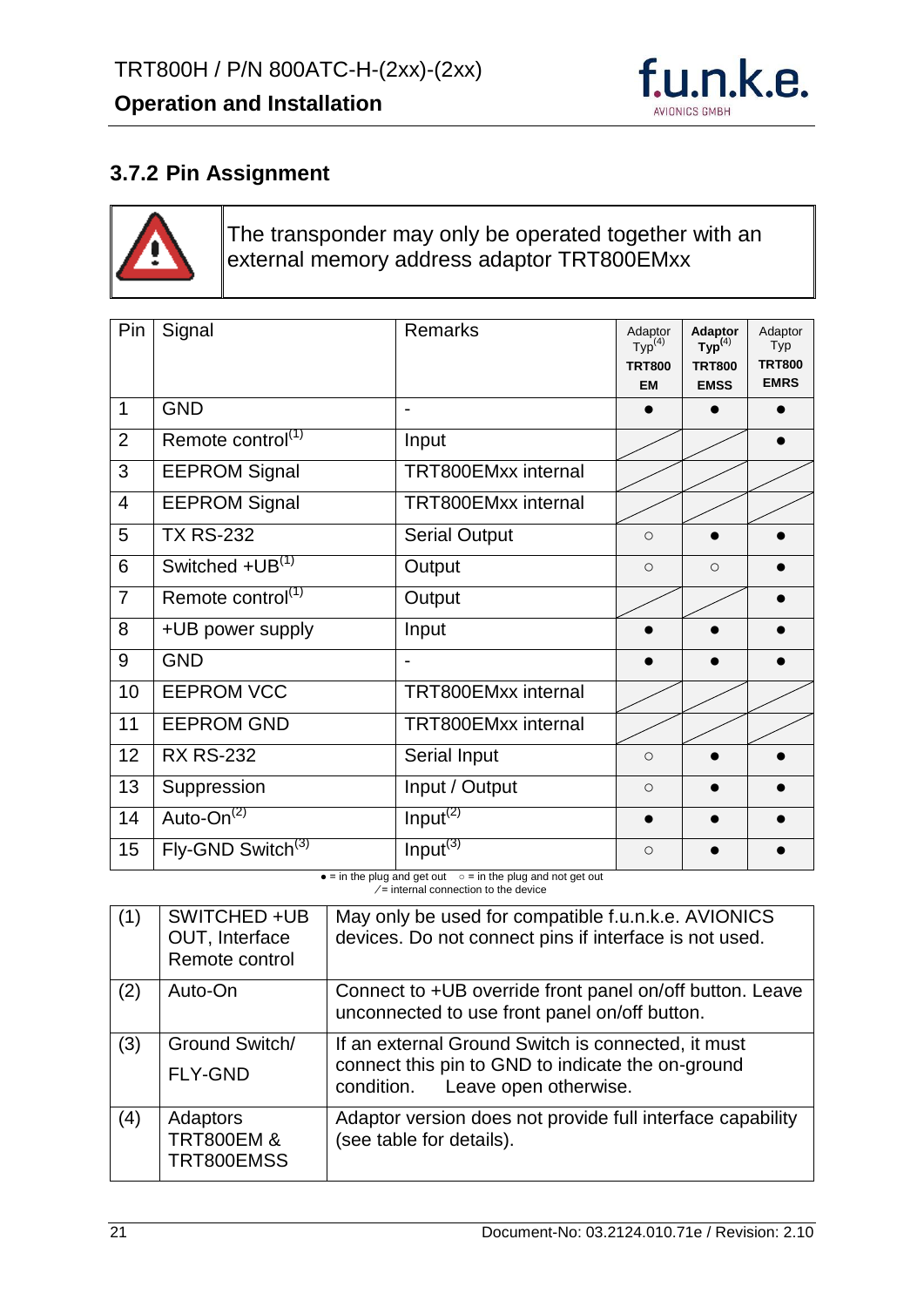

#### <span id="page-22-0"></span>**3.7.3 Cable plan External Memory EM800**

#### **3.7.3.1 Cable plan TRT800EMRS (older version with interface remote)** to S/N 90932013



**<sup>1</sup>** New interface available -at TRT800H starting from S/N: 30430109 with SW V5.3 -at TRT800A starting with SW V5.3

- **<sup>2</sup>** New TRT800H interface starting from HW 6.0
- <sup>3</sup> port / function not available at TRT800A

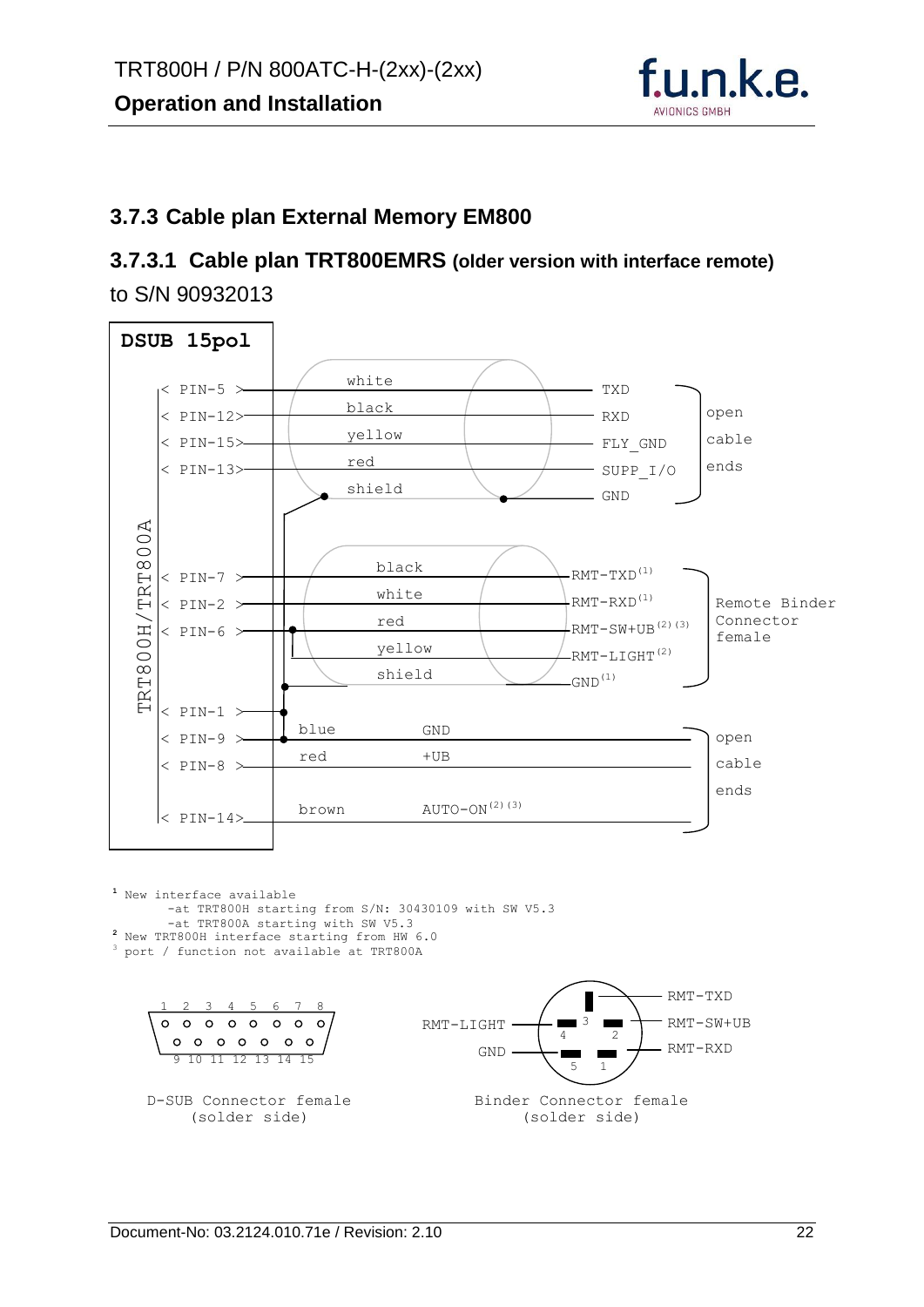

# **3.7.3.2 Cable plan TRT800EMRS (newer version with interface remote)**



**<sup>1</sup>** New interface available -at TRT800H starting from S/N: 30430109 with SW V5.3 -at TRT800A starting with SW V5.3 **<sup>2</sup>** New TRT800H interface starting from HW 6.0 <sup>3</sup> port / function not available at TRT800A

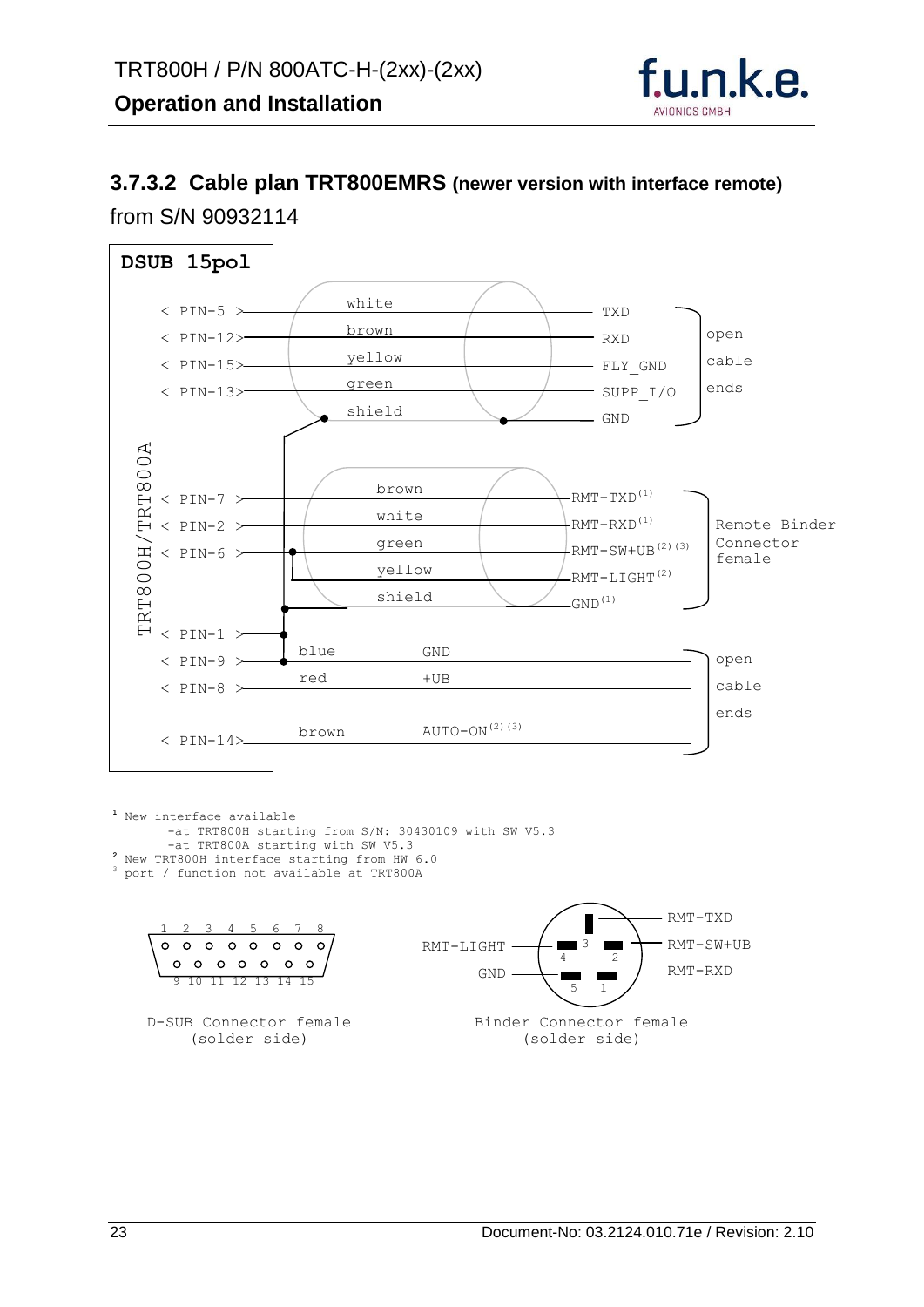

#### **3.7.3.3 Cable plan TRT800EMSS (newer version without interface remote)**

#### from S/N 91032115



(solder side)



The External – Memory – Address - Adapter TRT800EMxx contains electronic parts and must not be opened. Opening or modifying the connector leads to the loss of airworthiness certification!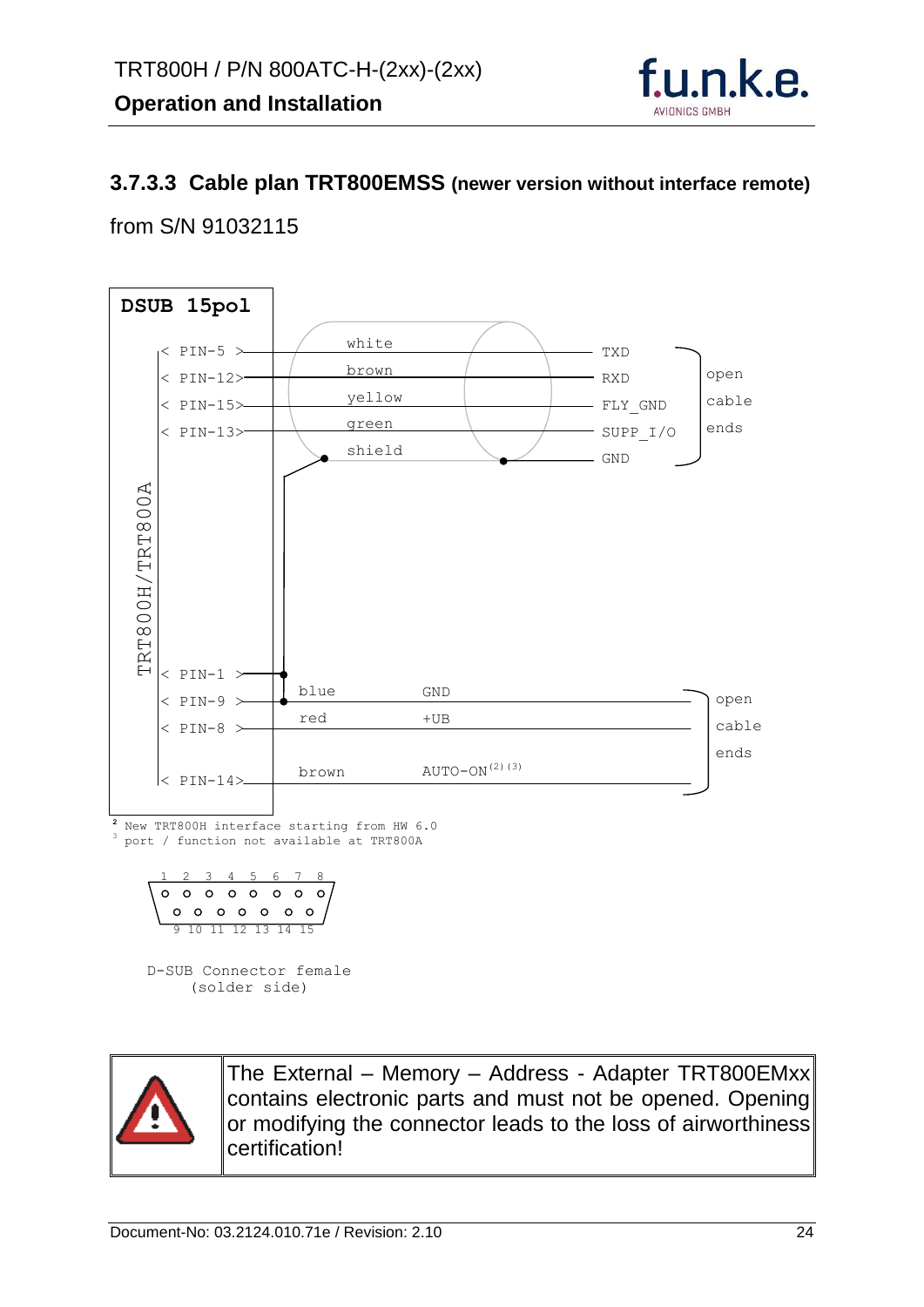

## <span id="page-25-0"></span>**3.8 Antenna**

#### <span id="page-25-1"></span>**3.8.1 Antenna Selection**

- Recommended antennas: see section [3.11](#page-27-2) [Accessories](#page-27-2)
- Choose an antenna type compatible with the vehicle and the mounting location.
- Specified features depend on proper installation of the antenna.
- The radiation pattern needs to be verified considering aircraft type and mounting location.
- The electrical interference between the antenna and any other equipment must be taken into account in such a way that no reduction of the performance of any other system will occur.
- Install only certified antennas!

#### <span id="page-25-2"></span>**3.8.2 Installation Recommendation**

- Take note of the antenna manufacturer's instructions.
- The usually deployed Dipole- or Blade antennas necessarily require a high frequency capable solid metal ground plane at the antenna base.
- For installation in composite aircrafts, ground planes are to be added. The ground plane should be as large as possible but in any case not smaller than 10 cm x 10 cm. If in doubt, please contact the aircraft manufacturer.
- Keep away three feet from any other antenna.
- Pursue mounting in vertical position under the belly in flight direction.

#### <span id="page-25-3"></span>**3.8.3 Antenna Wiring**

- Suitable antenna cables: see section [3.11](#page-27-2) [Accessories](#page-27-2)
- Keep wiring as short as possible.
- The smallest cable bend radius is 10cm. Avoid sharp bends.
- Keep away from an ADF antenna cable at least 12 inches.
- Electrical connections to the antenna shall be protected against moisture to avoid loss of efficiency.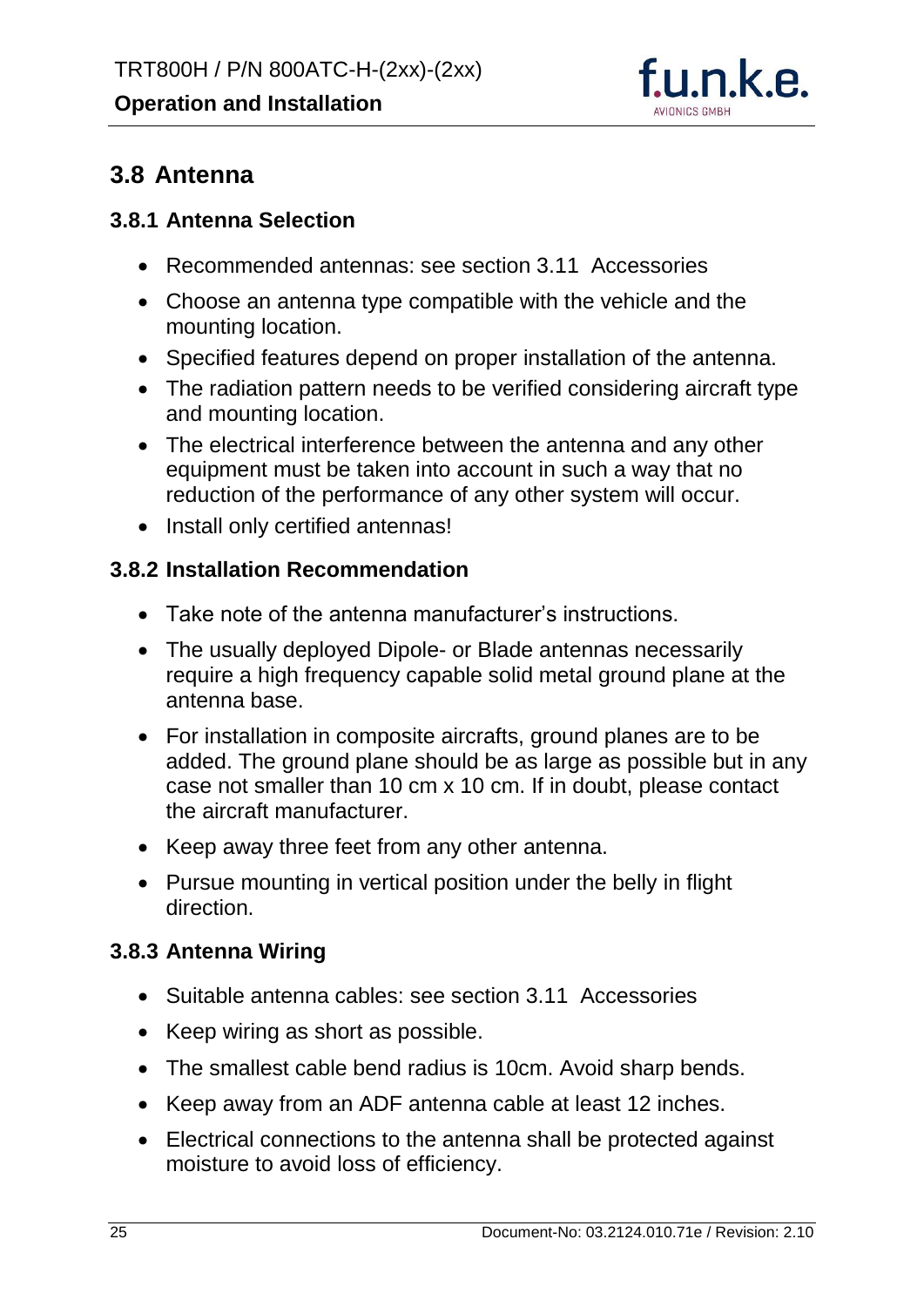



Attenuation from antenna to transponder at 1090 MHz must not exceed 1.5 dB!

# <span id="page-26-0"></span>**3.9 Post-Installation Check**



A certified maintenance shop must verify proper operation of the transponder by testing in accordance with *Appendix F of "14 CFR Part 43 – ATC Transponder Tests and Inspections".*

All steering and control functions of the aircraft are to be examined, in order to exclude disturbances by the wiring.

The most important factor in the transponder configuration is the setting of the ICAO address (see section [4.5.4\)](#page-37-2).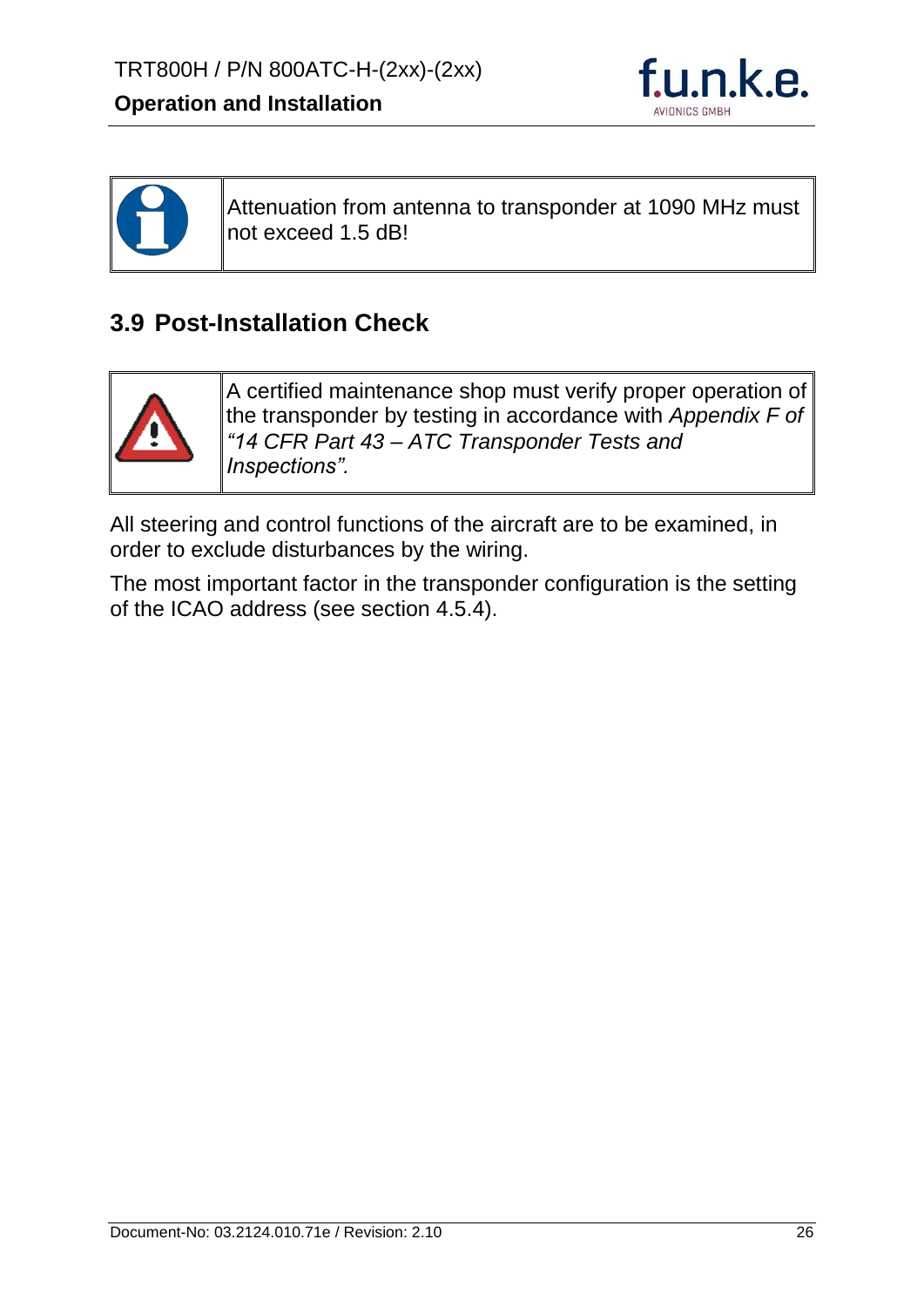

# <span id="page-27-0"></span>**3.10 Starting Up**

Turn the transponder on with **I/O**. After start-up the following screens appear:





The TRT800H starts in standby mode (indicated with STBY). In order to change into operational mode (indicated with ACS) press  $\bullet$  **MODE** . If ground switch is connected and status "in flight" is selected TRT800H starts in active mode.



Very important is the correct configuration of the 24bit Aircraft-Address (see [4.5.4](#page-37-2) [General Setup\)](#page-37-2).

# <span id="page-27-2"></span><span id="page-27-1"></span>**3.11 Accessories**

| <b>Part Number</b> | <b>Description</b>                                                                               |                       |
|--------------------|--------------------------------------------------------------------------------------------------|-----------------------|
| <b>TRKABEL1</b>    | Antenna cable 1,0 m (3.2 ft)                                                                     | $TNC \rightarrow BNC$ |
| TRKABEL2           | Antenna cable 2,5 m (8.2 ft)                                                                     | $TNC \rightarrow BNC$ |
| <b>TRKABEL3</b>    | Antenna cable 4,0 m (13.2 ft)                                                                    | $TNC \rightarrow BNC$ |
| TRKABEL4           | Antenna cable 6,5 m (21.3 ft)                                                                    | $TNC \rightarrow BNC$ |
| TRT800EMRS         | External-Memory (Aircraft-Address-Adaptor)<br>Connection cable with interface TRT-Remote control |                       |
| CI-105             | Transponder/DME Antenna<br>CI105 Comant Industries Inc.<br>Height: 3,25", Weight: 90 g (0.2 lbs) | <b>TSO C66b, C74c</b> |
| <b>AV22</b>        | Transponder Rod antenna<br>AV-22 R A Miller Industries                                           | TSO C74c              |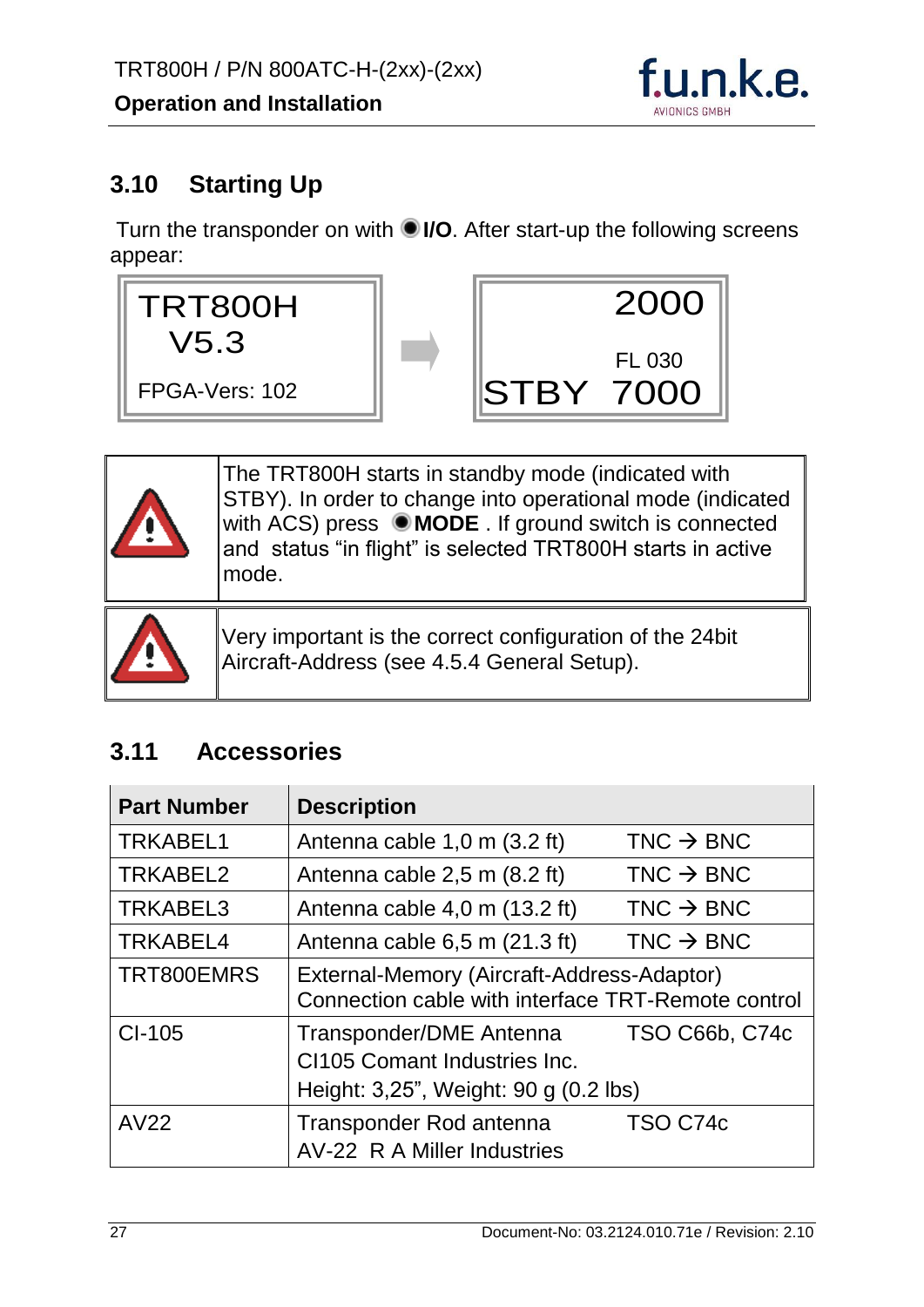

# <span id="page-28-0"></span>**3.12 Drawings**

#### <span id="page-28-1"></span>**3.12.1 Dimensions**



#### <span id="page-28-2"></span>**3.12.2 Mounting Advices**

#### **Connections Area**

**Panel Cut-out**





Connector (plug) has to be clamped with both spring locks. No screws may be turned in more than max. 15mm into the device – even if no hard limit is noticeable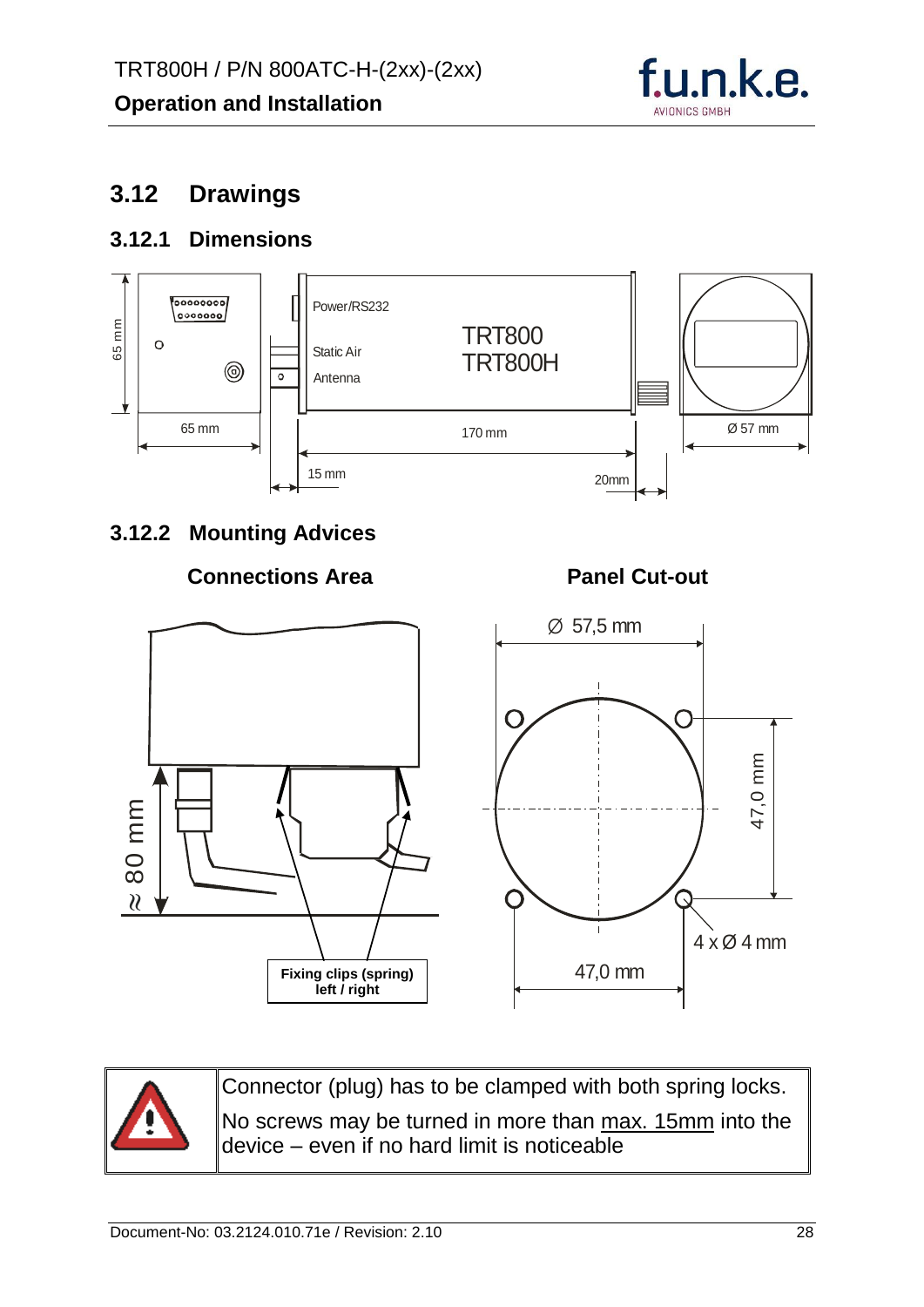

# <span id="page-29-0"></span>**4 TRANSPONDER SETTINGS**

#### <span id="page-29-1"></span>**4.1 Overview**

The TRT800H is capable of storing the following information:

- ICAO 24-Bit Aircraft-Address (AA)
- Aircraft Category (AC),
- Flight Identification (FID)
- Ground-Switch (Yes/No)
- Speed Category (RI)
- RS232 Interface Configuration

All of these data are configurable in the Setup and are stored in the external memory module integrated within the housing of the D-Sub connector (included in the delivery).

The cable with this connector shall remain in the aircraft even if the unit is removed, to ensure that the ICAO 24bit aircraft address is fixed to the aircraft.

Additionally the following user/transponder related settings are stored transponder internally:

- Active Squawk
- Passive Squawk
- VFR Squawk
- Altitude offset
- Display brightness

# <span id="page-29-2"></span>**4.2 Display Configuration Summary**

Transponder provides the opportunity to show summary of complete current settings. To access configuration summary pages push and hold **ID** in Standby mode. Release **ID** if "SHOW SETUP" is displayed. The summary is subdivided into the following pages :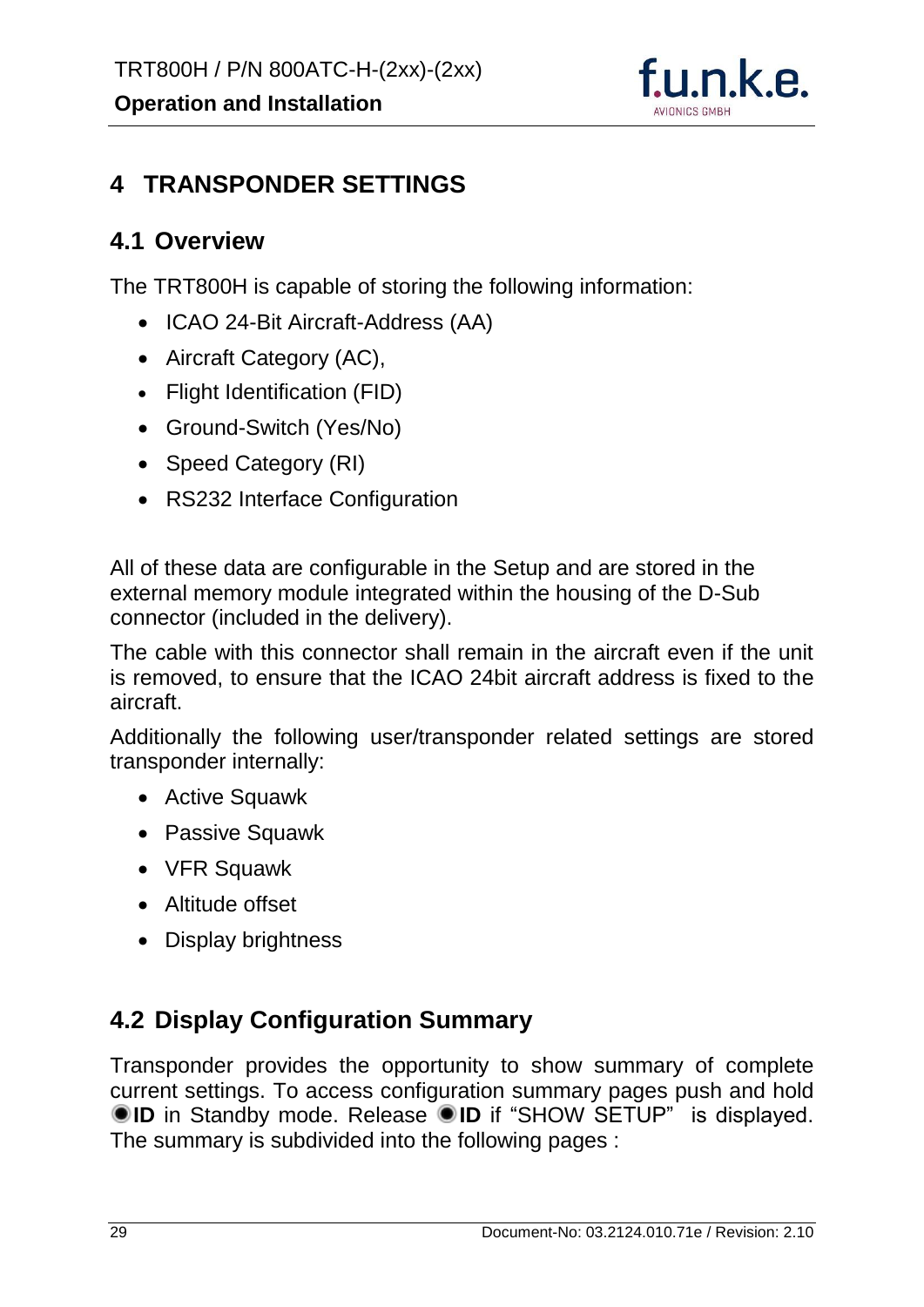# TRT800H / P/N 800ATC-H-(2xx)-(2xx)

# **Operation and Installation**



| Page 1         | <b>Aircraft Address</b><br><b>Aircraft Category</b><br><b>Flight Identification</b> | AA : FE1234<br>AC :<br>19<br>FID: 44E123<br>next                            |
|----------------|-------------------------------------------------------------------------------------|-----------------------------------------------------------------------------|
| <b>OMODE</b>   | ₹Ť                                                                                  |                                                                             |
| Page 2         | <b>Speed Category</b><br><b>Ground Switch option</b><br>Remote Header option        | Speed Cat : 8<br>Ground Sw.: YES<br>Remote Hd.: NO<br>next                  |
| $\bullet$ MODE | ₹Ť                                                                                  |                                                                             |
| Page 3         | RS-232 Settings:<br>Protocol, baud rate,<br>position (if available) <sup>1</sup> .  | RS-232: NMEA<br>Baud : 4800<br>Pos. : $48.1$ 9.9<br>next                    |
| <b>OMODE</b>   | ↓Ļ                                                                                  |                                                                             |
| Page 4         | Altitude correction settings<br>(part 1)                                            | ALTITUDE CORRECTION<br>2000 ft:<br>0ft<br>10000 ft: + 100ft<br>next         |
| <b>OMODE</b>   | Įļ                                                                                  |                                                                             |
| Page 5         | Altitude correction settings<br>(part 2)                                            | $0$ ft<br>18000 ft:<br>25000 ft:<br>$+ 100 ft$<br>35000 ft:<br>50ft<br>exit |

Note  $<sup>1</sup>$ : Position data will only be displayed if</sup>

 a GPS protocol is set as interface protocol (NMEA / FREEFLIGHT / AR-NAV)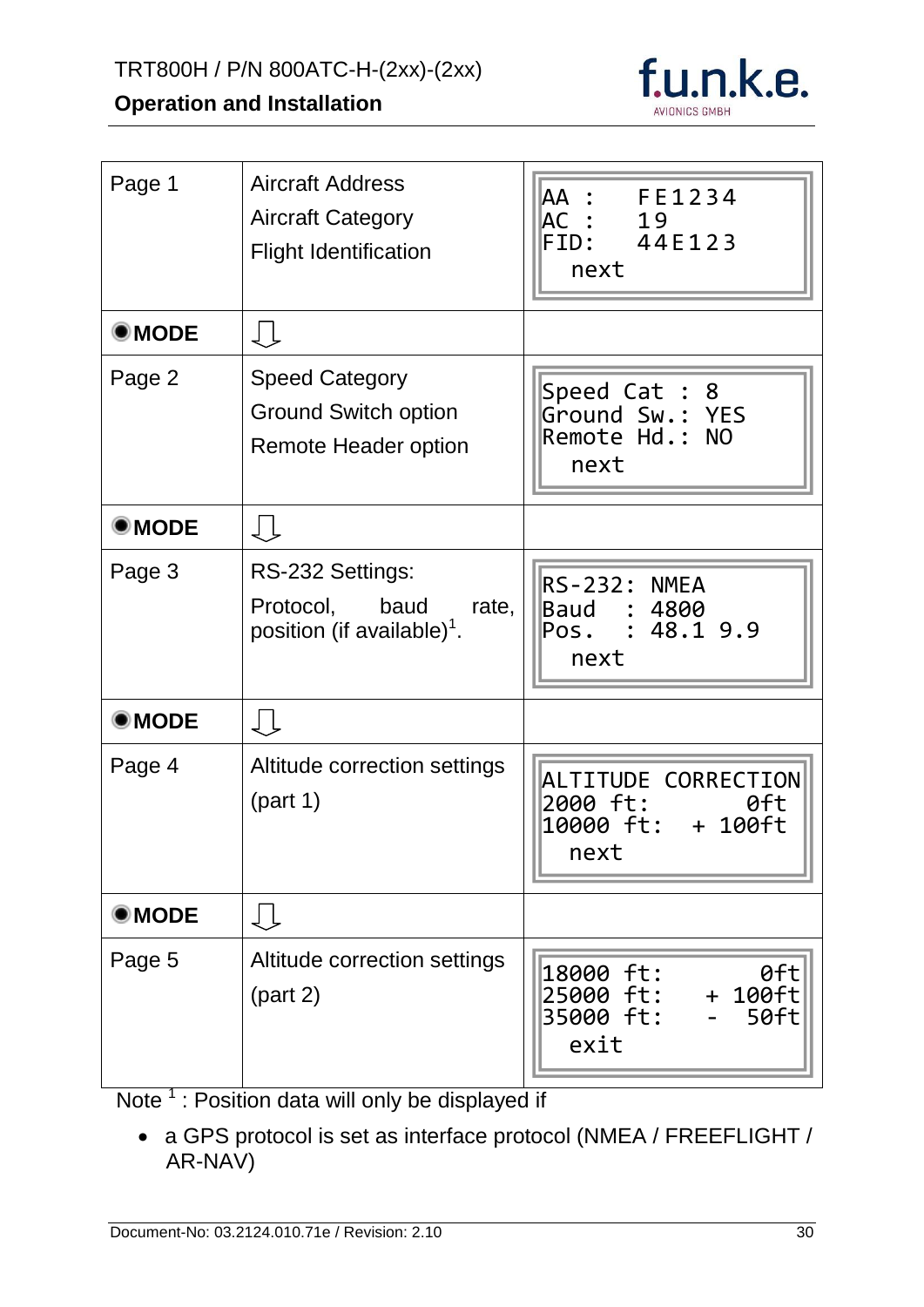

- GPS receiver is connected and transmits data (if not: "Pos. :no data" is displayed)
- a valid position is transmitted (if not: "Pos. :wrong data" is displayed).

While configuration summary page is displayed no new position data will be processed.

# <span id="page-31-0"></span>**4.3 General settings**

#### <span id="page-31-1"></span>**4.3.1 ICAO 24-Bit Aircraft Address (AA)** *Setup[→4.5.4](#page-37-2)*

Ask your national aviation authority (e. g. in Germany: LBA, Referat B5, Department "Verkehrszulassung") how to obtain the AA. In the case of aerial sports equipment the contact point would be the respective associations. Only the assigned AA has to be used and must not be modified at any time, because a duplicate address would jeopardize the data surveillance and integrity figures of Mode S.



If no AA is stored, after power on the display shows "CRADLE OFF" and the transponder operates in Mode A/C.

(Configuration of the AA: see section [4.5.4\)](#page-37-2)

#### <span id="page-31-2"></span>**4.3.2 Aircraft Category (AC)**

*Setup[→4.5.4](#page-37-2)*

|    | <b>Code Description</b>      | Code           | <b>Description</b>                                         |
|----|------------------------------|----------------|------------------------------------------------------------|
| 11 | <b>Emergency Vehicle</b>     | 1 <sup>C</sup> | Ultra-Light / Paraglider                                   |
| 12 | <b>Service Vehicle</b>       | 1E             | Drone                                                      |
| 19 | Glider                       | 21             | Aircraft (D-Exxx) $<$ 15.500 lbs,<br>Motor Glider (D-Kxxx) |
| 1A | <b>Balloon &amp; Airship</b> | 22             | Aircraft<br>$\geq$ 15.500 lbs, < 75.000 lbs                |
| 1B | Paratrooper                  | 27             | Rotorcraft                                                 |



Only one of the Codes mentioned in the table above must be used.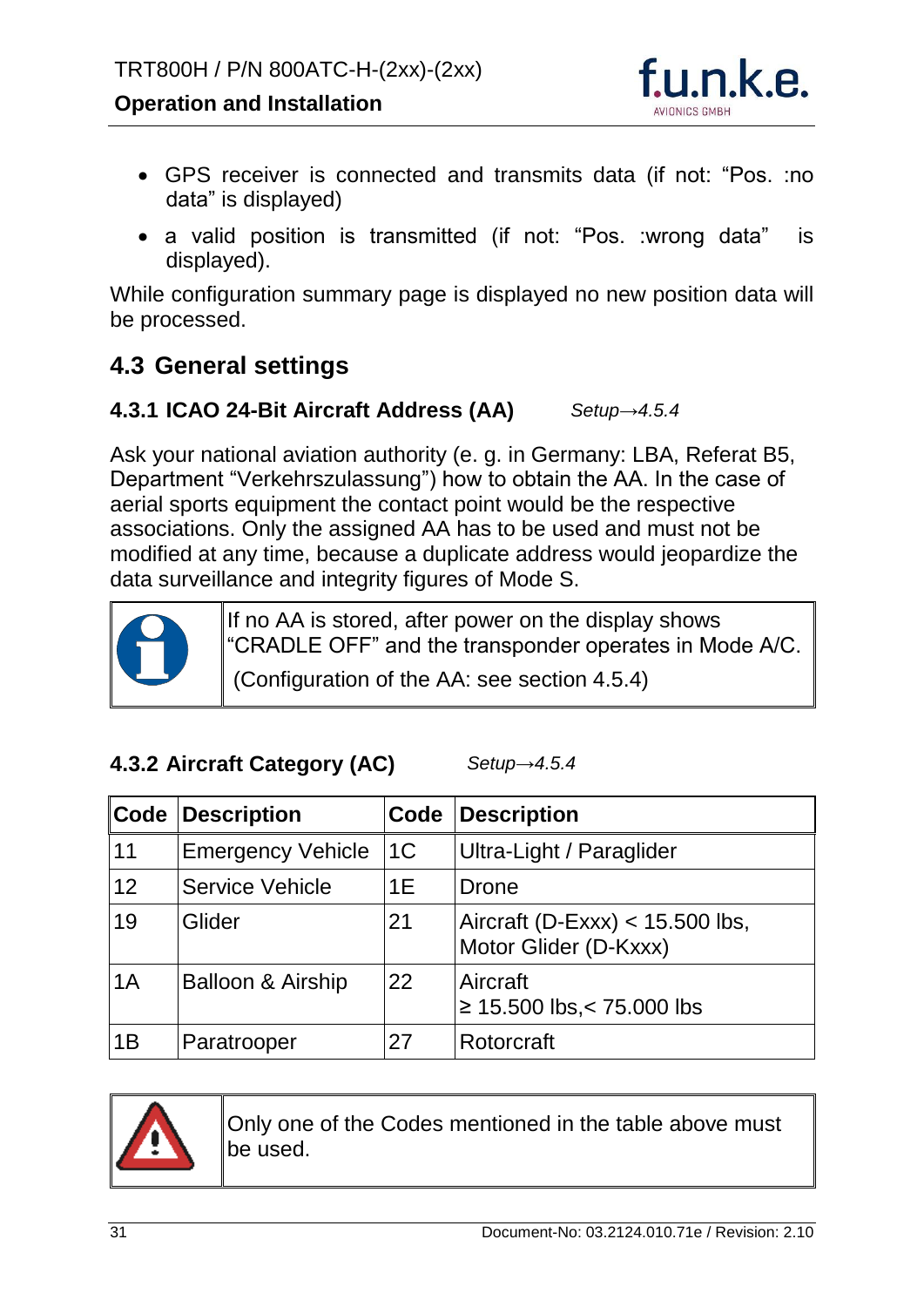

#### <span id="page-32-0"></span>**4.3.3 Flight-ID (FID)** *Setup[→4.5.4](#page-37-2)*

Per ICAO regulation Mode-S data must contain a valid flight identification (FID), to ensure that the correlation between flight plan and radar data will work automatically.

FID setting is required to correspond to the aircraft identification that has been specified at item 7 of the ICAO flight plan. It contains seven characters at a maximum (left-aligned, no additional zeros, dashes or spaces/blanks.)

For an aircraft using a company call sign, the Flight-ID mostly consists of the ICAO three-letter designator for the aircraft operator, followed by an identification code, e.g. KLM511, BAW213, JTR25.

If no company call sign is used or no flight plan is filed, the default FID to be set consists of the registration marking of the aircraft (e.g. DEABC) with no dashes, spaces/blanks or additional zeros, even if they are included in the registration marking on the aircraft (tail number). While entering the FID into the transponder the last remaining digits must be filled with blanks.



The ICAO Flight Plan only specifies 7 characters for FID. f.u.n.k.e. AVIONICS reserves 8 characters as stated in ED-73B for further expansion of the flight plan.

The user shall only program 7 characters for FID.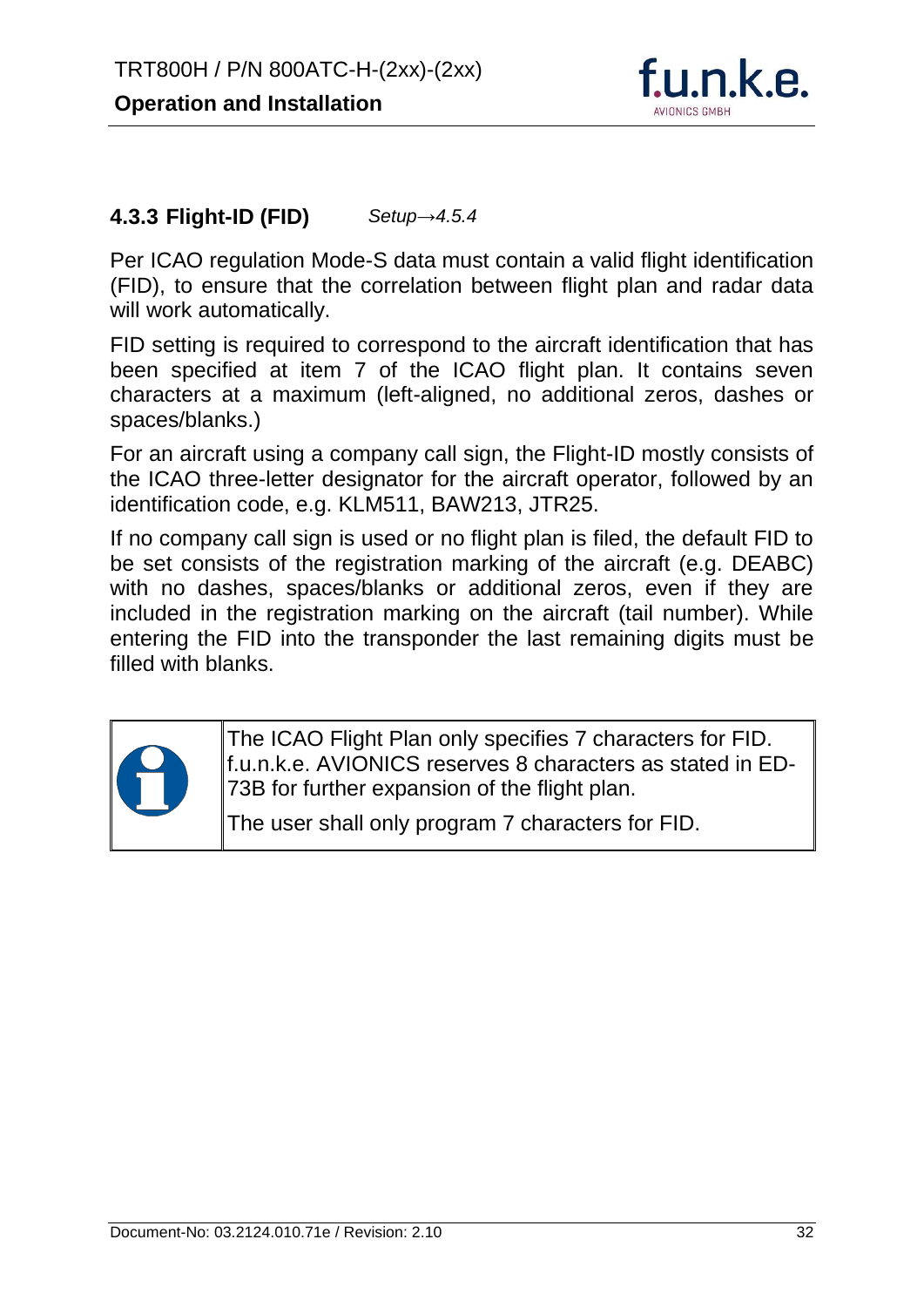

#### <span id="page-33-0"></span>**4.3.4 Reply Information - Speed Category (RI)** *Setup[→4.5.4](#page-37-2)*

Besides AA, AC and FID another important part of the Mode-S data is the Speed Category of the respective aircraft. This speed category shall be configured in the setup and must contain one of the following codes.

| ∥Code | <b>Description</b>                       |
|-------|------------------------------------------|
| 08    | No maximum airspeed data available.      |
| 09    | Maximum airspeed $\leq$ 75 kt            |
| 10    | 75 kt > maximum airspeed $\leq$ 150 kt   |
| 11    | 150 kt > maximum airspeed $\leq$ 300 kt  |
| 12    | 300 kt > maximum airspeed $\leq 600$ kt  |
| 13    | 600 kt > maximum airspeed $\leq$ 1200 kt |
| 14    | Maximum airspeed > 1200 kt               |
| 15    | Not assigned                             |

# <span id="page-33-1"></span>**4.4 Optional settings**

#### <span id="page-33-2"></span>**4.4.1 Option Ground-Switch** *Setup[→4.5.4](#page-37-2) Wiring[→3.7.3](#page-22-0)*

If a ground switch is connected (and enabled in setup) the transponder is

able to determine on-ground and in-flight state. On-ground state is activated automatically once the gear touches the ground. On-ground state is indicated on display by symbol 'G' (apart from 'F' for In-flightstate).

In On-ground-state, the transponder will reply differently to certain addressed interrogations. Also, the transmission rate of some periodically sent data (squitters, ADS-B) is reduced. This allows ATC to distinguish between airborne aircraft and those on the ground and it reduces the Mode S channel load.

For small aircraft, authorities normally do not require such a ground switch. In this case, the transponder will use the same data formats on the ground as in the airborne state.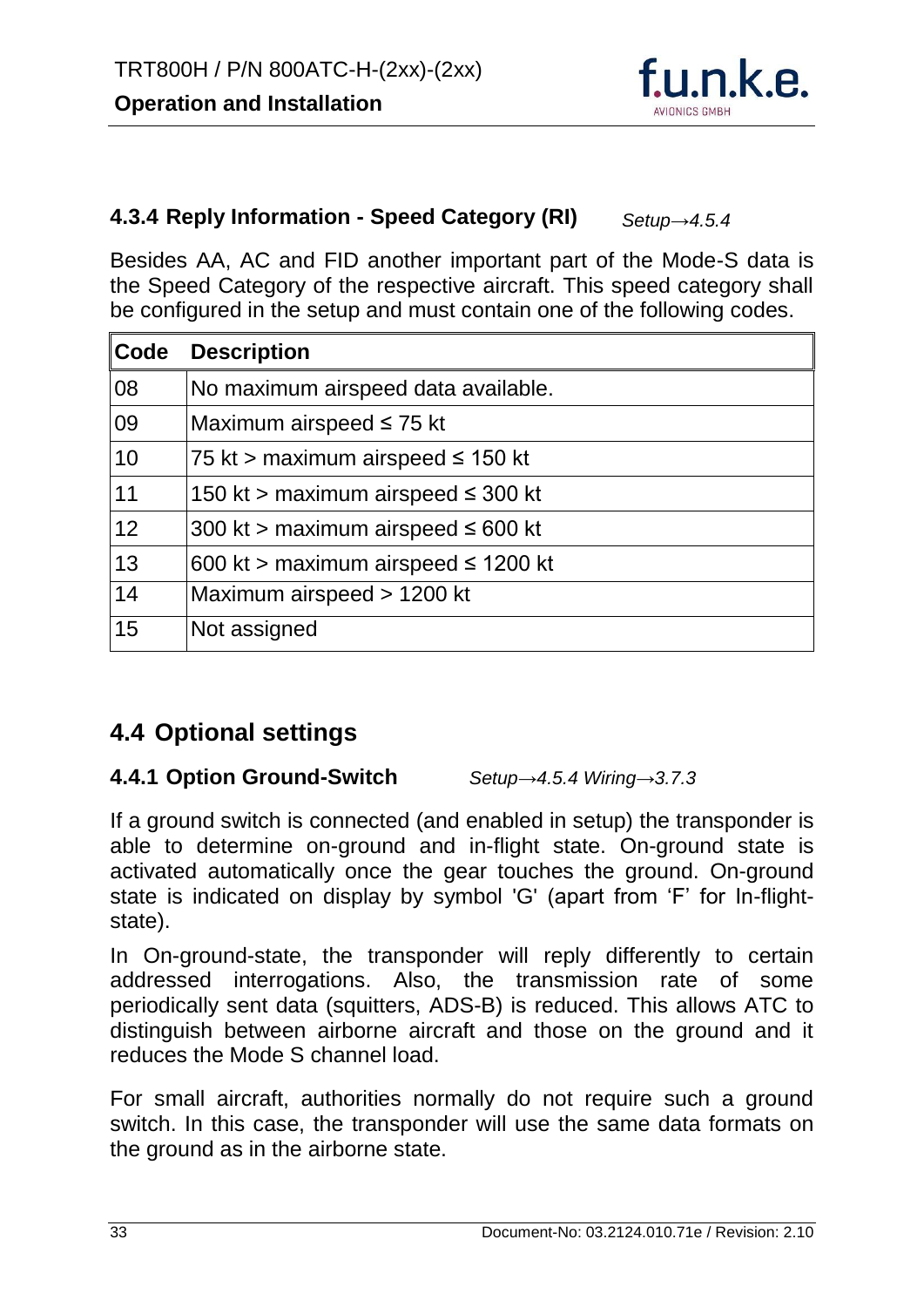

#### <span id="page-34-0"></span>**4.4.2 Option Remote Header**

*Setup[→4.5.4](#page-37-2) Wiring[→3.7.3](#page-22-0)*

The transponder provides a TRT800RT remote control interface. If a remote header TRT800RT is connected transponder can be remote controlled via this interface. Remote interface provides control of all standard user inputs available during standard operational mode. For more information see TRT800RT manual. Remote control interface de- /activation is setup configurable. Remote control interface must only be connected to TRT800RT.

#### <span id="page-34-1"></span>**4.4.3 Serial Interface (RS232)**

*Setup[→4.5.4](#page-37-2) Wiring[→3.7.3](#page-22-0)*

Using serial interface a GPS receiver can be connected to broadcast own position via ADS-B Out position message. Position could be received by other appropriately equipped aircrafts and processed for collision avoidance ADS-B Out functionality.



The ADS-B function of this device has not been evaluated during the FAA TSO certification process other than to ensure non-interference. Due to the SW assurance of DAL "D", the ADS-B function cannot be used in the US National Airspace.

**Connecting a GPS source will not comply to FAA certification requirements with regard to ADS-B.**

| <b>Option</b>     | <b>Description</b>                                                       | <b>Baud rate</b> |
|-------------------|--------------------------------------------------------------------------|------------------|
| <b>FREEFLIGHT</b> | <b>GPS/WAAS Sensor 1201</b>                                              | 19200            |
|                   | NexNav NNL 3101                                                          |                  |
| <b>AR-NAV</b>     | <b>Bendix King</b>                                                       | 9600             |
|                   | KLN 89B, KLN 94: "Standard RS232                                         |                  |
|                   | Sentence",                                                               |                  |
|                   | KMD 150: "Sentence Type 1"                                               |                  |
|                   | Garmin 400 Series: "Sentence Type 1"<br>(with and without altitude data) |                  |
| <b>NMEA</b>       | NMEA-Format, data format RMC is<br>expected.                             | 4800             |

Supported formats/protocols are: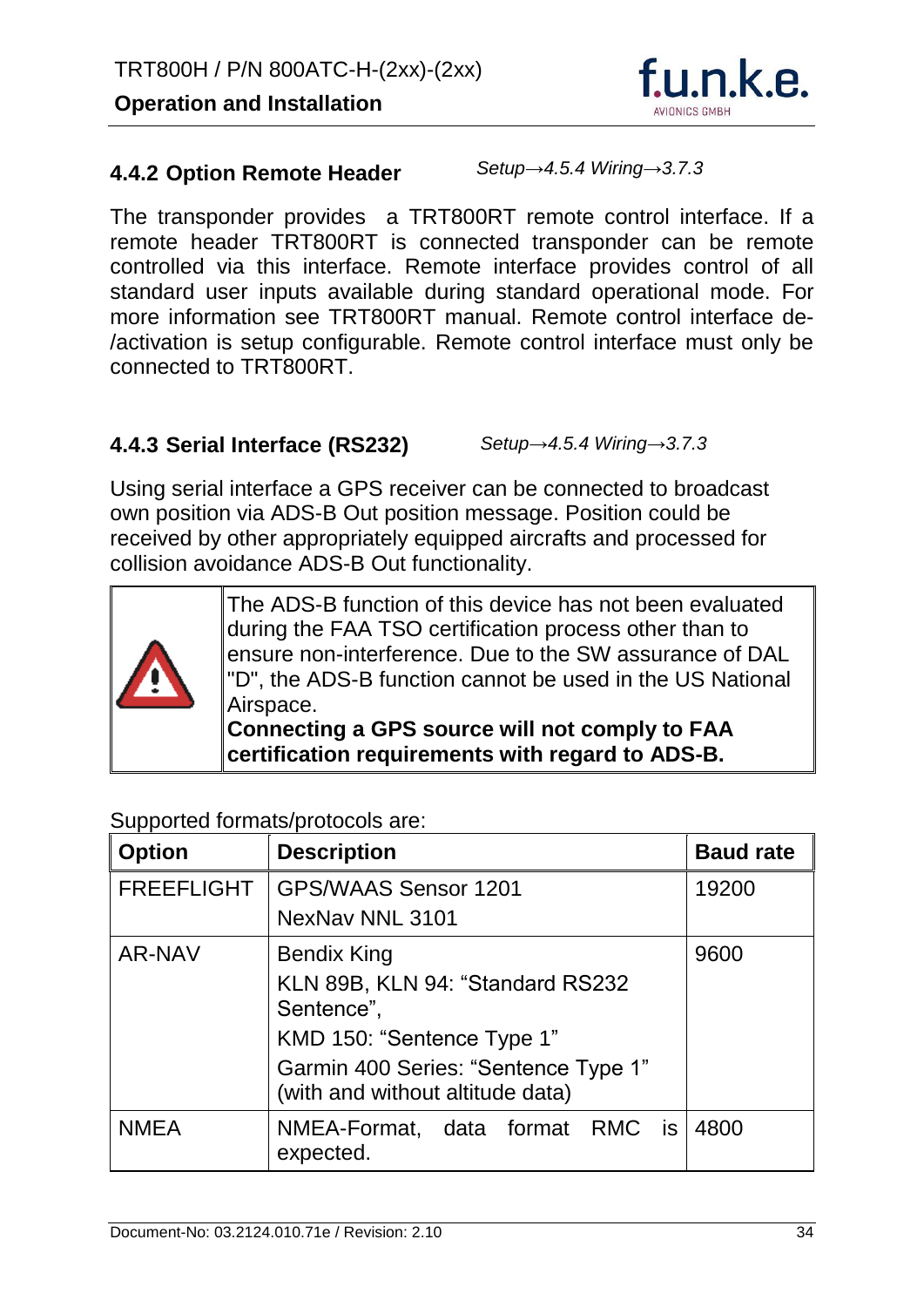

| <b>Option</b>        | <b>Description</b>                                                                                                                                                                                     | <b>Baud rate</b> |  |
|----------------------|--------------------------------------------------------------------------------------------------------------------------------------------------------------------------------------------------------|------------------|--|
|                      | <b>FAVISIA Glass Cockpit support</b>                                                                                                                                                                   |                  |  |
| <b>FAVISIA</b>       | Data format to be processed in FAVISIA   -<br>avionics suite.                                                                                                                                          |                  |  |
| <b>FAVISIA+GPS</b>   | Data format to be processed in FAVISIA<br>avionics suite (output) and additional<br>processing of incoming NMEA GPS-<br>Receiver position data to support the<br><b>ADS-B Out functionality</b>        | 4800             |  |
| Other                |                                                                                                                                                                                                        |                  |  |
| Comm-A/B-<br>support | Data format for special purpose. An<br>additional data link processor allows<br>COMM-A/B operation and processing of<br>position information of a<br>the<br>flight<br>management system simultaneously | 38400            |  |
| <b>Disabled</b>      | No communication via RS232 interface.                                                                                                                                                                  |                  |  |



Setting for all described GPS-systems:

1 ... 2 position messages per 2 sec.

#### <span id="page-35-0"></span>**4.4.4 Altitude Correction/Offset** *Setup[→4.5.5](#page-41-0)*

The TRT800H has an integrated, temperature compensated highprecision pressure sensor. This sensor is factory-calibrated so that it will yield accurate flight level (uncorrected pressure altitude) within the entire altitude range.

However, due to differences in calibration of the TRT800H pressure sensor and the altimeter in the cockpit, it may become necessary to adjust the TRT800H pressure readings so that the value indicated and transmitted by the TRT800H corresponds to the indication of the primary altimeter seen by the pilot within 125 feet (as specified in ETSO C88a/SAE AS 8003).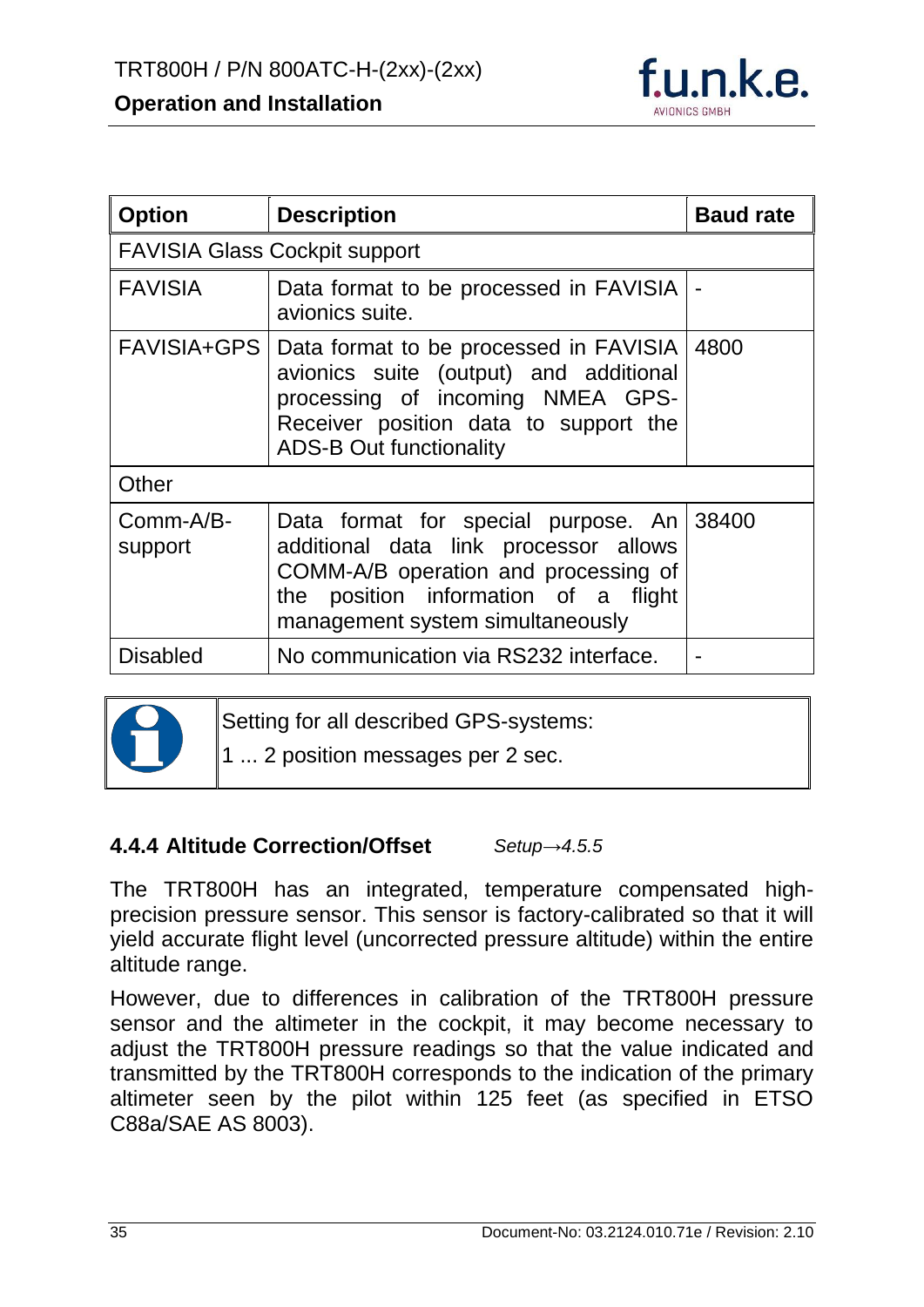

The check for correspondence between the primary altimeter and the TRT800H is usually performed every 24 months as part of the aircraft's altimeter checks.

Altitude correction is based on setup configurable offset values at five interpolation points ( 2,000, 8,000, 18,000, 25,000 and 35,000 ft).The offset value itself is limited to a range from -100 to + 100ft at each point (10ft steps).

# <span id="page-36-0"></span>**4.5 Setup Procedure**

Programming of the ICAOA 24-bit Aircraft Address and of the Aircraft Category shall be executed by **qualified personnel** only! A wrong Aircraft Address or Flight ID may cause serious problems ATC or with ACAS/TCAS systems! **Pilot and owner** are responsible for correctly set transponder data.

#### <span id="page-36-1"></span>**4.5.1 Setup Menu Control**

In order to access the functions described in the following paragraphs push and hold **ID** in Standby mode. Release **ID** if desired counter value/ menu name is displayed to enter the menu. The following menu entries are selectable:

| <b>Count</b> | <b>Displayed Name</b>                | <b>Function</b>                                                        |
|--------------|--------------------------------------|------------------------------------------------------------------------|
| 0.3          | <b>FID</b>                           | FID is displayed                                                       |
| 4.8          | <b>CHANGE FID</b>                    | Enter FID setup page                                                   |
| 9.13         | <b>SHOW SETUP</b>                    | Enter setup summary listed on different<br>pages (no changes possible) |
| 25.28        | <b>ENTER SETUP</b>                   | Enter transponder general configuration<br>pages                       |
| 3134         | <b>ALTITUDE</b><br><b>CORRECTION</b> | Enter altitude correction menu                                         |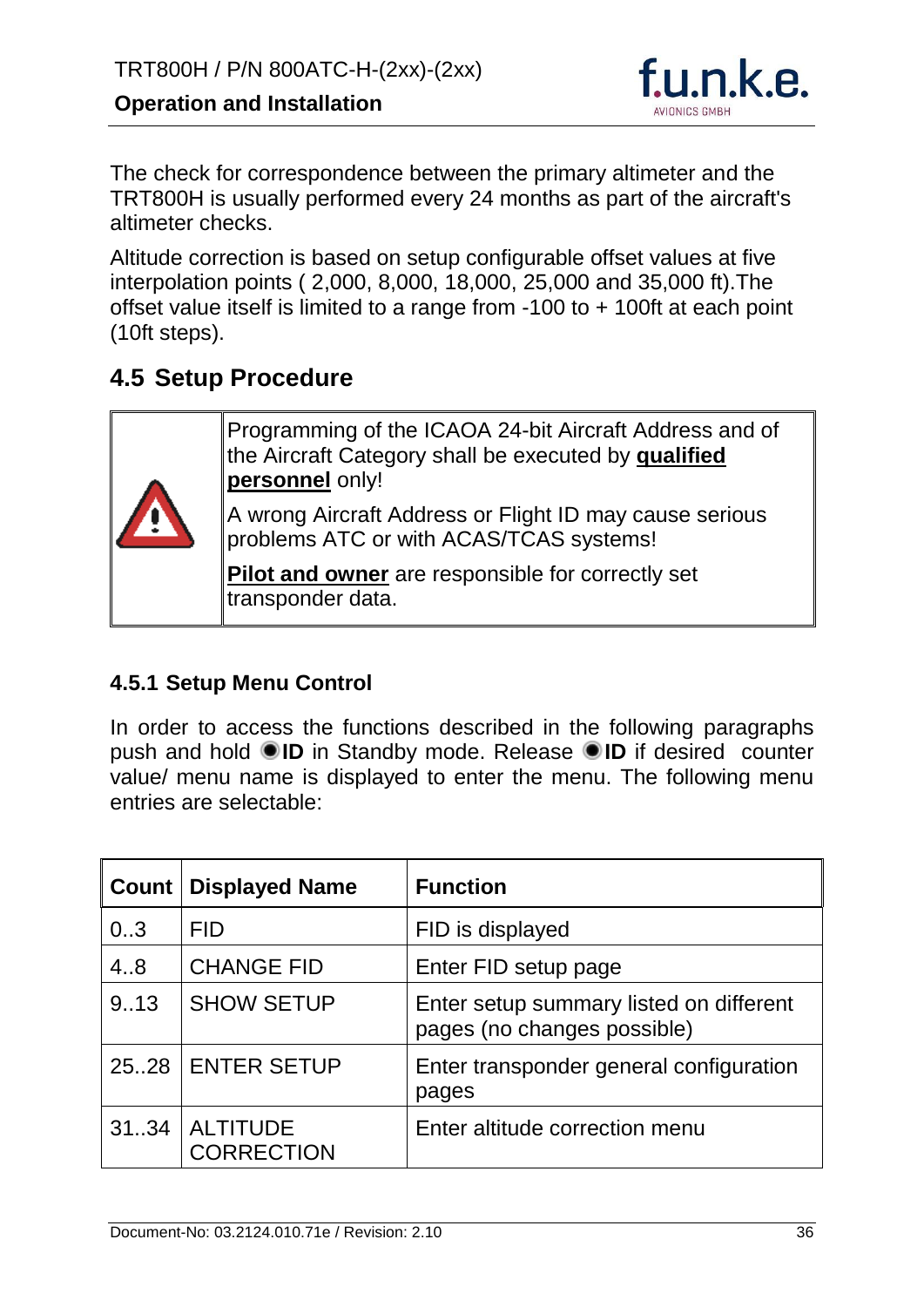

#### <span id="page-37-0"></span>**4.5.2 Transponder configuration/record structure**

Aircraft related parts of transponder configuration are stored in one out of eight possible records (record=presetting). Each record contains the following information:

- Aircraft Address (AA, 24bit)
- Aircraft category (AC)
- Flight identification (FID, 6-8 numbers/letters)
- RS-232 Interface setting (eg. GPS protocol)
- Ground-Switch setting (Installed Yes/No)
- Speed category (RI) of the respective aircraft
- Remote Header setting (Installed Yes/No)

User related settings (e.g. squawk codes, display brightness) are stored once in one global record (transponder internally) .

#### <span id="page-37-1"></span>**4.5.3 Transponder configuration/record handling**

At least one record is stored in external memory. Up to 8 records can be additional be applied during setup process.

If more than one record is applied, the active record must be selected out of a list (determined by FID) during start-up of the transponder.

Previously applied records can be deleted again by filling FID with zero's only.

#### <span id="page-37-2"></span>**4.5.4 General Setup**



Any menu item can be passed by **MODE**. If no changes are made the original settings will remain stored. Modification of one menu item does not impact the others. No entries will be deleted.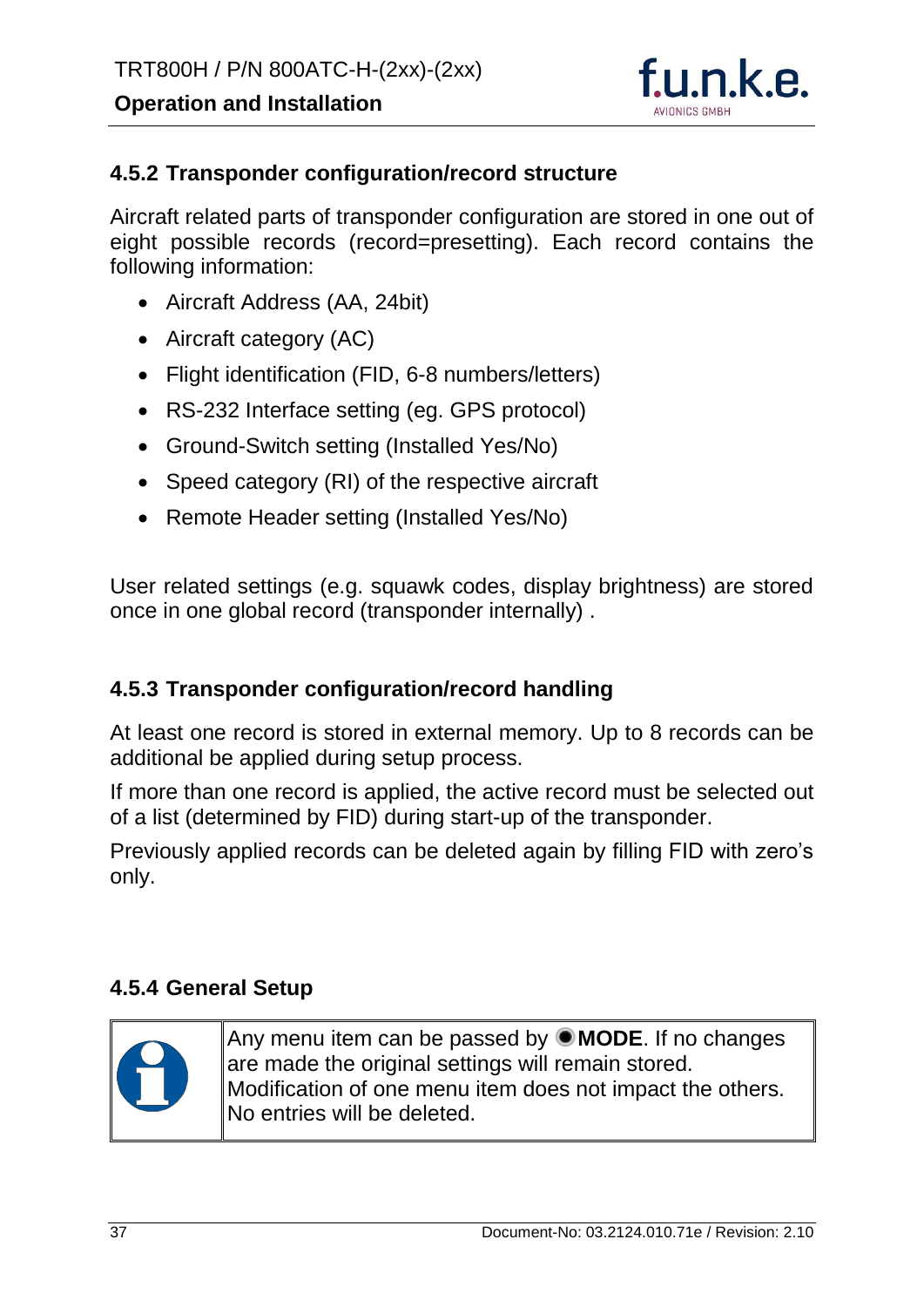

| <b>Step</b> |                                                                                                                                | <b>Display (Example)</b>                                         |
|-------------|--------------------------------------------------------------------------------------------------------------------------------|------------------------------------------------------------------|
| 1.          | Start-up Transponder                                                                                                           |                                                                  |
| 2.          | Ensure, the transponder-mode is<br>"STBY". If necessary change the<br>mode by pressing <b>MODE</b>                             | 2000<br>FL 030<br>STBY 7000                                      |
| 3.          | Press OID<br>A counter is shown at the upper-right<br>corner. Hold ●ID till "ENTER<br>SETUP" is displayed.                     | 26<br><b>ENTER SETUP</b>                                         |
|             | 4. After release of ID the first setup<br>menu is displayed                                                                    | AA :<br>EF123456<br>AC :<br>18<br><b>ABCDEFG</b><br>FID:<br>next |
|             | 5. $\bullet$ / $\bullet$ $\blacktriangle$ $\blacktriangledown$ select position (^)<br>rotary knobchange value                  | AA :<br>EF123456<br>AC:<br>18<br>FID:<br><b>ABCDEFG</b><br>next  |
|             | $\bullet$ MODE                                                                                                                 |                                                                  |
| 6.          | With the rotary knob you can select<br>"yes" if a Ground Switch is installed,<br>if not select "no" and proceed with<br>step 7 | Record 1:<br>GND Switch:<br>Yes/No<br>next                       |
|             | <b>MODE</b>                                                                                                                    |                                                                  |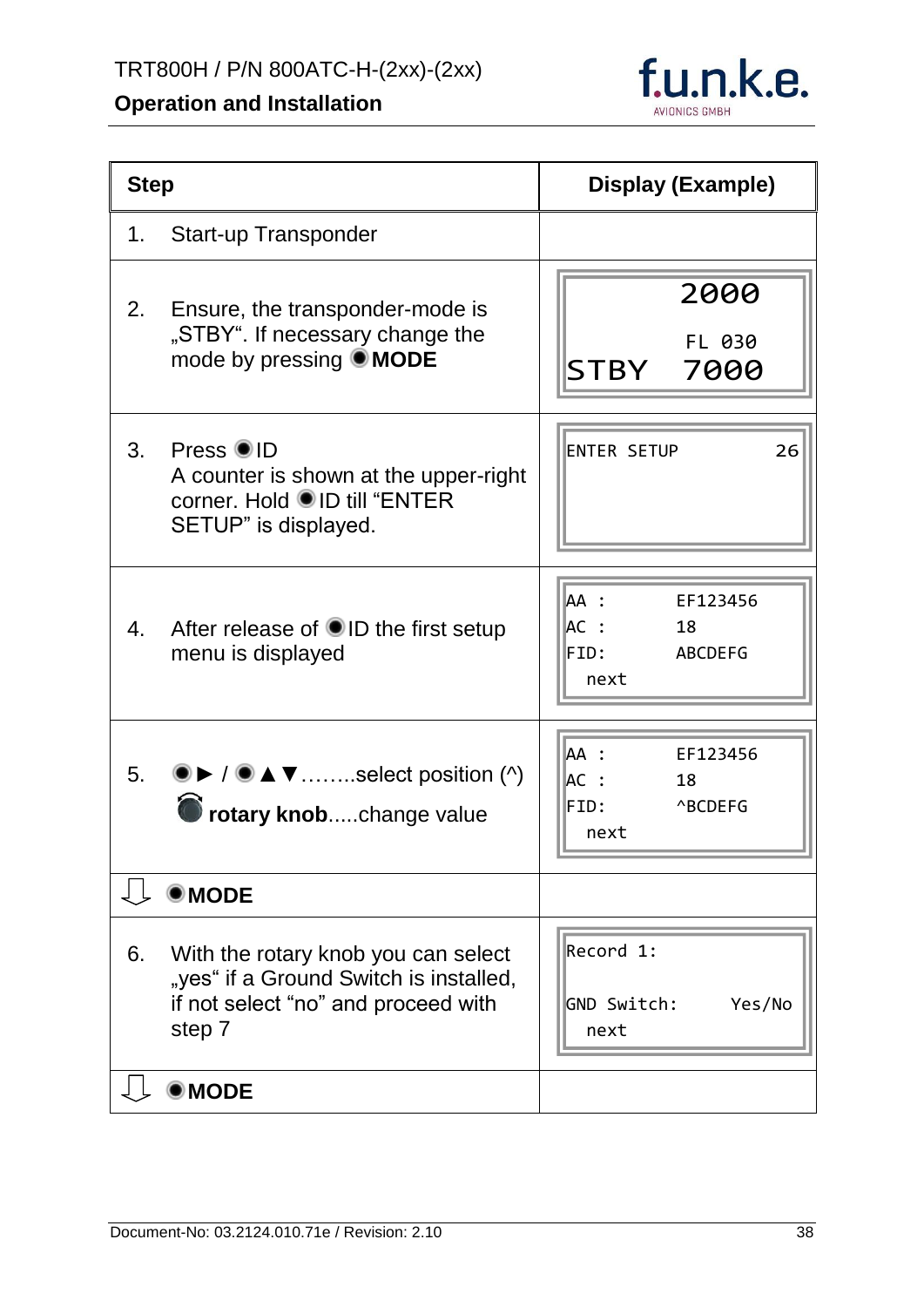

<span id="page-39-0"></span>

| <b>Step</b>                                                                                                                                                                                                                                   | Display (Example)                             |
|-----------------------------------------------------------------------------------------------------------------------------------------------------------------------------------------------------------------------------------------------|-----------------------------------------------|
| At this stage the respective speed<br>7.<br>category shall be selected by using<br>the rotary knob.                                                                                                                                           | Record 1:<br>Speed Cat.:<br>$08 - 15$<br>next |
| $\bullet$ MODE                                                                                                                                                                                                                                |                                               |
| At this stage a GPS receiver for<br>8.<br>ADS-B Out can be selected<br>(Selectable by rotary knob).                                                                                                                                           | Record 1:<br>GPS/INT/EXT: NMEA/<br>next       |
| $\bullet$ MODE                                                                                                                                                                                                                                |                                               |
| At this stage remote interface for<br>9.<br>communication between TRT800H<br>and remote header can be activated<br>(Selectable by rotary knob).<br>Remote interface must only be<br>activated if a remote header is<br>connected              | Record 1:<br>REMOTE Header: Yes/No<br>next    |
| <b>MODE</b>                                                                                                                                                                                                                                   |                                               |
| 10. With OID further Records can now<br>be created and configured as<br>described in the aforementioned<br>steps<br>At start-up of the transponder one of<br>the defined records with all<br>associated configurations need to be<br>selected | Records<br>ID=Edit Records<br><b>EXIT</b>     |
| $@$ MODE                                                                                                                                                                                                                                      |                                               |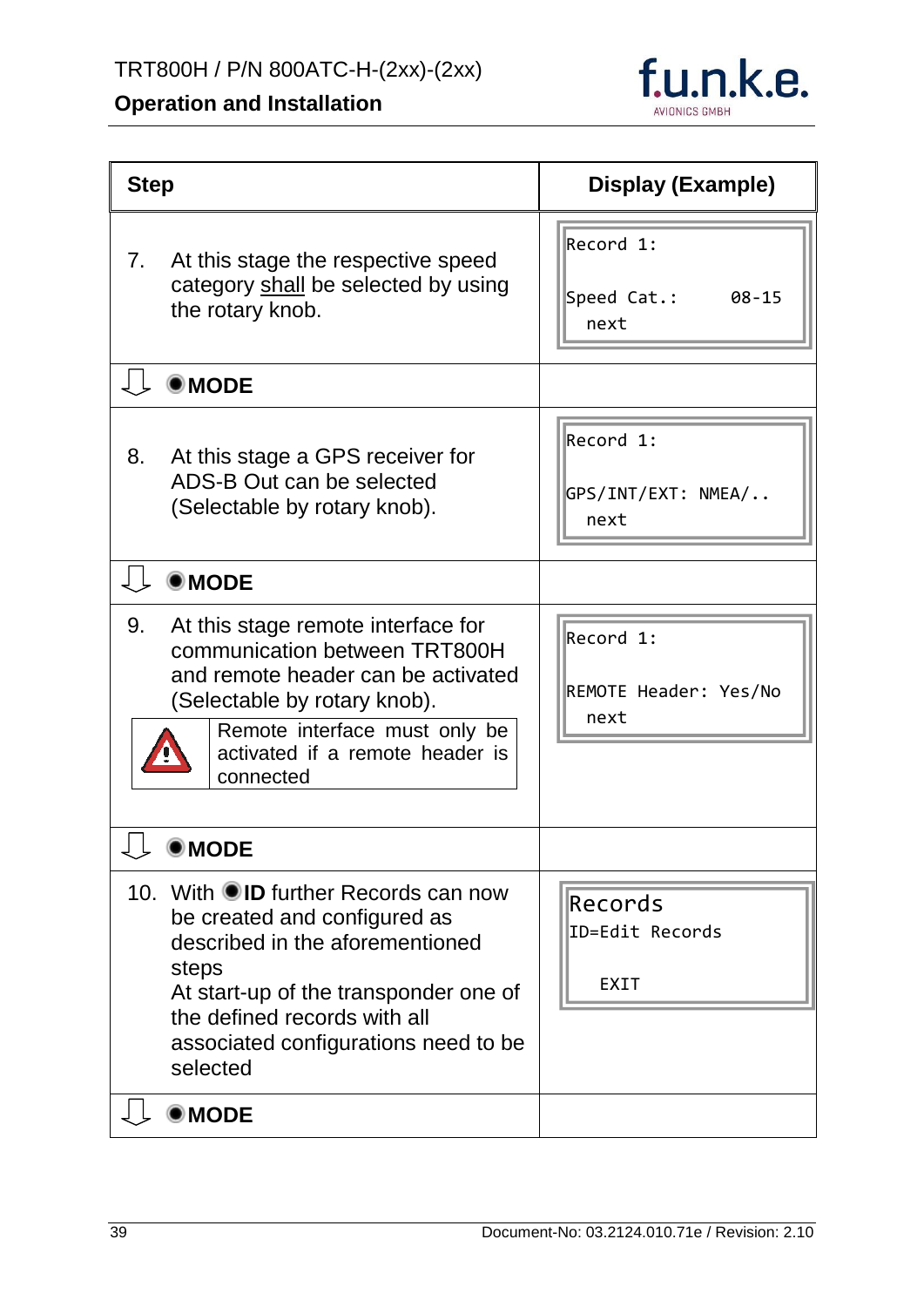# f.u.n.k.e. AVIONICS GMBH

| <b>Step</b>                                | <b>Display (Example)</b> |
|--------------------------------------------|--------------------------|
| 11. You have now left the configuration    | 2000                     |
| mode and are back in normal                | FL 030                   |
| operation.                                 | <b>STBY 7000</b>         |
| 12. Switch off the transponder             |                          |
| 13. Switch on the transponder. Your        | <b>TRT800H</b>           |
| <b>ICAO 24-Bit Aircraft Address is now</b> | V5.3                     |
| stored.                                    | FPGA-Vers: 102           |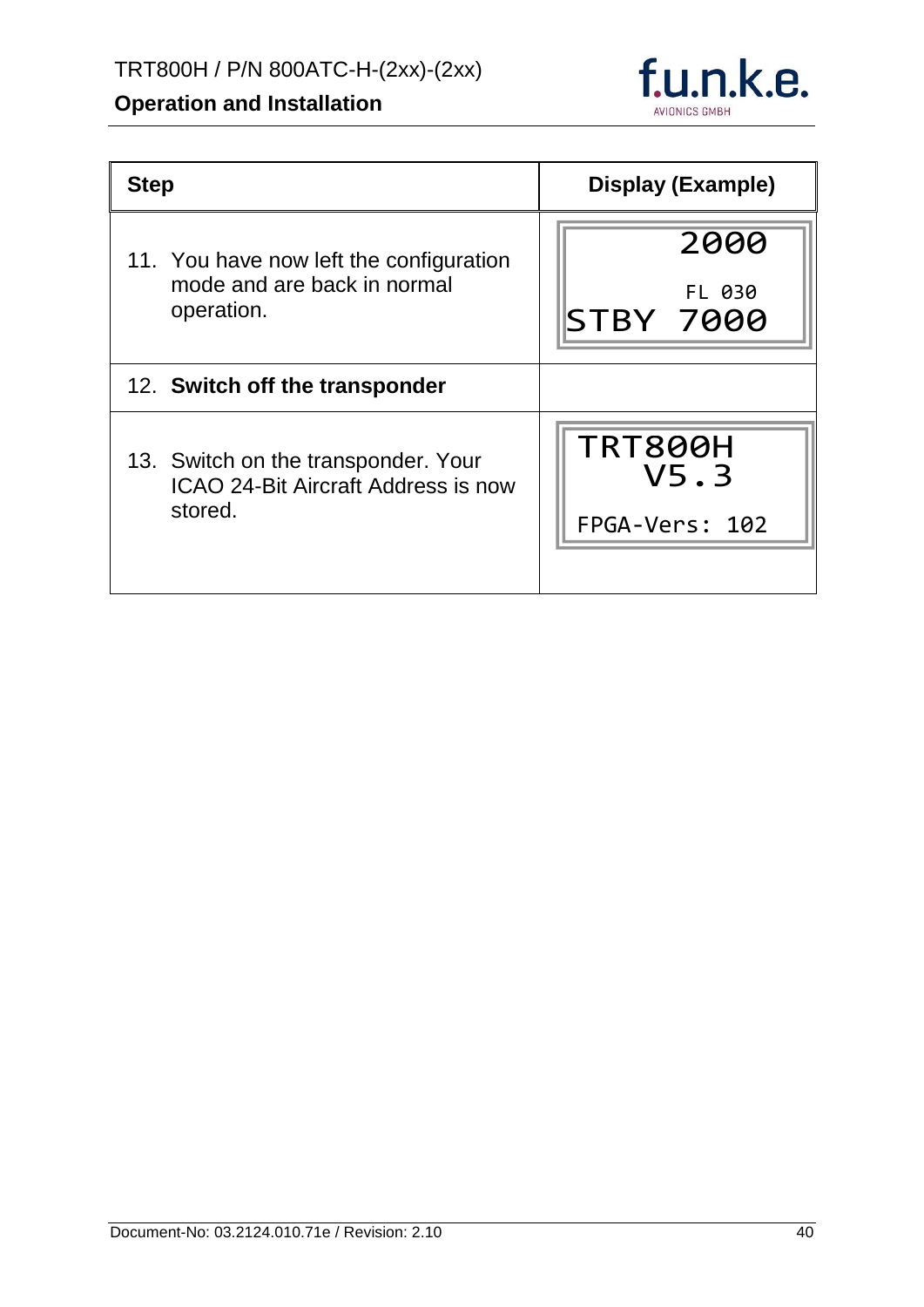

#### <span id="page-41-0"></span>**4.5.5 Altitude Correction Setup**

*Description[→4.4.4](#page-35-0)*



Altitude correction setup shall be executed by **qualified personnel** only!

**Pilot and owner** are responsible for correctly set altitude offset values.

The use/setting of altitude correction values is **only** necessary in exceptional cases (see [4.4.4](#page-35-0) for details)

Altitude correction is based on five interpolation points ( 2000, 10000, 18000, 25000 and 35000 ft).The offset value at each interpolation point can be adjusted in a range from -100 to + 100ft at each point (10ft steps). Offset values set to zero at each interpolation point deactivates altitude correction (default/factory setting).

| <b>Step</b>    |                                                                                                                | Display (Example)                  |
|----------------|----------------------------------------------------------------------------------------------------------------|------------------------------------|
|                | <b>Start-up Transponder</b>                                                                                    |                                    |
| 2.             | Ensure, the transponder-mode is<br>"STBY". If necessary change the<br>mode by pressing <b>MODE</b>             | 2000<br>FL 030<br><b>STBY 7000</b> |
| 3 <sub>1</sub> | Press OID<br>A counter is shown at the upper-right<br>corner. Hold ●ID till "ALTITUDE<br>OFFSET" is displayed. | ALTITUDE OFFSET<br>33              |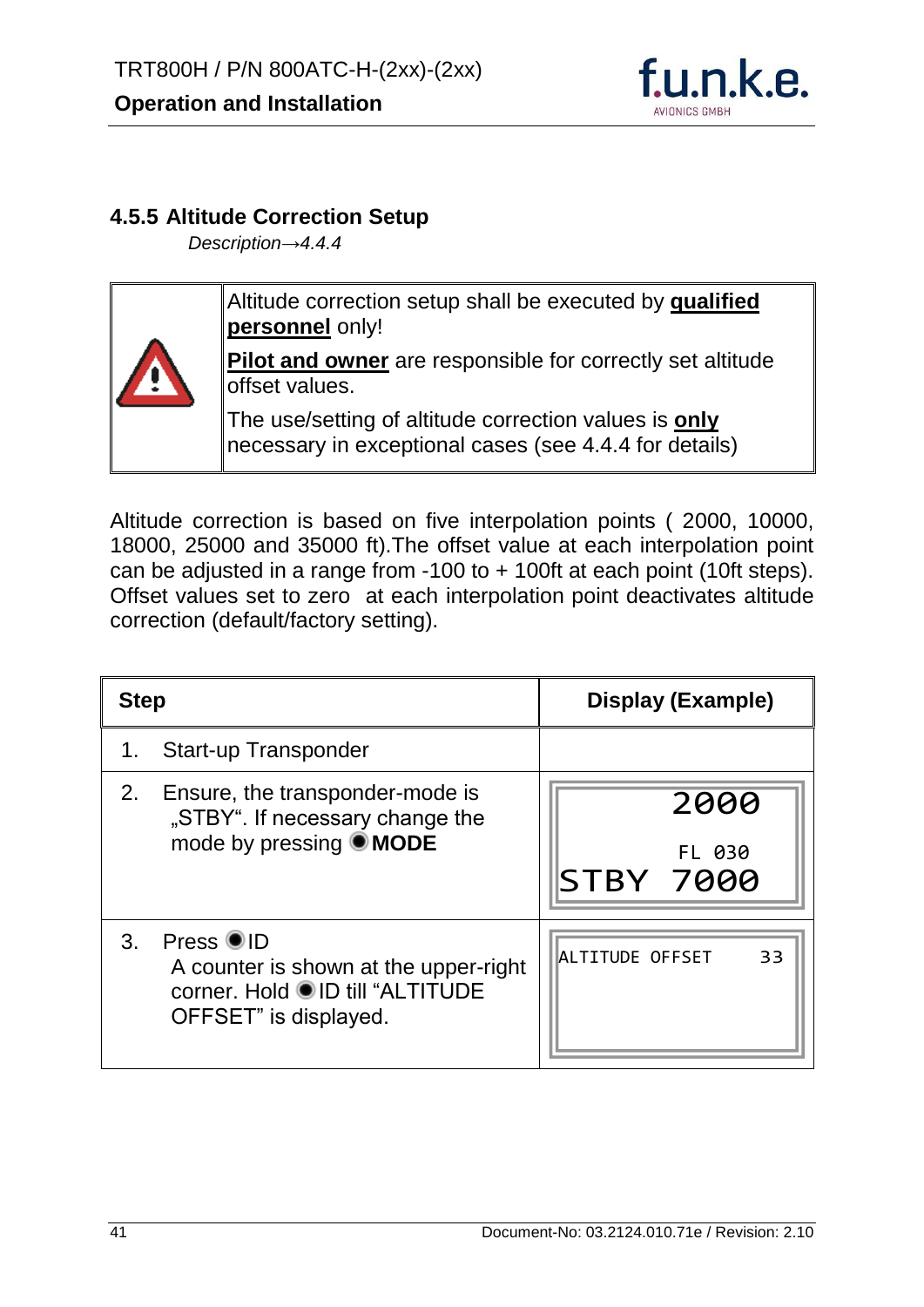

| <b>Step</b>                                                                                                | Display (Example)                                   |
|------------------------------------------------------------------------------------------------------------|-----------------------------------------------------|
| After release of OID the first altitude<br>4.<br>level + corresponding offset value is<br>displayed.       | Altitude: 2000 ft<br>Offset :<br>$0$ ft<br>next     |
| 5. Change offset value with <b>O</b> rotary<br>knob                                                        | Altitude: 2000 ft<br>Offset :<br>0 ft<br>next       |
| $@$ MODE                                                                                                   |                                                     |
| (9) Repeat last step for another 4<br>6.<br>altitude levels<br>10000ft, 18000ft, 25000ft, 35000ft          | Altitude: 10000 ft<br>Offset :<br>0 ft<br>next/exit |
| $\bullet$ MODE                                                                                             |                                                     |
| 10. You have now left the configuration<br>mode and are back in normal<br>operation.                       | 2000<br>FL 030<br>STBY 7000                         |
| <b>Switch off the transponder</b>                                                                          |                                                     |
| 11. Switch on the transponder. New<br>altitude offset values will now be used<br>for altitude calculation. | <b>TRT800H</b><br>V5.3<br>FPGA-Vers: 102            |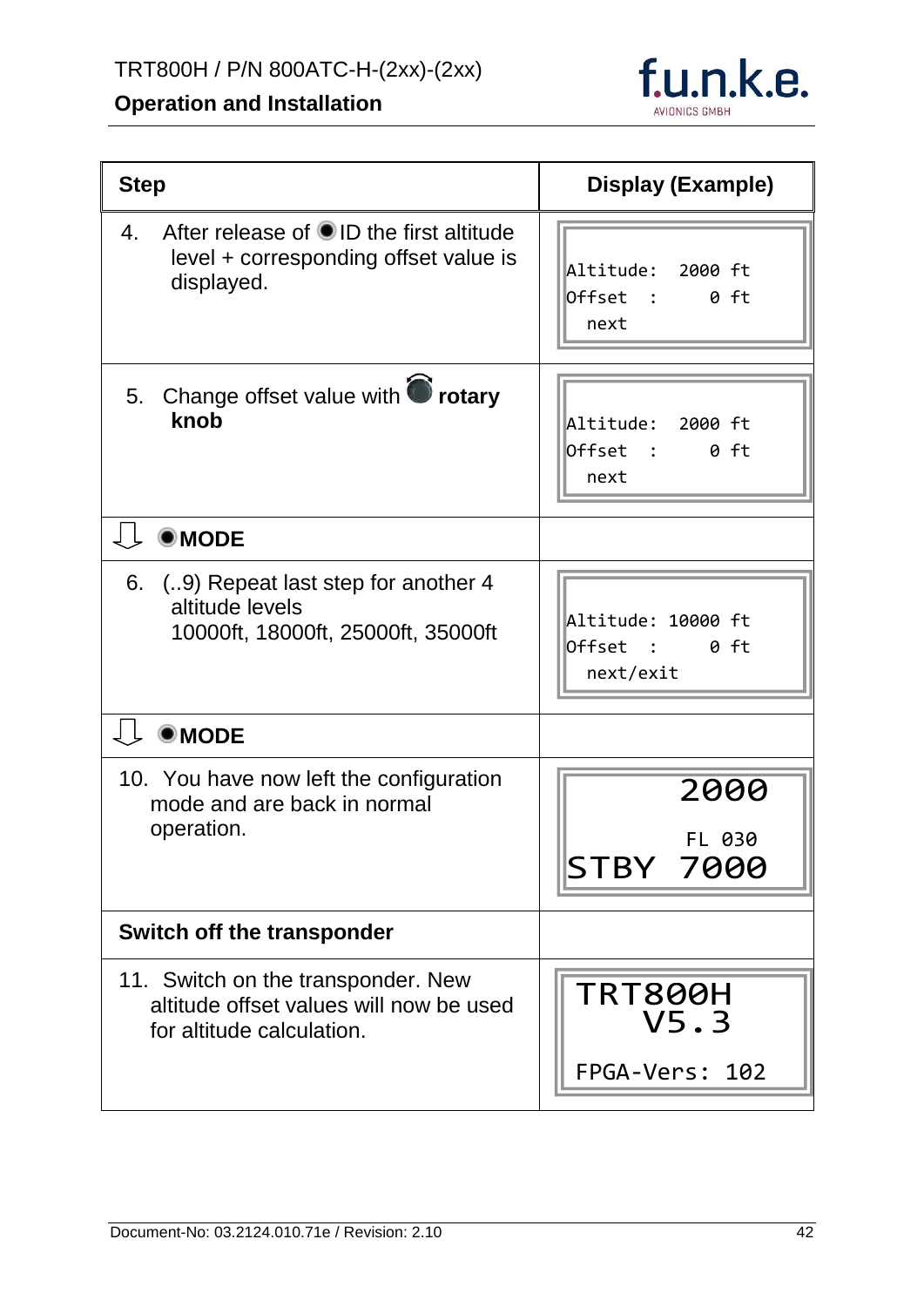

# <span id="page-43-0"></span>**5 APPENDIX**

# <span id="page-43-1"></span>**5.1 Technical Data**

| Compliance                      | CS-ETSO-2C112a                                                  |  |  |
|---------------------------------|-----------------------------------------------------------------|--|--|
|                                 | EASA.210.269                                                    |  |  |
|                                 | FAA TSO-C112c                                                   |  |  |
| <b>Applicable Documents</b>     | CS-ETSO-2C112a                                                  |  |  |
|                                 | FAA TSO-C112c                                                   |  |  |
|                                 | EUROCAE ED-73C Class 1 Level 2es                                |  |  |
|                                 | RTCA DO-181D Class 1 Level 2es                                  |  |  |
|                                 | <b>EUROCAE ED-26</b>                                            |  |  |
|                                 | RTCA DO-160D                                                    |  |  |
|                                 | RTCA DO-178B Software-Level D                                   |  |  |
| <b>Temperature Ranges</b>       |                                                                 |  |  |
| Operation                       | -20 °C to +55 °C; for 30 min +70°C                              |  |  |
| Storage                         | $-55$ °C to $+85$ °C                                            |  |  |
| Altitude Range                  | ≤ 35 000 ft                                                     |  |  |
| Speed Range                     | $\leq$ 250 kt (TAS)                                             |  |  |
| <b>Shock</b>                    | 6 G Operation                                                   |  |  |
|                                 | 20 G crash safety                                               |  |  |
| <b>Environmental Categories</b> | RTCA DO-160D Env.Cat.:<br>[C1Z]CAA[SM]XXXXXXZBAAA[TT]M[B3F3]XXA |  |  |
| <b>Power Supply</b>             | 13,8 VDC (10 VDC  16 VDC)                                       |  |  |
|                                 | $0,40 \text{ A} \quad @ 13,8 \text{ VDC (typ.)}$                |  |  |
|                                 |                                                                 |  |  |
|                                 | 0,70 A @ 13,8 VDC (max.)                                        |  |  |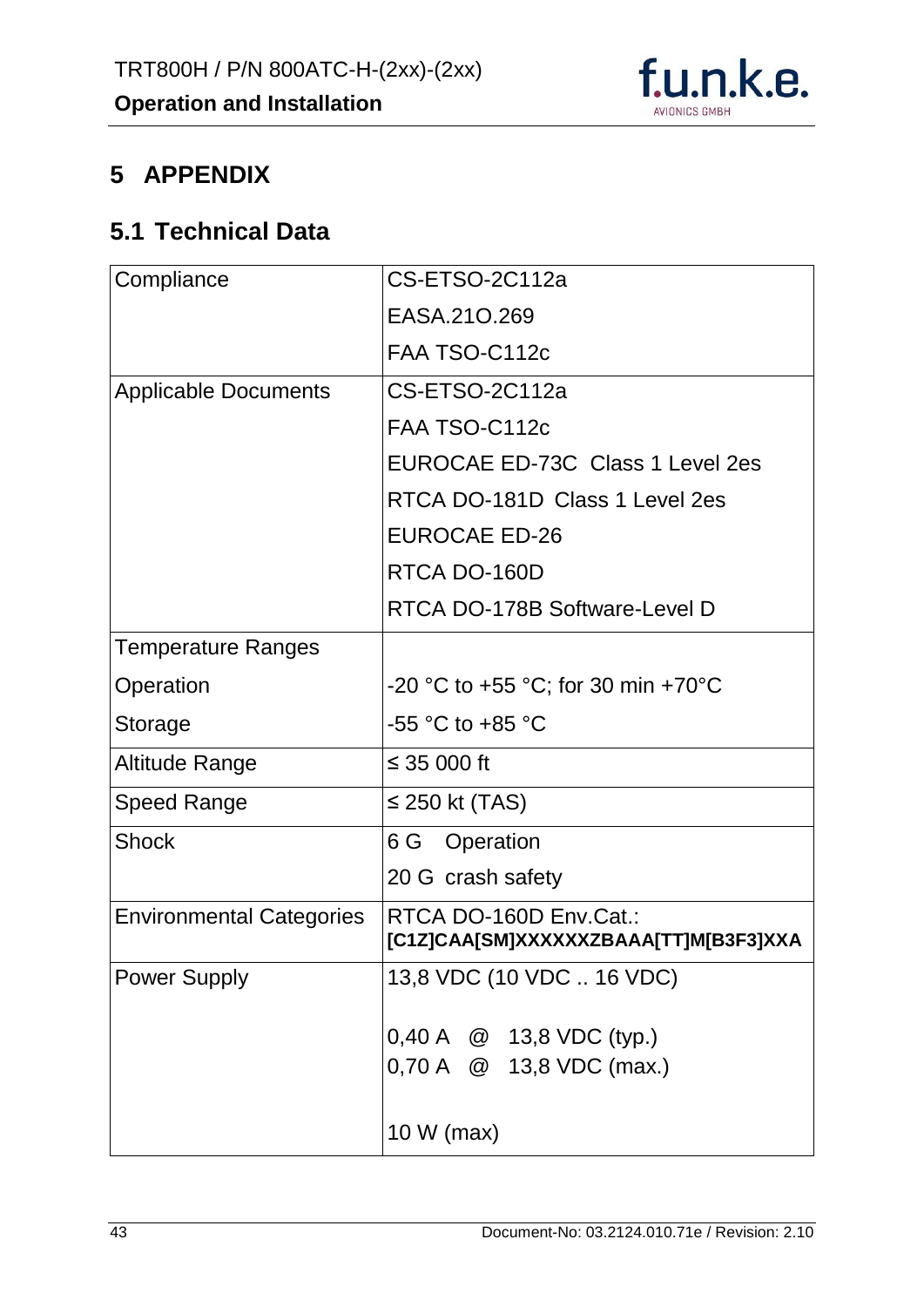

| Fuse                                              | External 2A-slow-blow fuse                                                                                                                                                                                   |  |
|---------------------------------------------------|--------------------------------------------------------------------------------------------------------------------------------------------------------------------------------------------------------------|--|
| Mounting                                          | Panel cut-out d=57,5 mm                                                                                                                                                                                      |  |
| Weight                                            | 0,6 kg (1.32 lbs.)                                                                                                                                                                                           |  |
| <b>Receiver Characteristics:</b><br>Sensitivity   | RF input power level resulting in a 90 %<br>reply rate:<br>A. MTL for ATCRBS and ATCRBS/Mode S<br>All-Call interrogations: -74 dBm $\pm 3$ dB.<br>B. MTL for Mode S interrogations:<br>$-74$ dBm $\pm$ 3 dB. |  |
| Reply transmission<br>frequency                   | $1090 \pm 1$ MHz                                                                                                                                                                                             |  |
| <b>RF Peak Power Output</b>                       | $\geq$ 21 dBW (126 W) at antenna base<br>(with maximum cable attenuation of 1,5 dB)                                                                                                                          |  |
| Squitter (ADS-B)                                  | transmitted at random intervals uniformly<br>distributed over the range from 0.8 to 1.2<br>seconds, full self-verification of data and<br>occurrence                                                         |  |
| <b>Mode S Elementary Surveillance</b>             |                                                                                                                                                                                                              |  |
| <b>ICAO 24-bit Aircraft</b><br>Address (Hex-Code) | aircraft address as assigned by national<br>aviation authority                                                                                                                                               |  |
| <b>FID</b>                                        | Flight ID: Flight Plan call sign or aircraft<br>registration marking                                                                                                                                         |  |
| <b>Capability Report</b>                          | Reports the available data and means by<br>which the transponder can report.                                                                                                                                 |  |
| <b>Pressure Altitude</b>                          | Up to 35 000 ft in 25 ft increments                                                                                                                                                                          |  |
| <b>Flight Status</b>                              | in-flight / on-ground                                                                                                                                                                                        |  |
| <b>Mode S Enhanced Surveillance</b>               |                                                                                                                                                                                                              |  |
| Level 2es                                         | Comm-A / Comm-B: 56/112-Bit-Messages<br>SI-capability                                                                                                                                                        |  |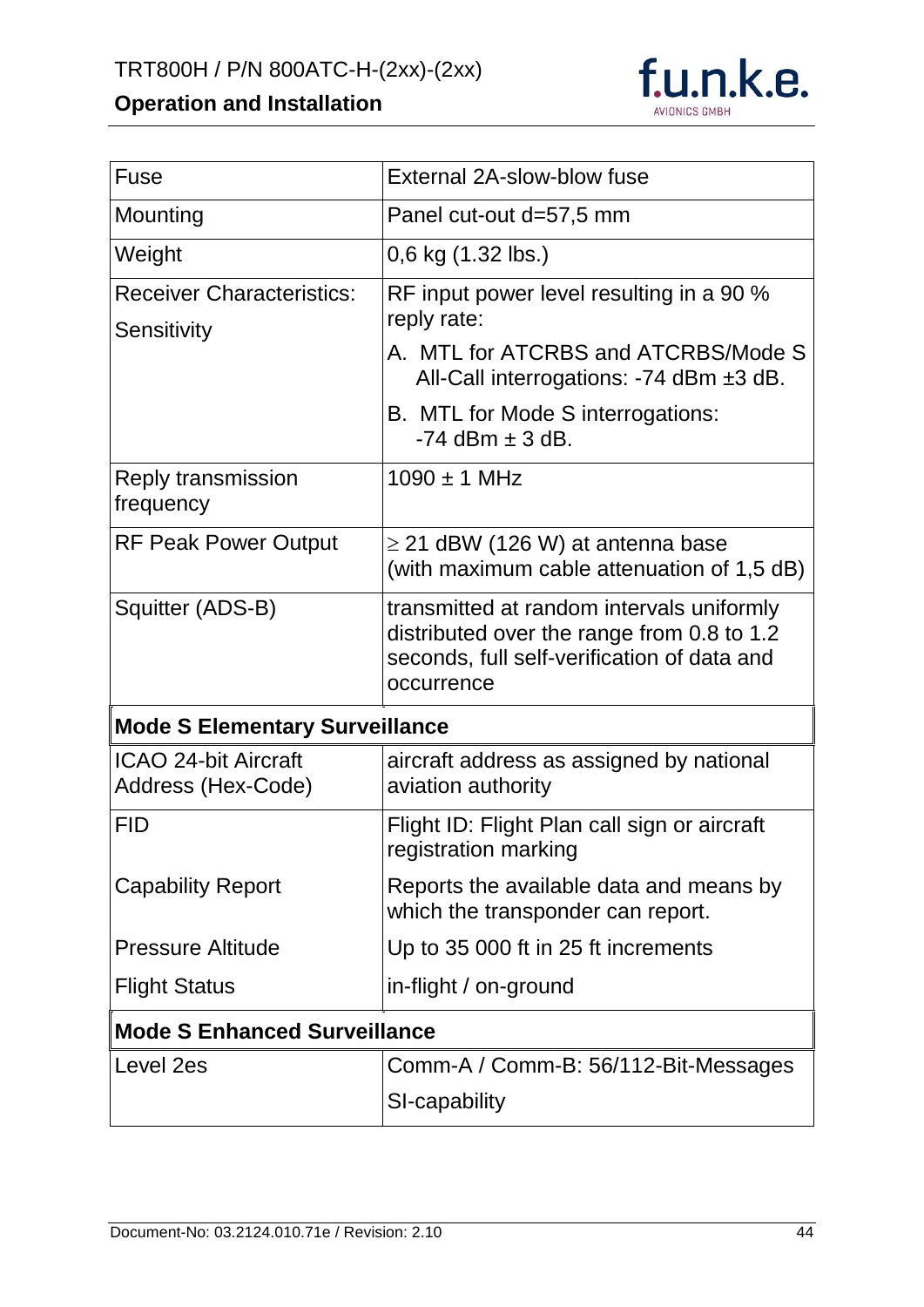

# <span id="page-45-0"></span>**5.2 Environmental Conditions**

| <b>Characteristic DO-160D</b>                             |       |                | <b>Section Cat. Condition</b>                                                     |
|-----------------------------------------------------------|-------|----------------|-----------------------------------------------------------------------------------|
| Temperature / Altitude                                    | 4.0   |                |                                                                                   |
| Low ground survival<br>temperature                        | 4.5.1 |                | – 55°C                                                                            |
| Low operating temperature                                 | 4.5.1 |                | $-20^{\circ}$ C                                                                   |
| High ground survival<br>Temperature                       | 4.5.2 | C <sub>1</sub> | $+85^{\circ}$ C                                                                   |
| <b>High Short-time Operating</b><br>Temperature           | 4.5.2 |                | $+70^{\circ}$ C                                                                   |
| <b>High Operating Temperature</b>                         | 4.5.3 |                | $+55^{\circ}$ C                                                                   |
| In-Flight Loss of Cooling                                 | 4.5.4 | Z              | No auxiliary cooling<br>required                                                  |
| Altitude                                                  | 4.6.1 | C <sub>1</sub> | 35 000 ft                                                                         |
| <b>Temperature Variation</b>                              | 5.0   | C              | 2°C change rate<br>minimum per minute                                             |
| <b>Humidity</b>                                           | 6.0   | A              |                                                                                   |
| <b>Shock</b>                                              | 7.0   | A              | 6 G operational shocks<br>20 G Crash Safety<br>Test Type R in all 6<br>directions |
| Vibration                                                 | 8.0   | S              | <b>Vibration Curve M</b>                                                          |
| <b>Explosion Proofness</b>                                | 9.0   | X              | No test required                                                                  |
| <b>Water Proofness</b>                                    | 10.0  | X              | No test required                                                                  |
| <b>Fluids Susceptibilities</b>                            | 11.0  | X              | No test required                                                                  |
| Sand and Dust                                             | 12.0  | X              | No test required                                                                  |
| <b>Fungus Resistance</b>                                  | 13.0  | X              | No test required                                                                  |
| <b>Salt Spray</b>                                         | 14.0  | X              | No test required                                                                  |
| <b>Magnetic Effect</b>                                    | 15.0  | Z              | Less than 0,3 m                                                                   |
| Power Input (DC)                                          | 16.0  | B              |                                                                                   |
| <b>Voltage Spike Conducted</b>                            | 17.0  | A              |                                                                                   |
| <b>Audio Frequency Conducted</b><br><b>Susceptibility</b> | 18.0  | A              |                                                                                   |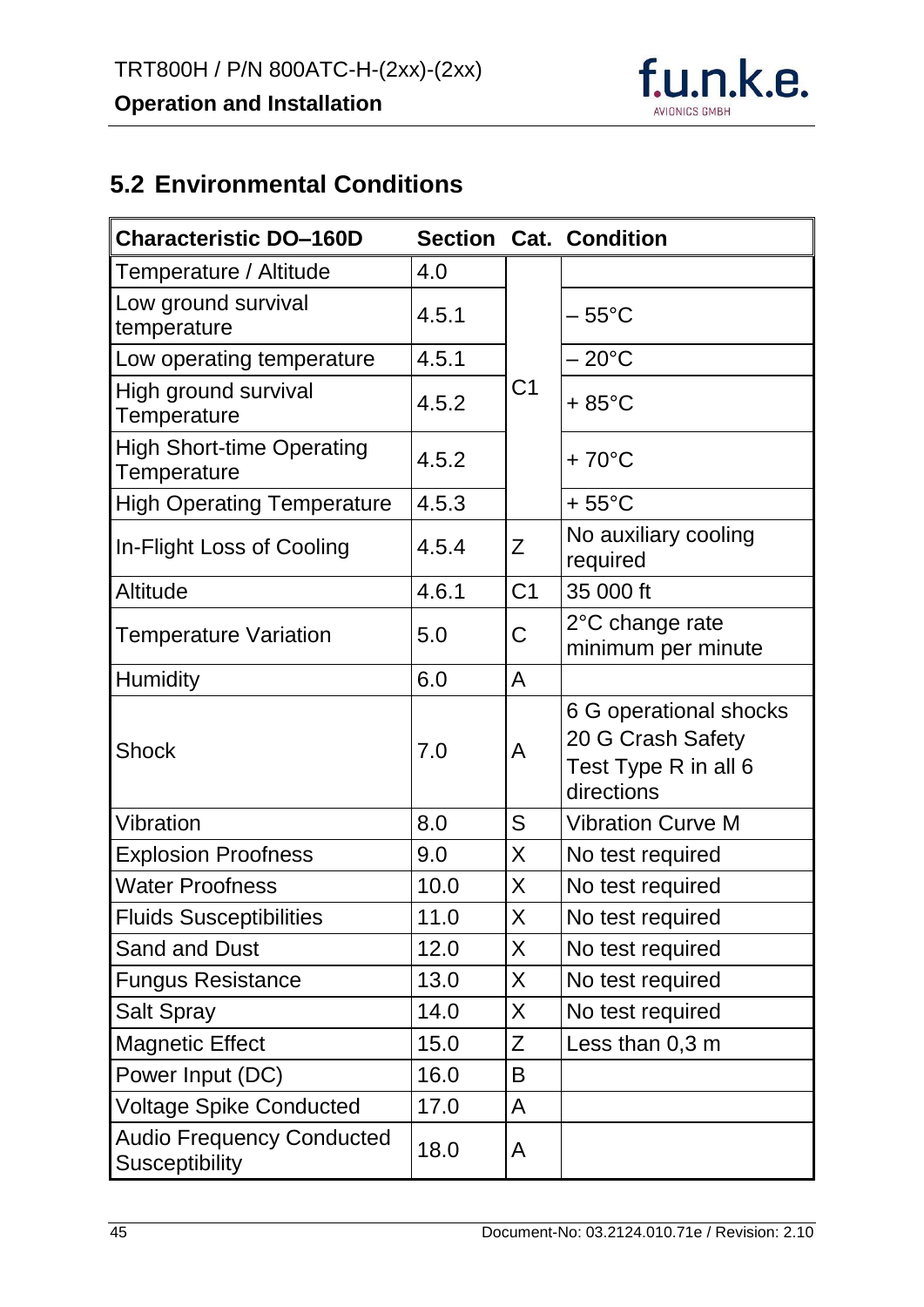

| <b>Characteristic DO-160D</b>                        |      |                       | <b>Section Cat. Condition</b> |
|------------------------------------------------------|------|-----------------------|-------------------------------|
| <b>Induced Signal Susceptibility</b>                 | 19.0 | A                     |                               |
| <b>Radio Frequency</b><br>Susceptibility             | 20.0 |                       |                               |
| <b>Emission of RF Energy</b>                         | 21.0 | M                     |                               |
| <b>Lightning Induced Transient</b><br>Susceptibility | 22.0 | B <sub>3</sub> F<br>3 |                               |
| <b>Lightning Direct Effects</b>                      | 23.0 | X                     | No test required              |
| Icing                                                | 24.0 | X                     | No test required              |
| Electrostatic Discharge (ESD)                        | 25.0 | A                     |                               |

# <span id="page-46-0"></span>**5.3 DO-178B Open Problem Reports**

There are no open problem reports for the software of this device.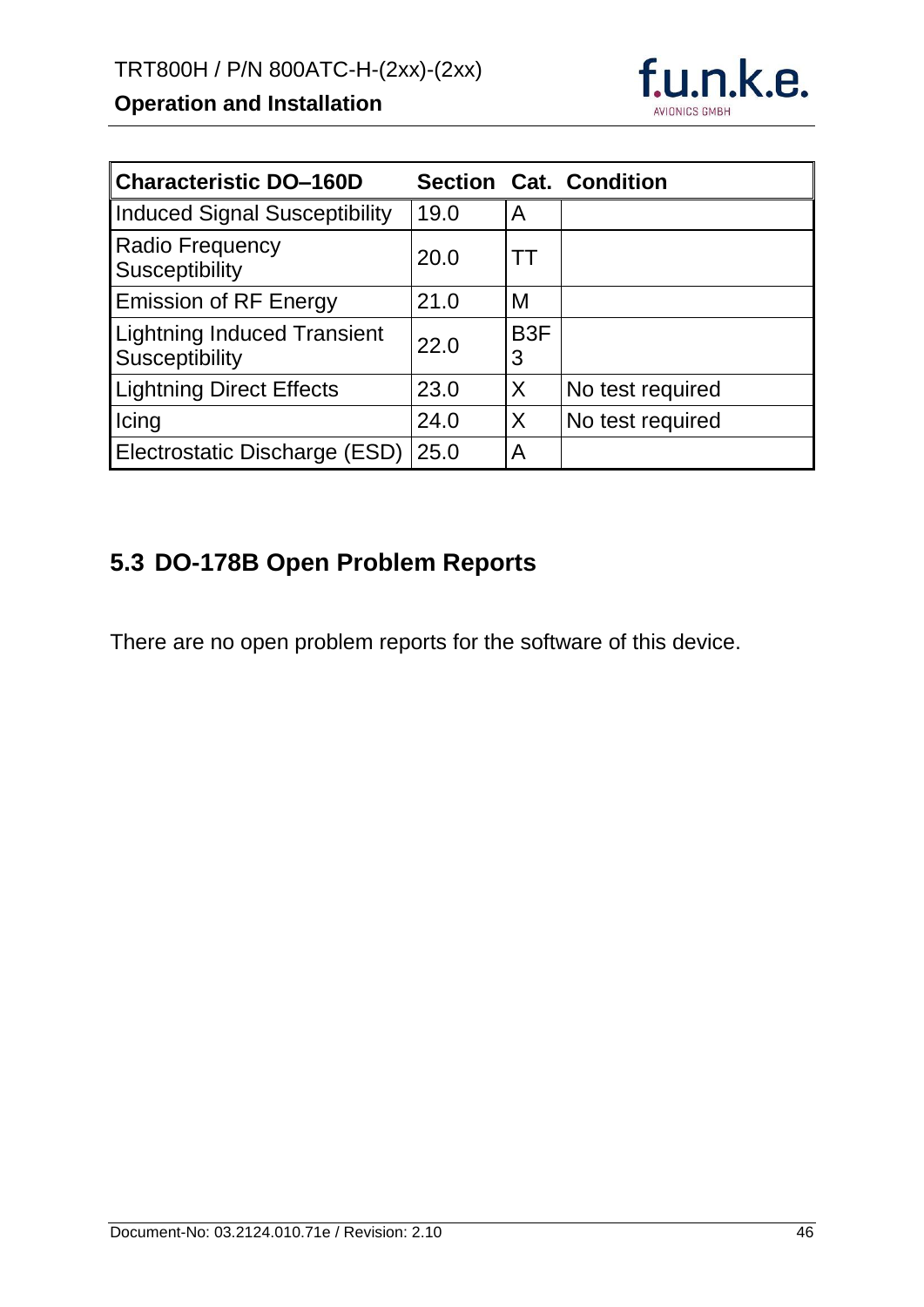

Notes: